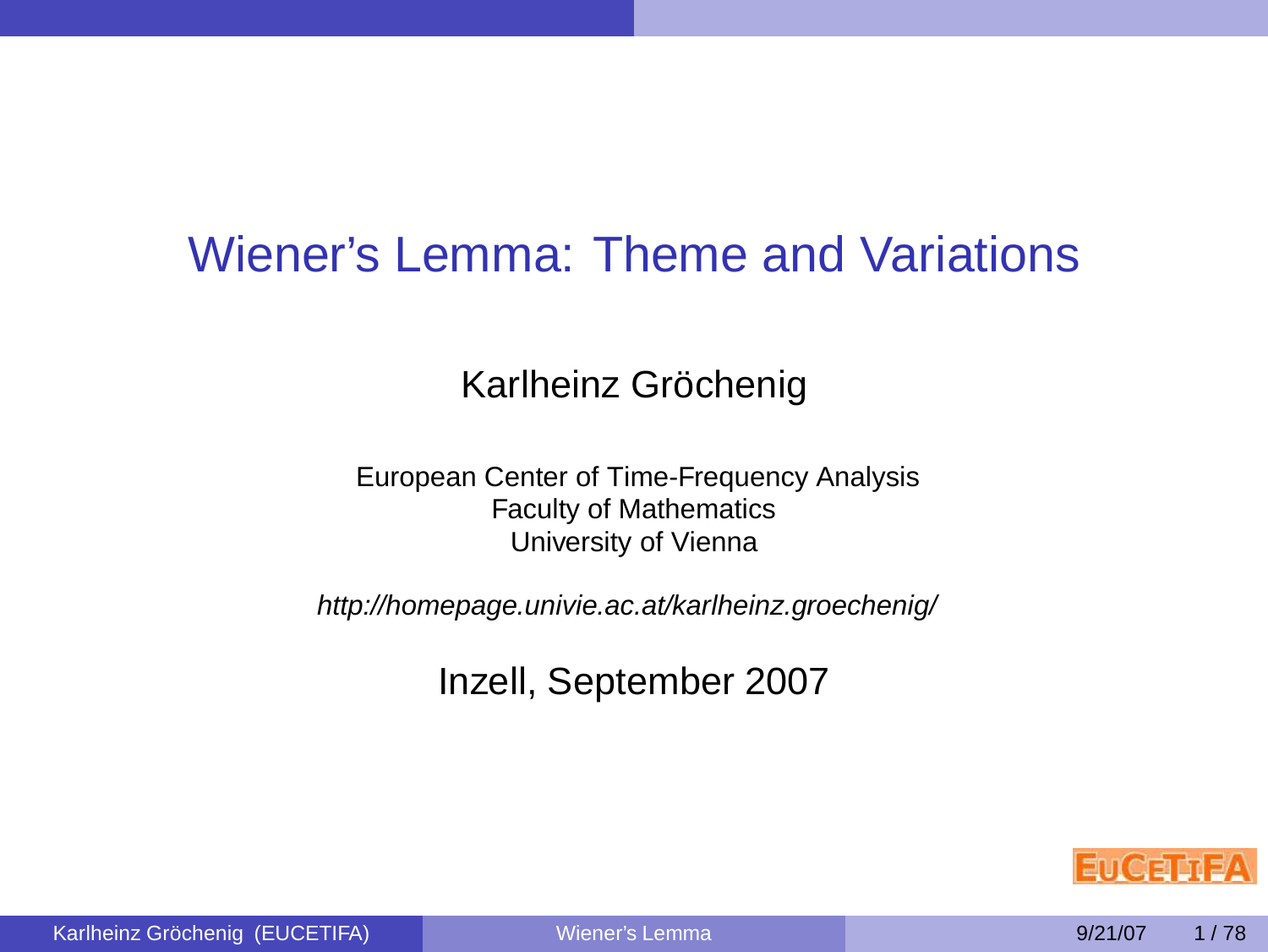# **Outline**



# [Wiener's Lemma — Classical](#page-3-0)

- [Absolutely convergent Fourier series](#page-4-0)
- [Wiener's Lemma](#page-6-0)
- **[Proof of Wiener's Lemma](#page-7-0)**
- **•** [Inverse-Closedness](#page-13-0)
- [Convolution Operators](#page-19-0)

- **[Variations](#page-25-0)**
- [Weighted Versions](#page-27-0)
- [Matrix Algebras](#page-33-0)
- **[Time-Varying Systems and Wireless Communications](#page-41-0)**
- [Absolutely Convergent Series of Time-Frequency Shifts](#page-54-0)
- [Convolution operators on groups](#page-58-0)
- **[Summary](#page-66-0)**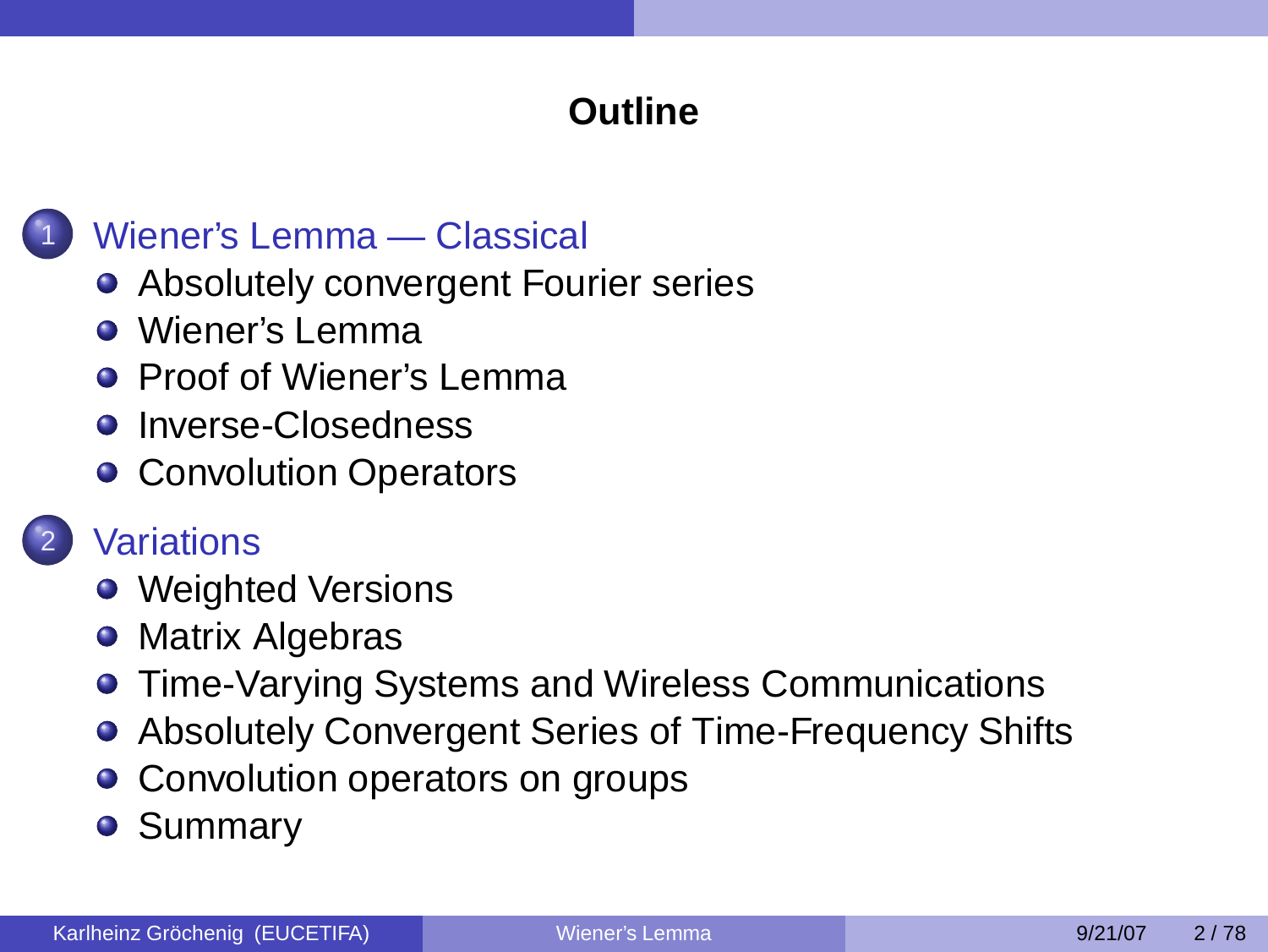# **Time-Varying Systems**

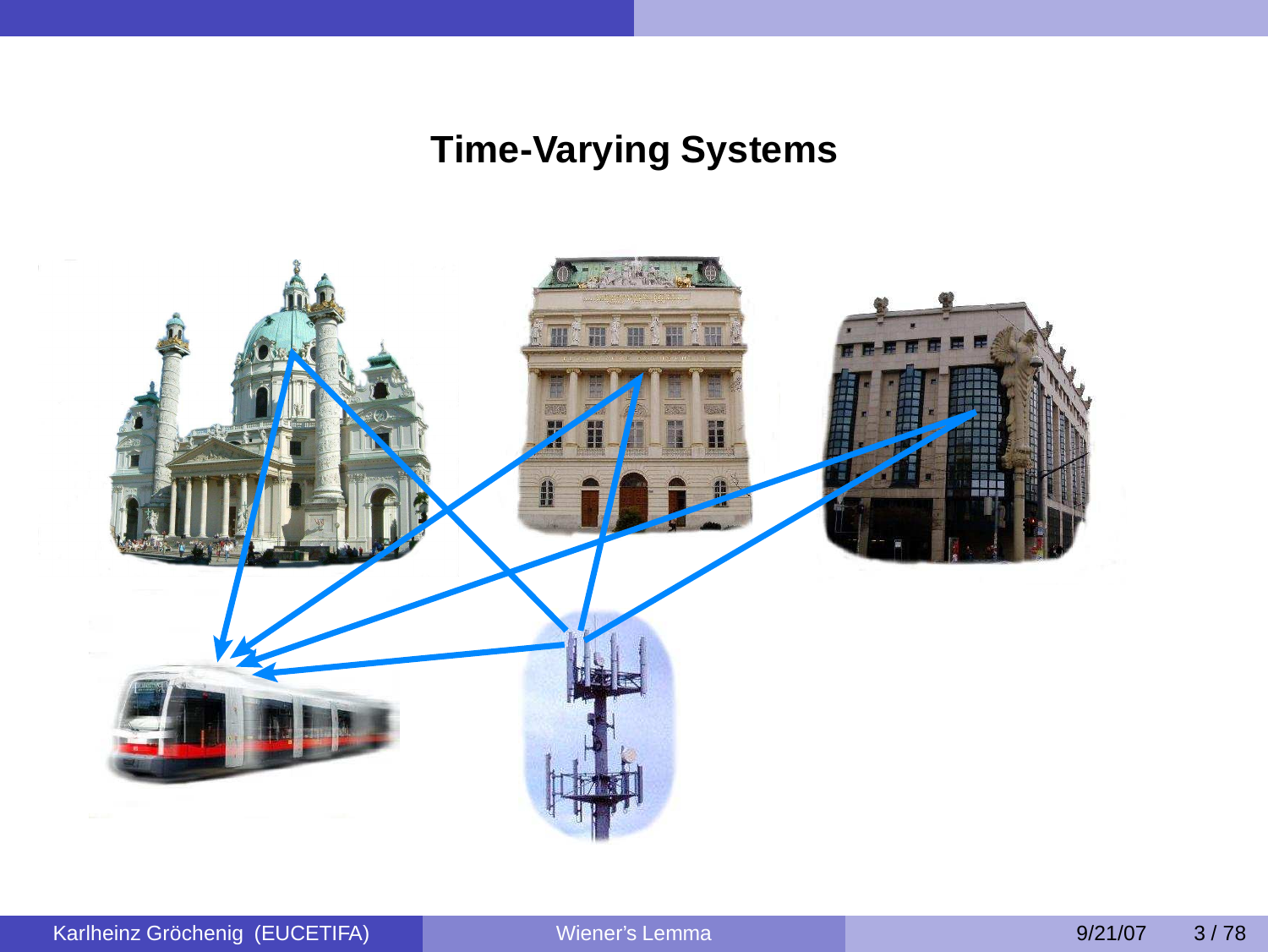# <span id="page-3-0"></span>**Quotient Rule**

 $C^{k}(\mathbb{T})$ ...... *k*-times differentiable functions with period 1. Product rule  $(fg)' = f'g + fg'$  implies that  $C^k(\mathbb{T})$  is an algebra. Quotient rule  $(1/f)' = -f'/f^2$  implies that 1/f is *k*-times differentiable, whenever  $f(t) \neq 0$ .

### Lemma

If  $f\in C^k(\mathbb{T})$  and  $f(t)\neq 0$  for all  $t\in\mathbb{T}\simeq [0,1),$  then  $1/f\in C^k(\mathbb{T}).$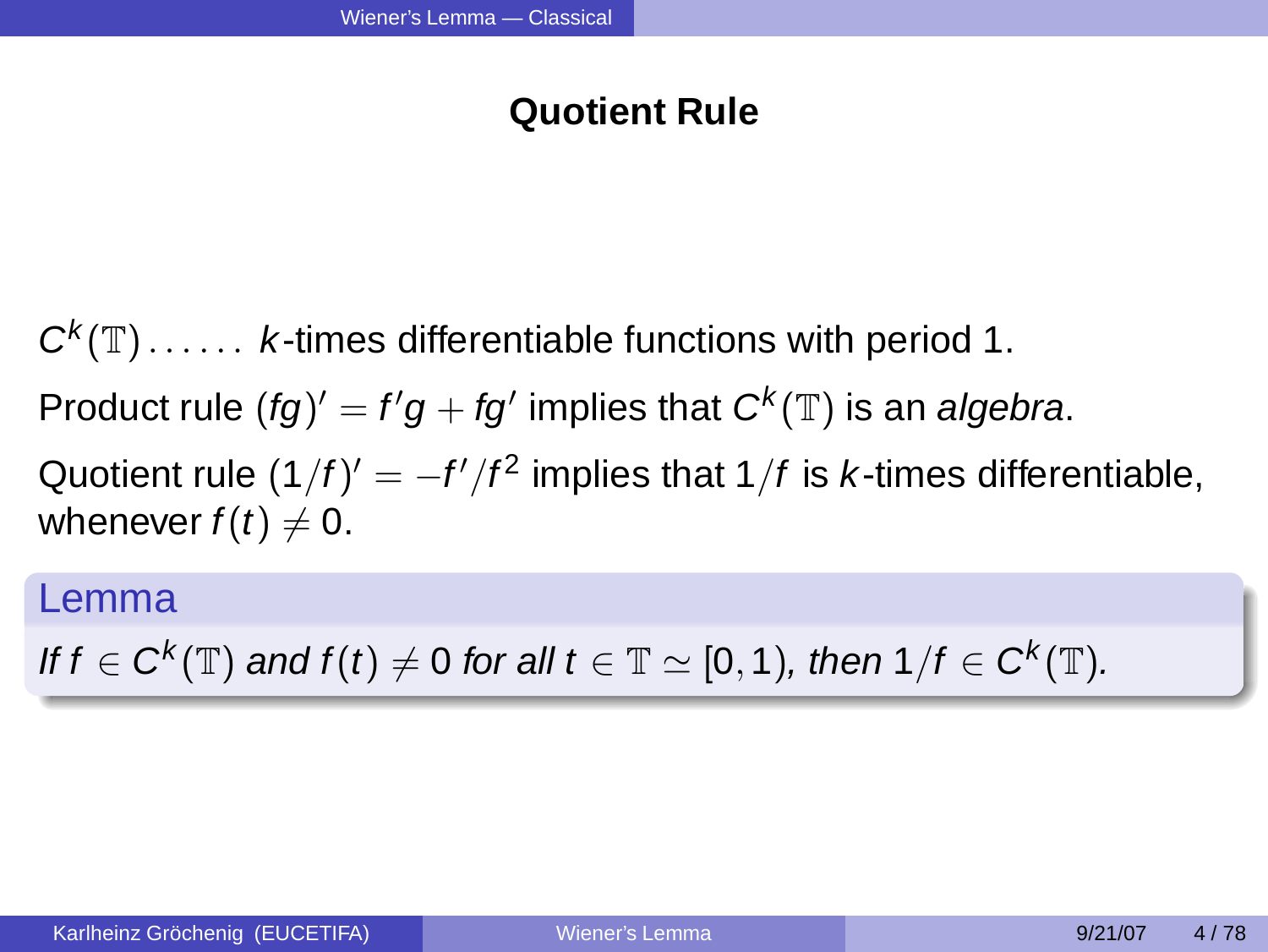### **Absolutely Convergent Fourier Series**

f possesses an absolutely convergent Fourier series,  $f \in \mathcal{A}(\mathbb{T})$ , if  $f(t) = \sum_{k \in \mathbb{Z}} a_k e^{2\pi ikt}$  with coefficients in  $\mathbf{a} \in \ell^1(\mathbb{Z})$ .

<span id="page-4-0"></span>Norm: 
$$
||f||_{A} = ||\mathbf{a}||_{1} = \sum_{k \in \mathbb{Z}} |a_{k}|
$$

### Lemma

A is a Banach algebra under pointwise multiplication.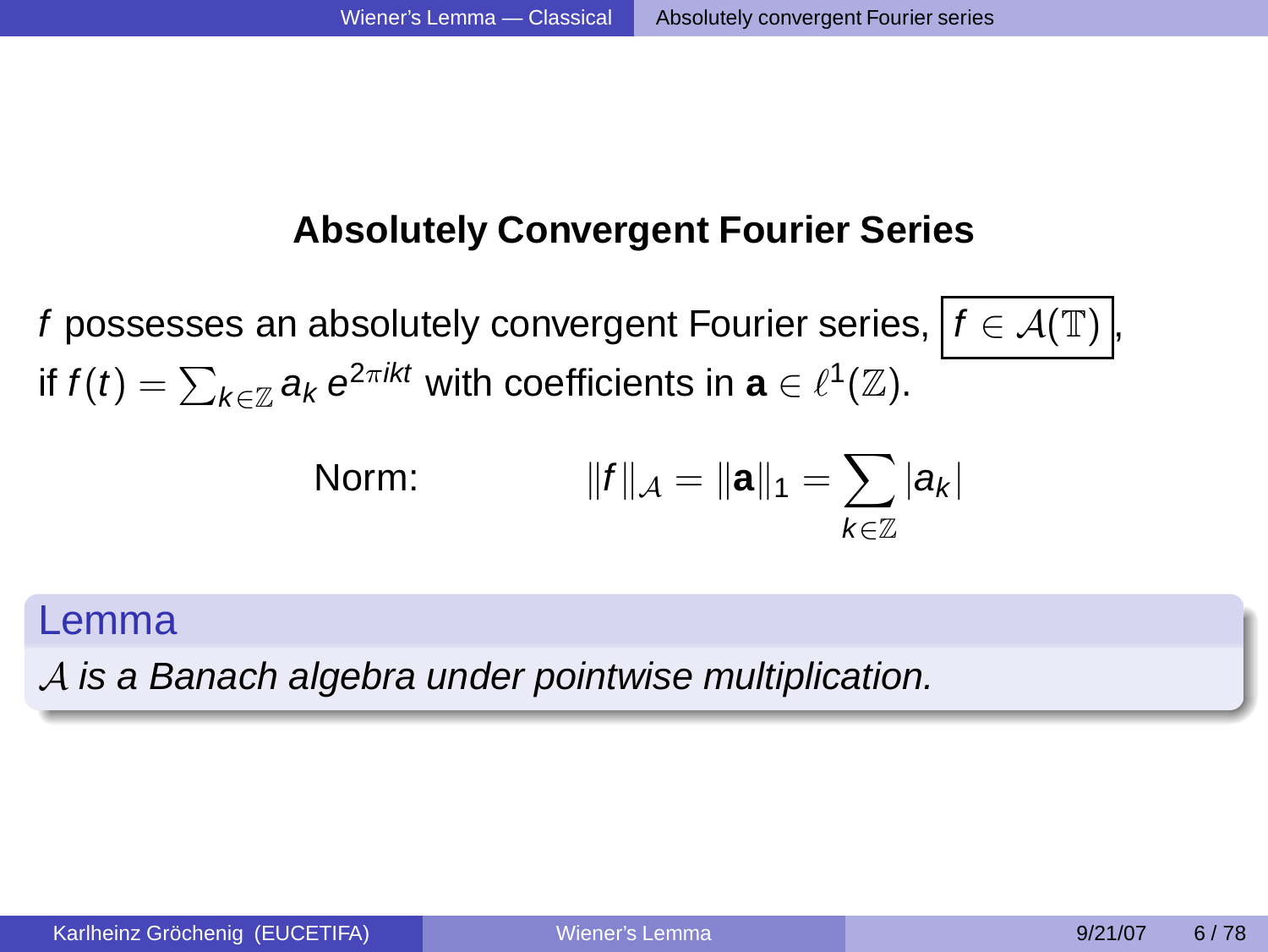### **Proof**

$$
f(t) g(t) = \left( \sum_{k \in \mathbb{Z}} a_k e^{2\pi ikt} \right) \left( \sum_{l \in \mathbb{Z}} b_l e^{2\pi ilt} \right)
$$
  

$$
= \sum_{k,l \in \mathbb{Z}} a_k b_l e^{2\pi i (k+l)t}
$$
  

$$
= \sum_{n \in \mathbb{Z}} \left( \sum_{\substack{k \in \mathbb{Z} \\ (\mathbf{a} * \mathbf{b})(n)}} a_k b_{n-k} \right) e^{2\pi i nt}
$$

 $||fg||_{\mathcal{A}} = ||\mathbf{a} * \mathbf{b}||_1 \leq ||\mathbf{a}||_1 ||\mathbf{b}||_1 = ||f||_{\mathcal{A}} ||g||_{\mathcal{A}}$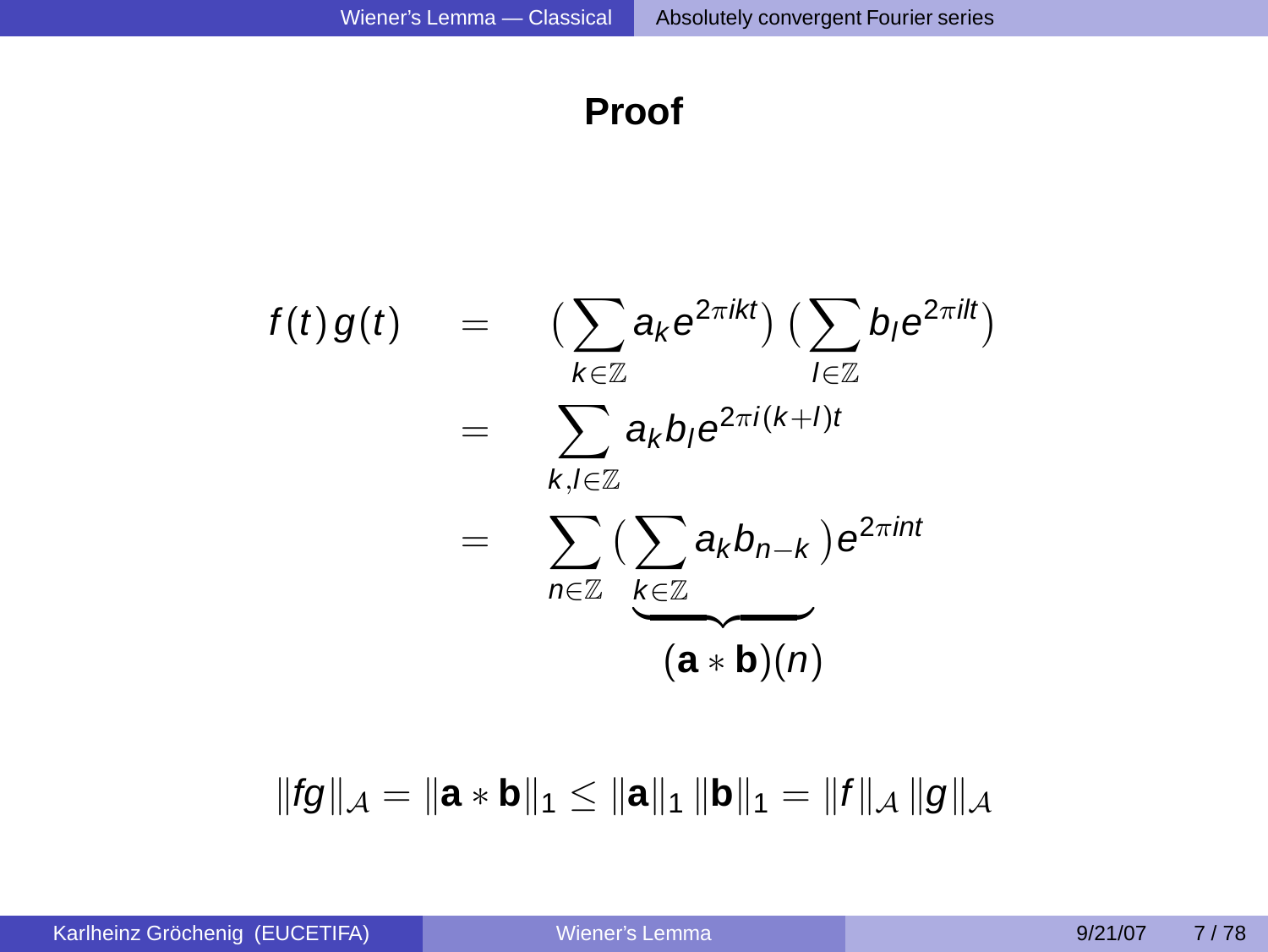### <span id="page-6-0"></span>**Wiener's Lemma**

Problem: if  $f \in \mathcal{A}(\mathbb{T})$  and  $f(t) \neq 0, \forall t$ , what can we say about 1/f?

# Theorem (Classical Formulation)

If  $f \in \mathcal{A}(\mathbb{T})$  and  $f(t) \neq 0$  for all  $t \in \mathbb{T}$ , then also  $1/f \in \mathcal{A}(\mathbb{T})$ , i.e.,  $1/f(t) = \sum_{k \in \mathbb{Z}} b_k e^{2\pi i kt}$  with  $\mathbf{b} \in \ell^1(\mathbb{Z})$ .

Many proofs:

- Wiener 1932 (localization)
- Gelfand theory of commutative Banach algebras
- Levy, Zygmund
- Hulanicki 1970
- Newman 1975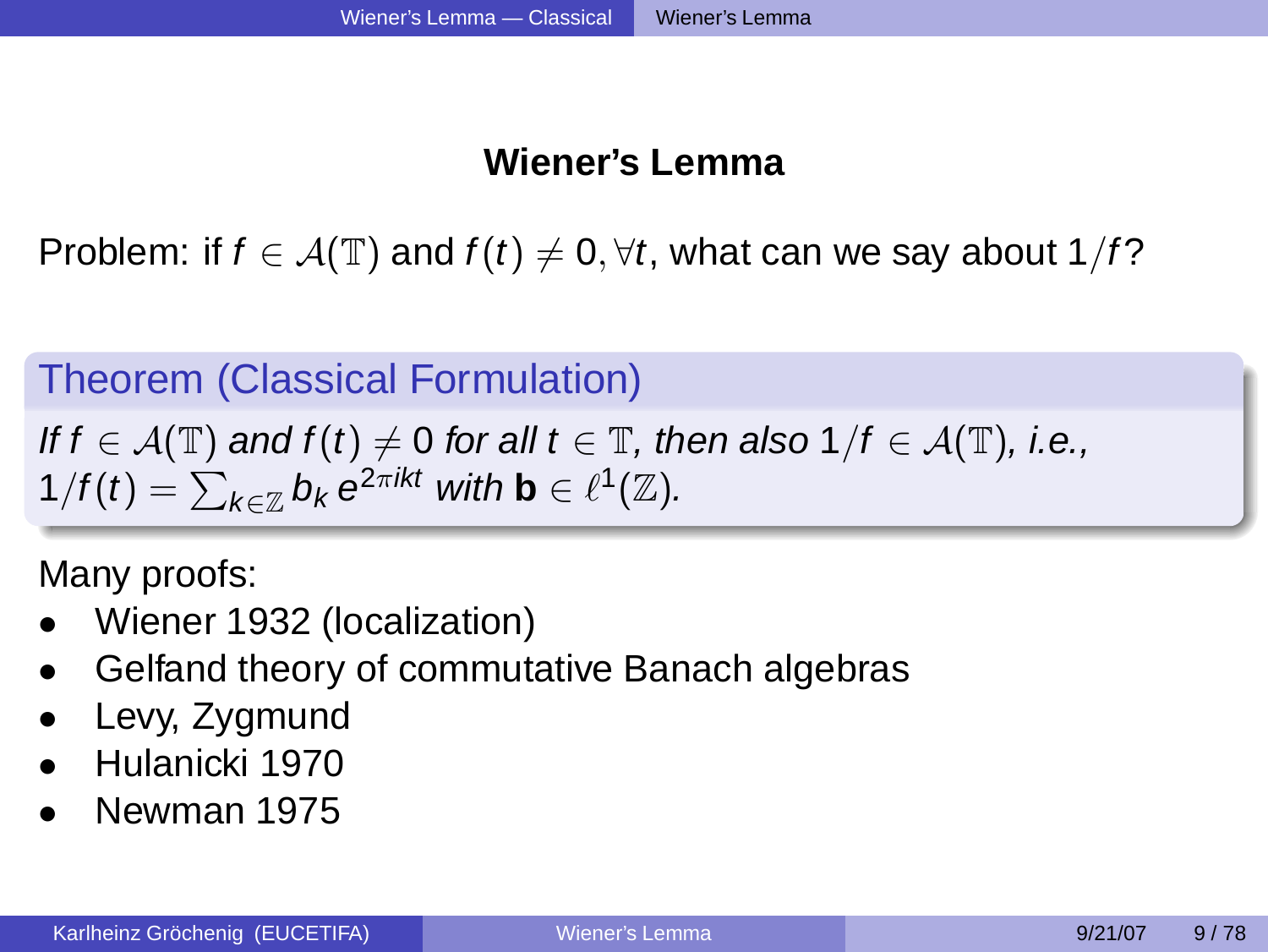### **Proof of Wiener's Lemma**

Following Newman and Hulanicki.

**Step 1. Reduction to special case.** Since  $\frac{1}{f} = \frac{1}{|f|}$  $\frac{1}{|f|^2}$ , it suffices to assume that  $f$  is non-negative. W.l.o.g.  $0 < f(t) < 1$ .

Assumption  $f(t)\neq 0, \forall t$  implies that  $\mathit{inf}_t |f(t)| = \delta > 0.$ 

**Step 2. Analyze invertibility in** C(T) **by geometric series.** Let  $h = 1 - f$ , then

<span id="page-7-0"></span>
$$
0\leq h(t)=1-f(t)\leq 1-\delta.
$$

and the geometric series  $\sum_{n=0}^\infty h(t)^n$  converges in  $C(\mathbb{T})$  to the limit

$$
\sum_{n=0}^{\infty} h(t)^n = \frac{1}{1-h(t)} = \frac{1}{f(t)} \in C(\mathbb{T}).
$$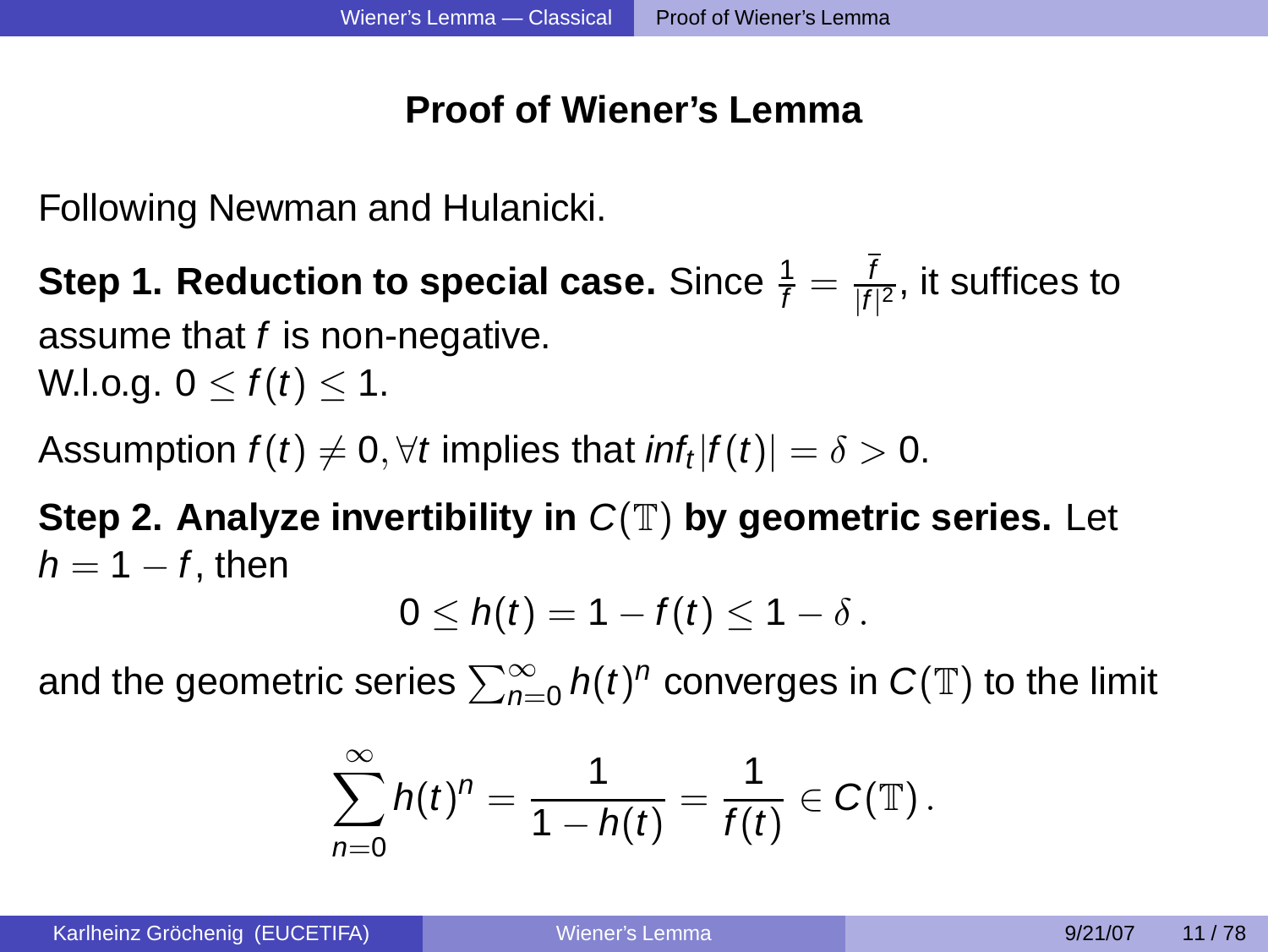Goal: show that  $\sum h^n$  converges in  $\mathcal{A}$ .

**Step 3. Approximate** h **by trigonometric polynomial.** Given  $\epsilon > 0$ , choose a trigonometric polynomial  $\rho(t)=\sum_{|k|\leq N} a_k e^{2\pi ikt}$ , such that

$$
\|h-p\|_{\mathcal{A}}=\sum_{|k|>N}|a_k|<\epsilon
$$

Set  $r = h - p$ , then  $h = p + r$  and  $||r||_{\mathcal{A}} < \epsilon$ .

Choice of  $\epsilon$ : we will need  $1 - \delta + 2\epsilon < 1$ .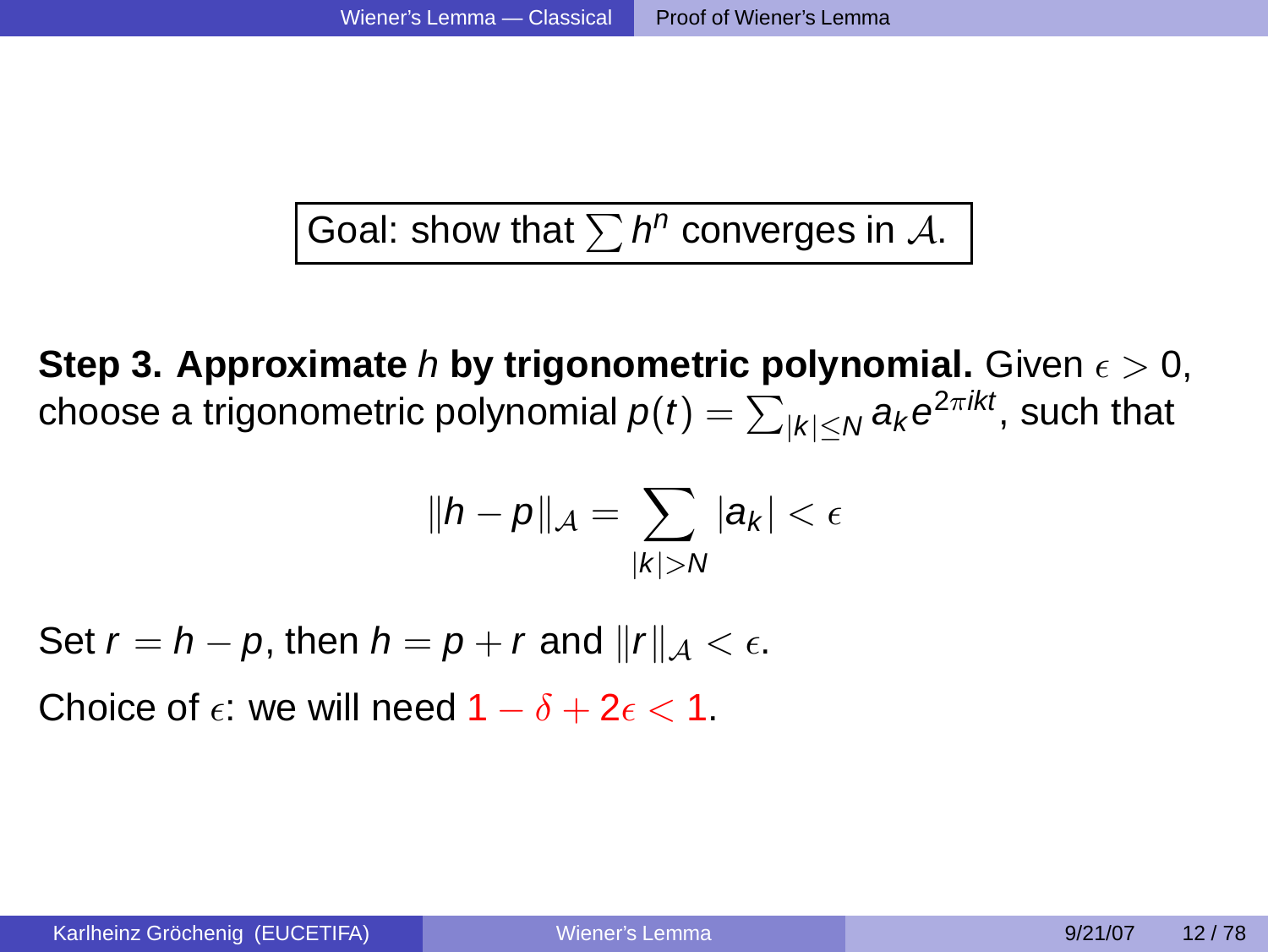### **Step 4. Elementary estimates.**

If  $q$  is trigonometric polynomial of degree  $N$ , then

$$
\|q\|_{\mathcal{A}} = \sum_{|k| \leq N} |b_k| \leq \|b\|_2 \left(2N+1\right)^{1/2} = \|q\|_2 \left(2N+1\right)^{1/2}.
$$

• If p is trigonometric polynomial of degree N, then  $p^k$  is trigonometric polynomial of degree kN.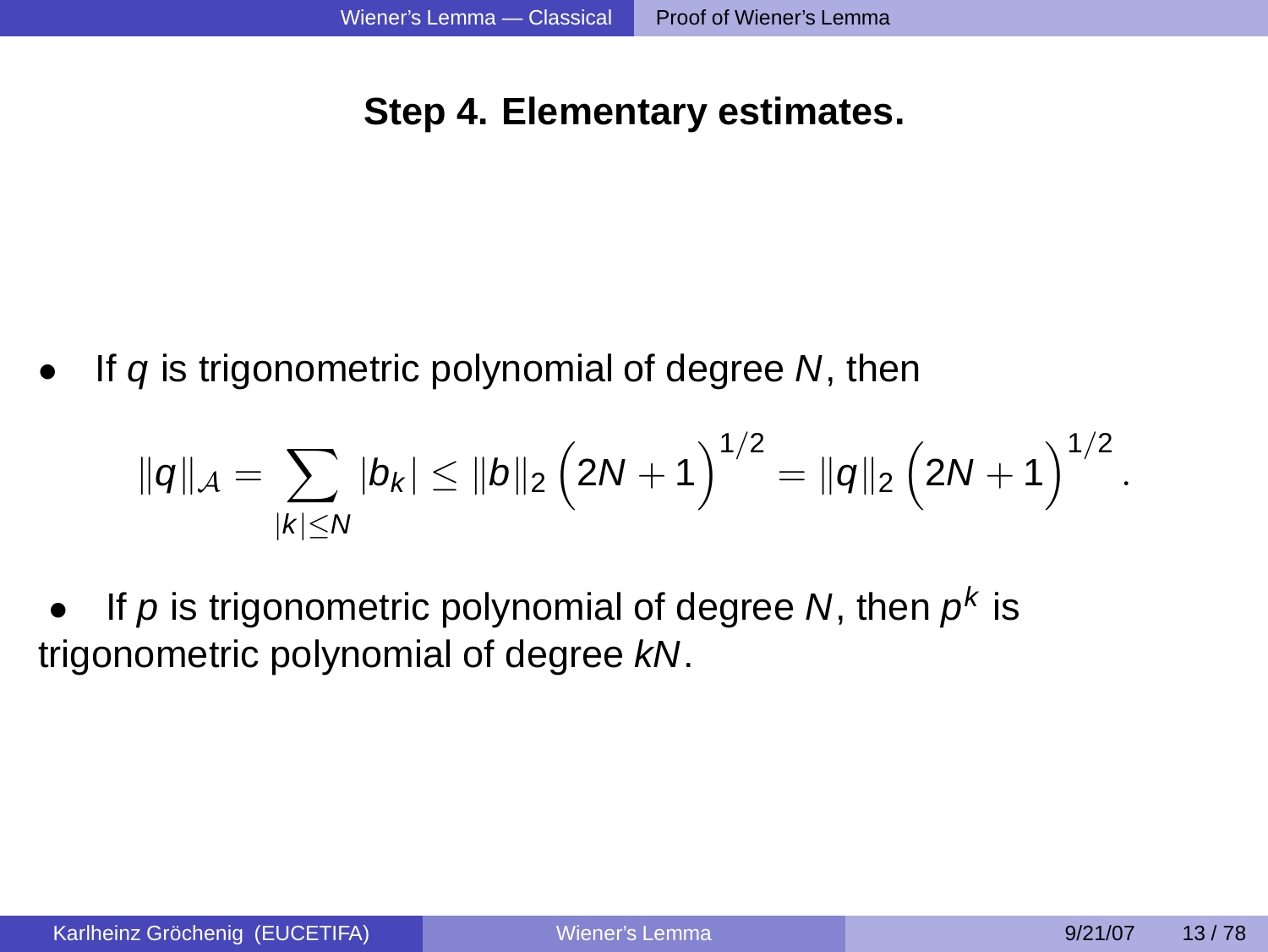# Step 5. Estimate A-norm of  $h^n$ .

$$
h^n = \sum_{k=0}^n \binom{n}{k} p^k r^{n-k}
$$

So

$$
||h^n||_{A} \leq ||r^n||_{A} + \sum_{k=1}^{n} {n \choose k} ||p^k r^{n-k}||_{A}
$$
  

$$
\leq \epsilon^n + \sum_{k=1}^{n} {n \choose k} ||p^k||_{A} ||r^{n-k}||_{A}
$$

Now by Step 4,

$$
\|\rho^k\|_{\mathcal{A}} \le \|\rho^k\|_2 (2Nk+1)^{1/2} \le \|\rho^k\|_{\infty} \frac{\|p\|_2}{\|p\|_{\infty}} (2Nk+1)^{1/2}.
$$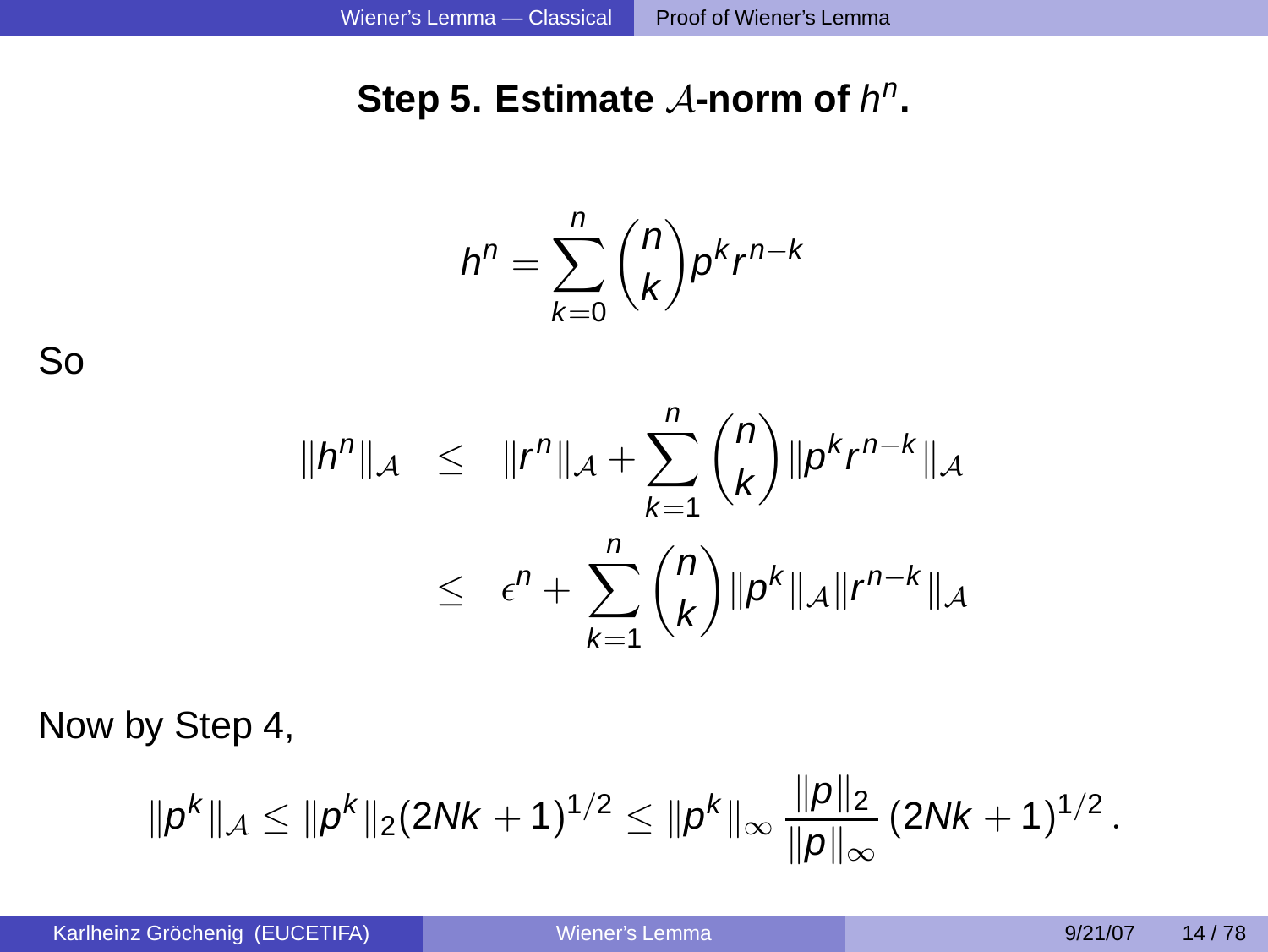# Step 6. Complete estimate for A-norm of  $h^n$ .

$$
||h^n||_{\mathcal{A}} \leq C(2Nn+1)^{1/2} \sum_{k=0}^{n} {n \choose k} \epsilon^{n-k} ||p||_{\infty}^k
$$
  
= C(2Nn+1)^{1/2} (||p||\_{\infty} + \epsilon)^n  

$$
\leq C(2Nn+1)^{1/2} (||h-r||_{\infty} + \epsilon)^n
$$
  

$$
\leq C(2Nn+1)^{1/2} (||h||_{\infty} + 2\epsilon)^n
$$
  

$$
\leq C(2Nn+1)^{1/2} (1-\delta + 2\epsilon)^n
$$
  

$$
< 1.
$$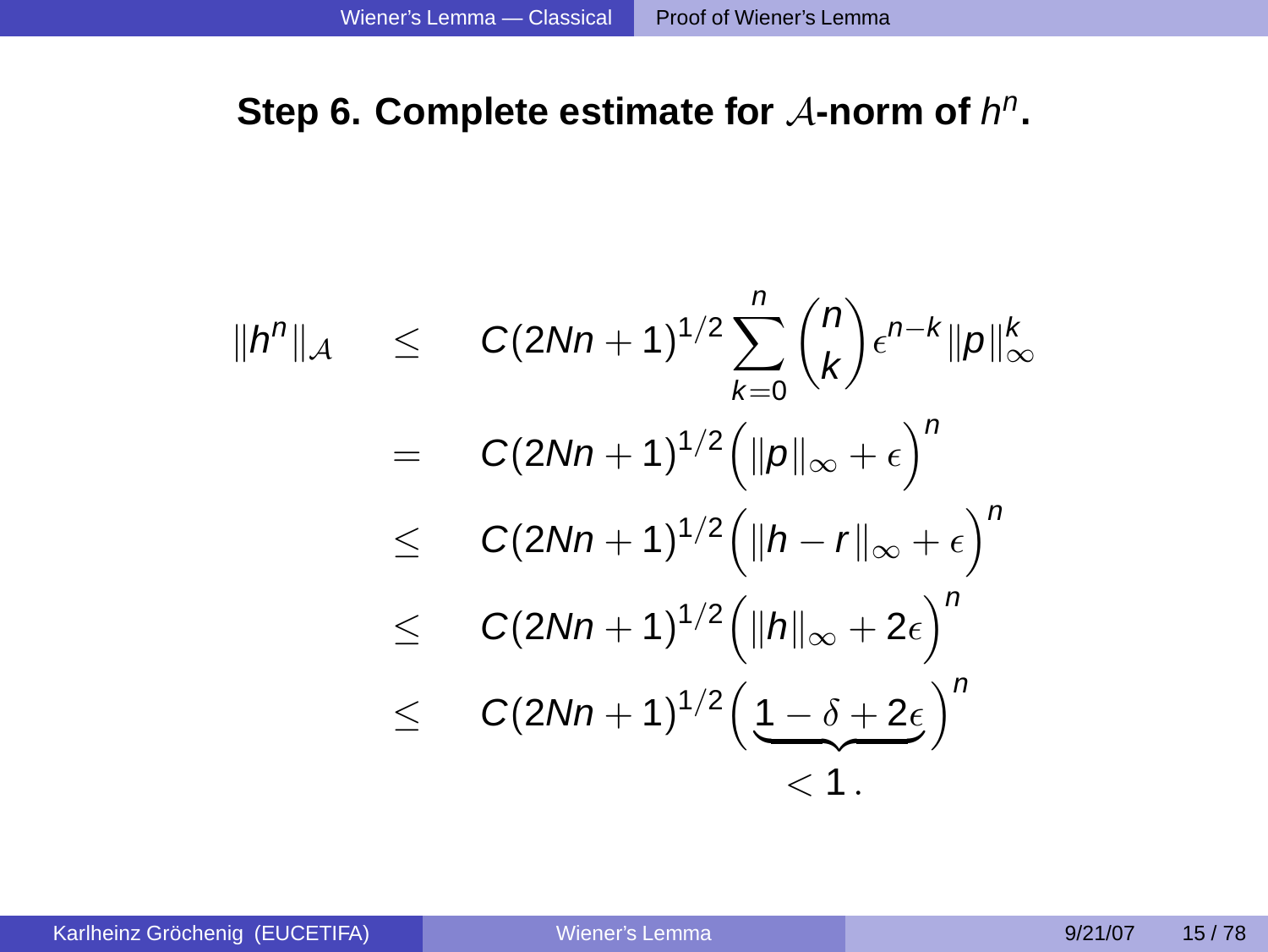### **Step 7. Convergence of geometric series in** A**-norm.**

$$
\sum_{n=0}^{\infty} \|h^n\|_{\mathcal{A}} \leq \sum_{n=0}^{\infty} (2Nn+1)^{1/2} \left(1-\delta+2\epsilon\right)^n < \infty.
$$

**Conclusion:**  $1/f = \sum_{n=0}^{\infty} h^n \in A$ .

REMARK: We have proved that

$$
\lim_{n\to\infty} \|h^n\|_{\infty}^{1/n} = \lim_{n\to\infty} \|h^n\|_{\mathcal{A}}^{1/n}
$$

(see below)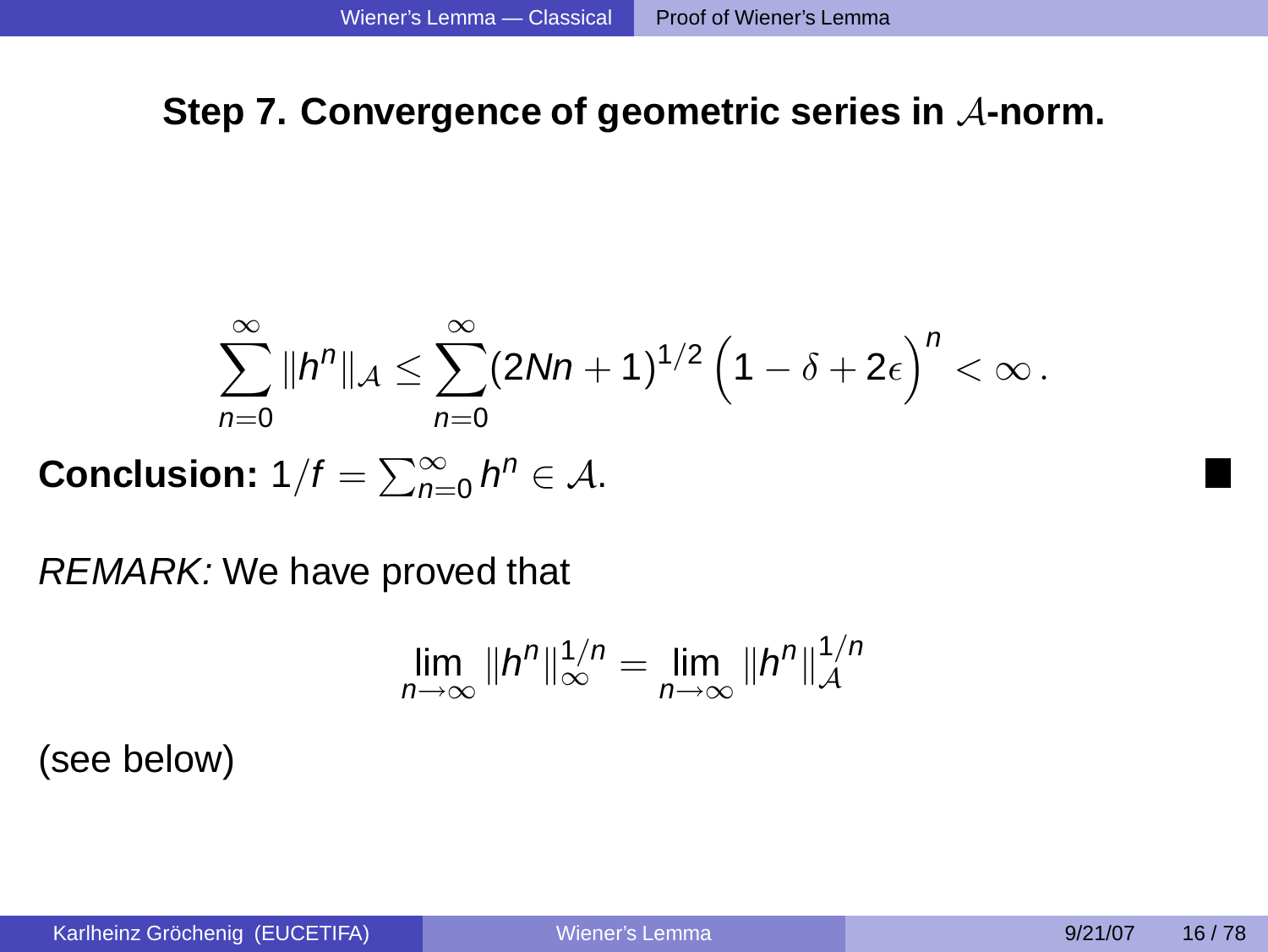# **Wiener Pairs**

Naimark's insight: Wiener's Lemma is a result about the relation between **two** Banach algebras, namely  $\mathcal{A}(\mathbb{T})$  and  $C(\mathbb{T})$ .

Condition " $f(t) \neq 0, \forall t$ " means that f is invertible in  $C(T)$ .

# **Definition**

Let  $\mathcal{A} \subseteq \mathcal{B}$  be two (involutive) Banach algebras with common identity. Then  $A$  is called *inverse-closed* in  $B$ , if

<span id="page-13-0"></span>
$$
a\in \mathcal{A} \text{ and } a^{-1}\in \mathcal{B} \quad \Longrightarrow \quad a^{-1}\in \mathcal{A}\,.
$$

- Wiener's Lemma  $\Leftrightarrow$   $\mathcal{A}(\mathbb{T})$  is inverse-closed in  $C(\mathbb{T})$ .
- in the large algebra there are more invertible elements and it may be easier to verify invertibility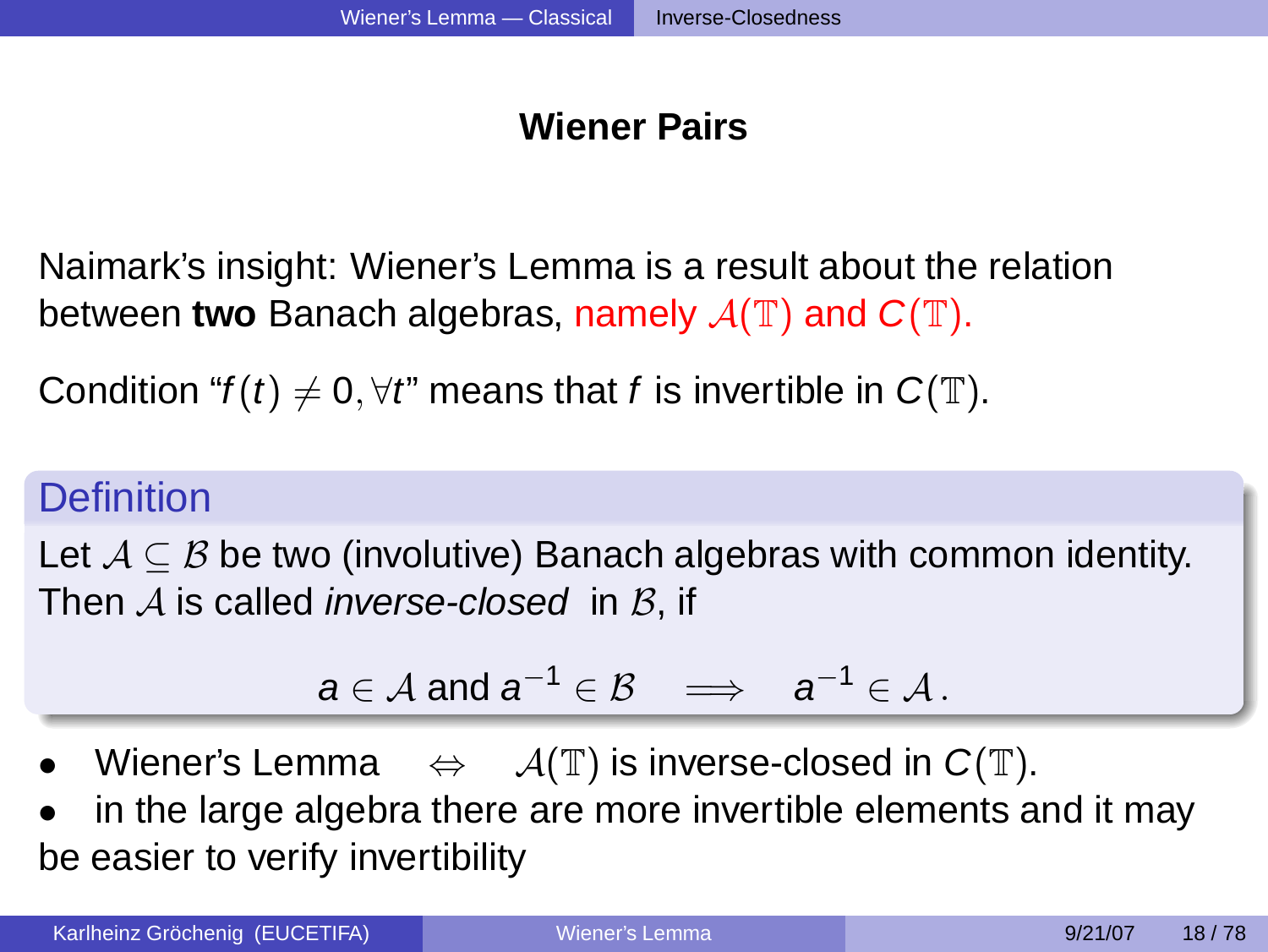# **Babylonian Confusion**

- $\Delta$  inverse-closed in  $\beta$
- $\bullet$   $(\mathcal{A}, \mathcal{B})$  is a *Wiener pair* (Naimark)
- A is a spectral subalgebra of  $\beta$  (Palmer)
- A is a local subalgebra of  $\beta$  (K-theory)
- A is a full subalgebra of  $\beta$
- A is invariant under holomorphic calculus in  $\beta$  (Connes)
- Spectral invariance, spectral permanence (Arveson)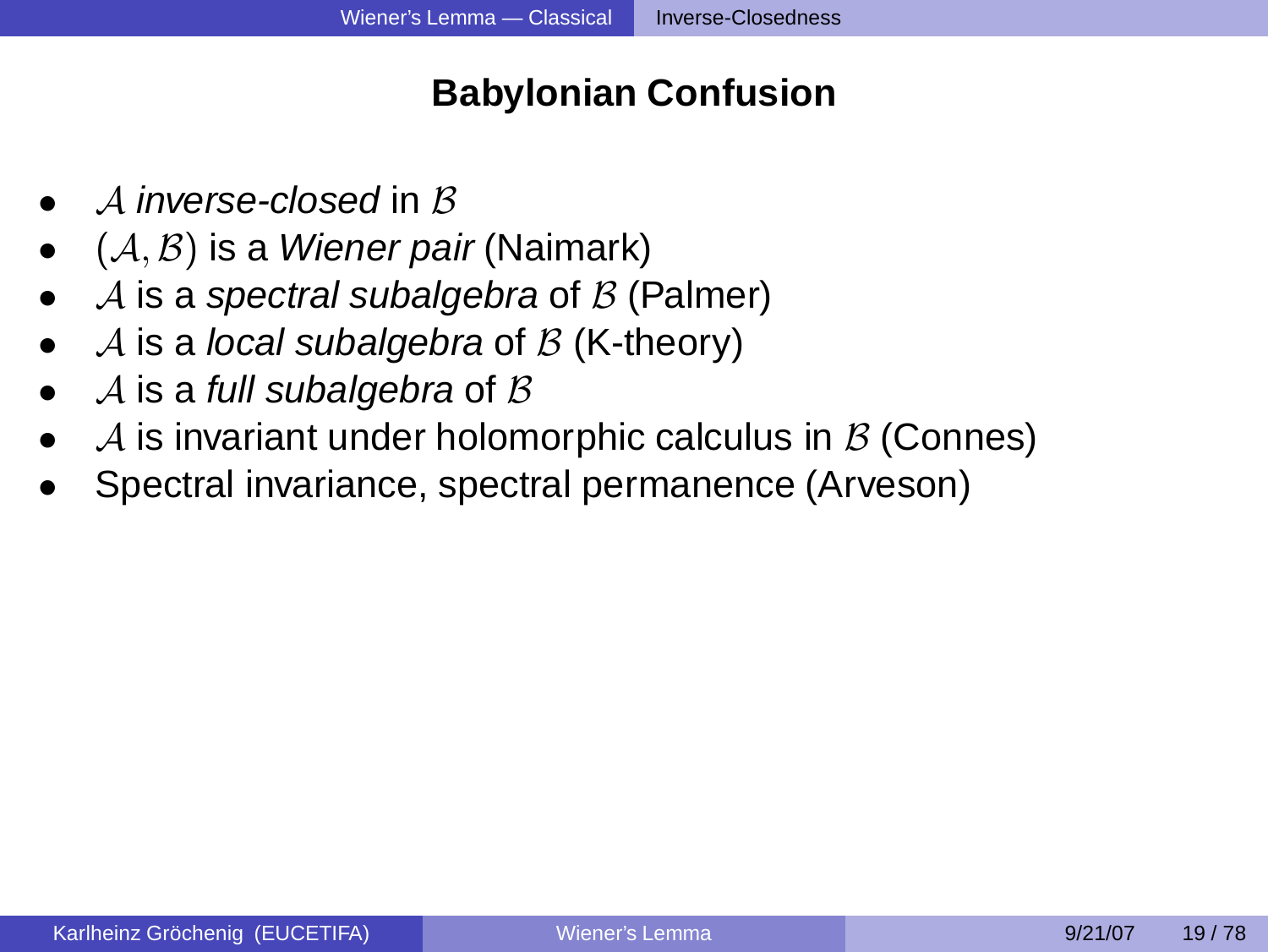# **Spectral Invariance**

Spectrum in Banach algebra  $A$  (with unit  $e$ )

 $\sigma_A(a) = \{\lambda \in \mathbb{C} : a - \lambda e$  is not invertible in  $\mathcal{A}\}\$ 

Spectral radius

$$
r_{\mathcal{A}}(a) = \max\{|\lambda| : \lambda \in \sigma_{\mathcal{A}}(a)\} = \lim_{n \to \infty} ||a^n||_{\mathcal{A}}^{1/n}
$$

### Lemma

 $A \subseteq B$  with common unit e. TFAE:  $(i)$  A is inverse-closed in B. (ii)  $\sigma_A(a) = \sigma_B(a)$  for all  $a \in A$ . (iii)  $r_{\mathcal{A}}(a) = r_{\mathcal{B}}(a)$  for all  $a = a^* \in \mathcal{A}$ .

Wiener's Lemma states that  $\sigma_{\mathcal{A}(\mathbb{T})}(f) = \sigma_{\mathcal{C}(\mathbb{T})}(f) = f(\mathbb{T}).$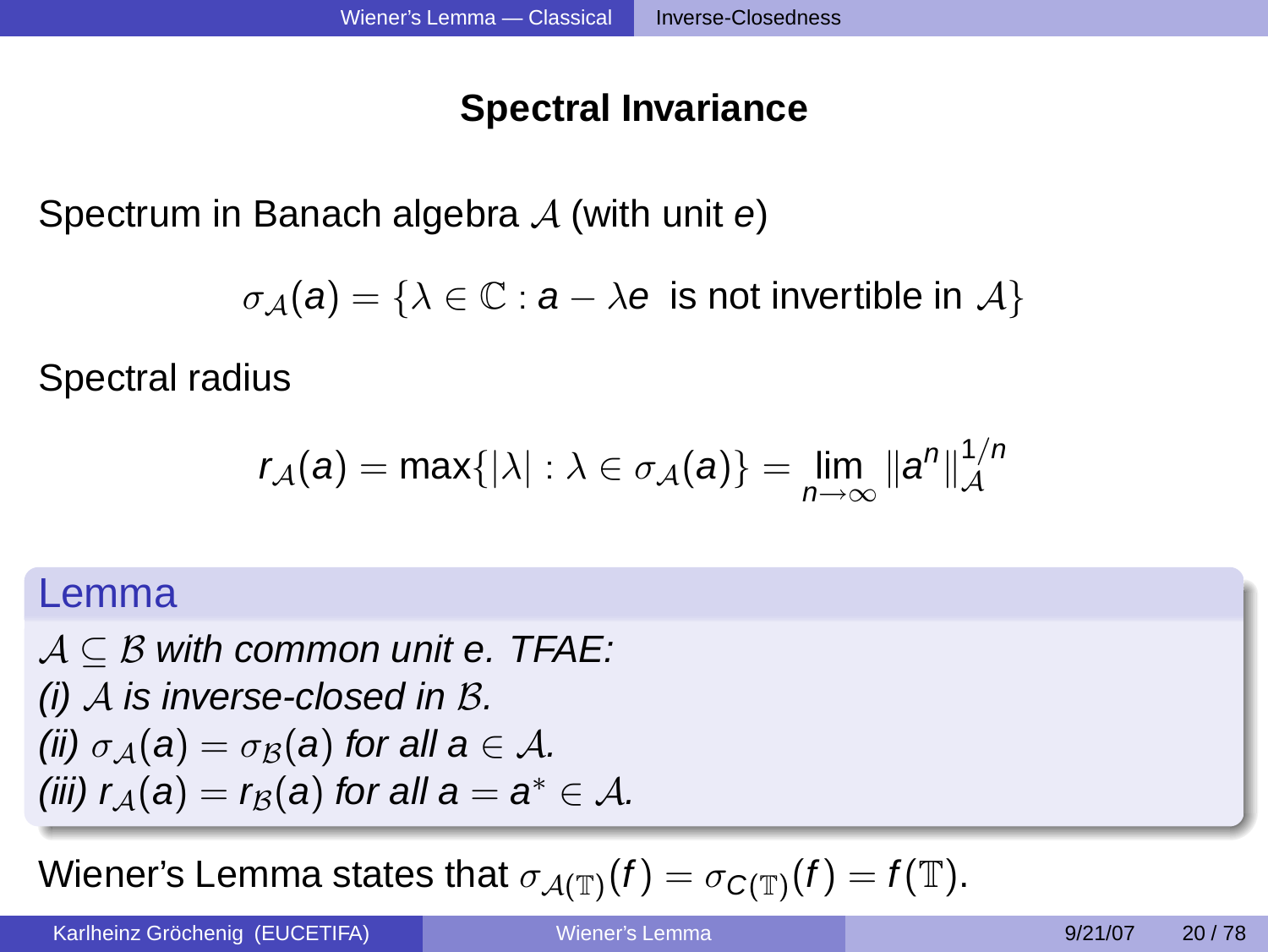### **Proof**

 $(\mathsf{i}) \Rightarrow (\mathsf{ii})$  If  $\lambda \not\in \sigma_\mathcal{A}(a)$ , then  $(a - \lambda e)^{-1} \in \mathcal{A} \subseteq \mathcal{B}$ , so  $\lambda \not\in \sigma_\mathcal{B}(a)$ .

 $\sigma_{\mathcal{B}}(a) \subset \sigma_{\mathcal{A}}(a)$ 

If  $\pmb{a}\in\mathcal{A}$  and  $\lambda\not\in\sigma_{\mathcal{B}}(\pmb{a}),$  then  $(\pmb{a}-\lambda\pmb{e})^{-1}\in\mathcal{B}.$  By inverse-closedness,  $(\boldsymbol{a} - \lambda \boldsymbol{e})^{-1} \in \mathcal{A}$ , and so

 $\sigma_A(a) \subset \sigma_B(a)$ 

 $(\mathsf{ii}) \Rightarrow (\mathsf{i})$  a  $\in$   $\mathcal{A},$   $\mathsf{a}^{-1} \in \mathcal{B}$  means  $0 \not\in \sigma_{\mathcal{B}}(\mathsf{a})$ , so  $0 \not\in \sigma_{\mathcal{A}}(\mathsf{a})$ . **(ii)** ⇒ **(iii)** clear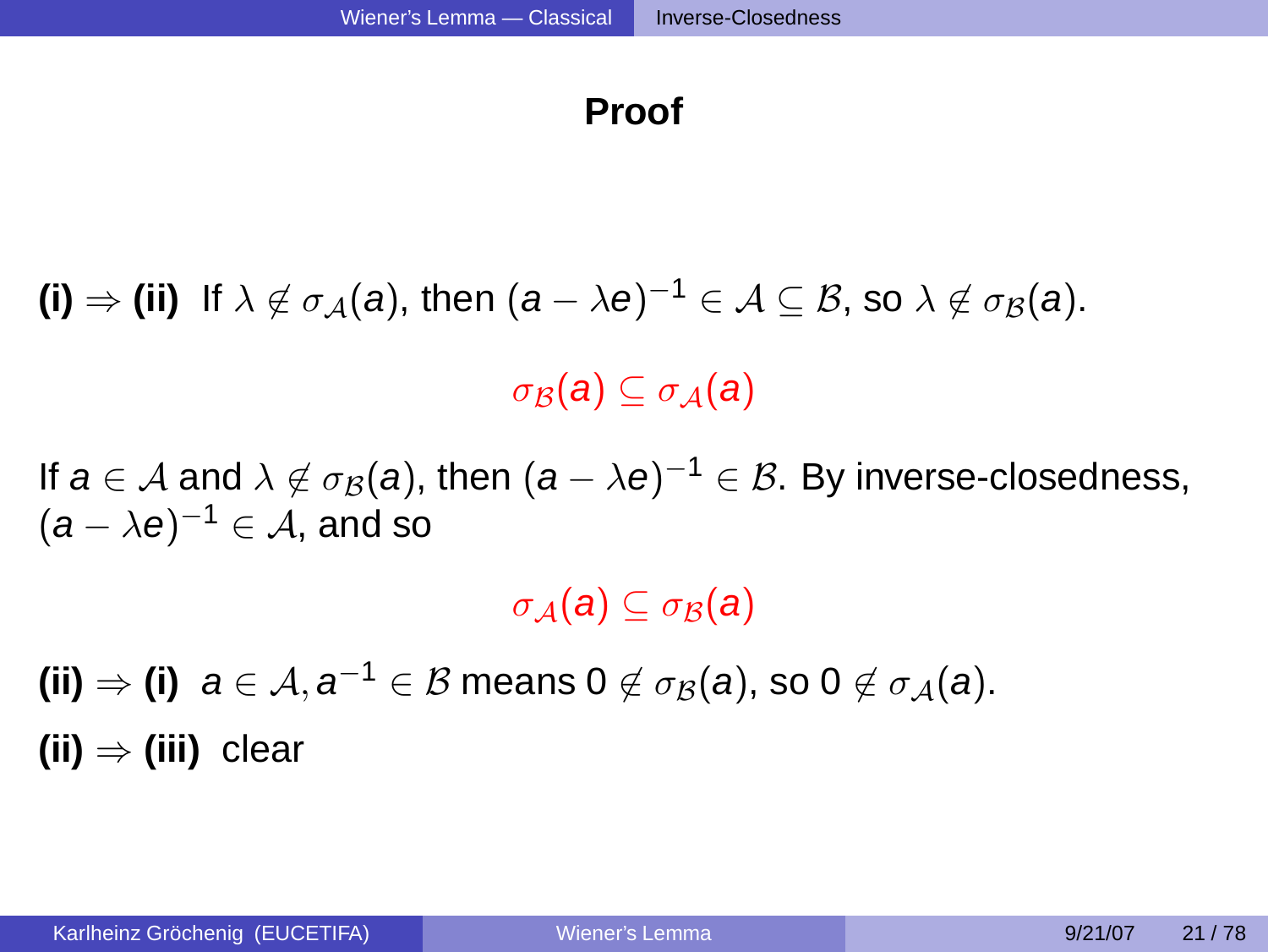# **Hulanicki's Lemma**

- **(iii)** ⇒ **(ii)** is known as Hulanicki's Lemma.
- Idea: Identity  $r_A(a) = r_B(a)$  implies that power series have same radius of convergence in  $A$  and in  $B$ .
- Consider geometric series  $\pmb{c} = \sum_{k=0}^\infty (\pmb{e}-\pmb{a})^k.$  Converges in  $\mathcal B,$  if and only if  $r_{\beta}(e - a) < 1$
- Converges in A, if and only if  $r_\beta(e a) < 1$  if and only if  $r_\beta(e a) < 1$

In case of convergence  $c = a^{-1}$ . If  $r_B(e - a) = r_B(e - a) < 1$ , then convergence in both B and A and assumption  $\boldsymbol{a}^{-1}\in\mathcal{B}$  implies that also  $\boldsymbol{a}^{-1}\in\mathcal{A}.$ General case can be reduced to this case by looking at  $b = a^*a/(2\|a^*a\|_{\mathcal{B}})$  instead of  $a$ .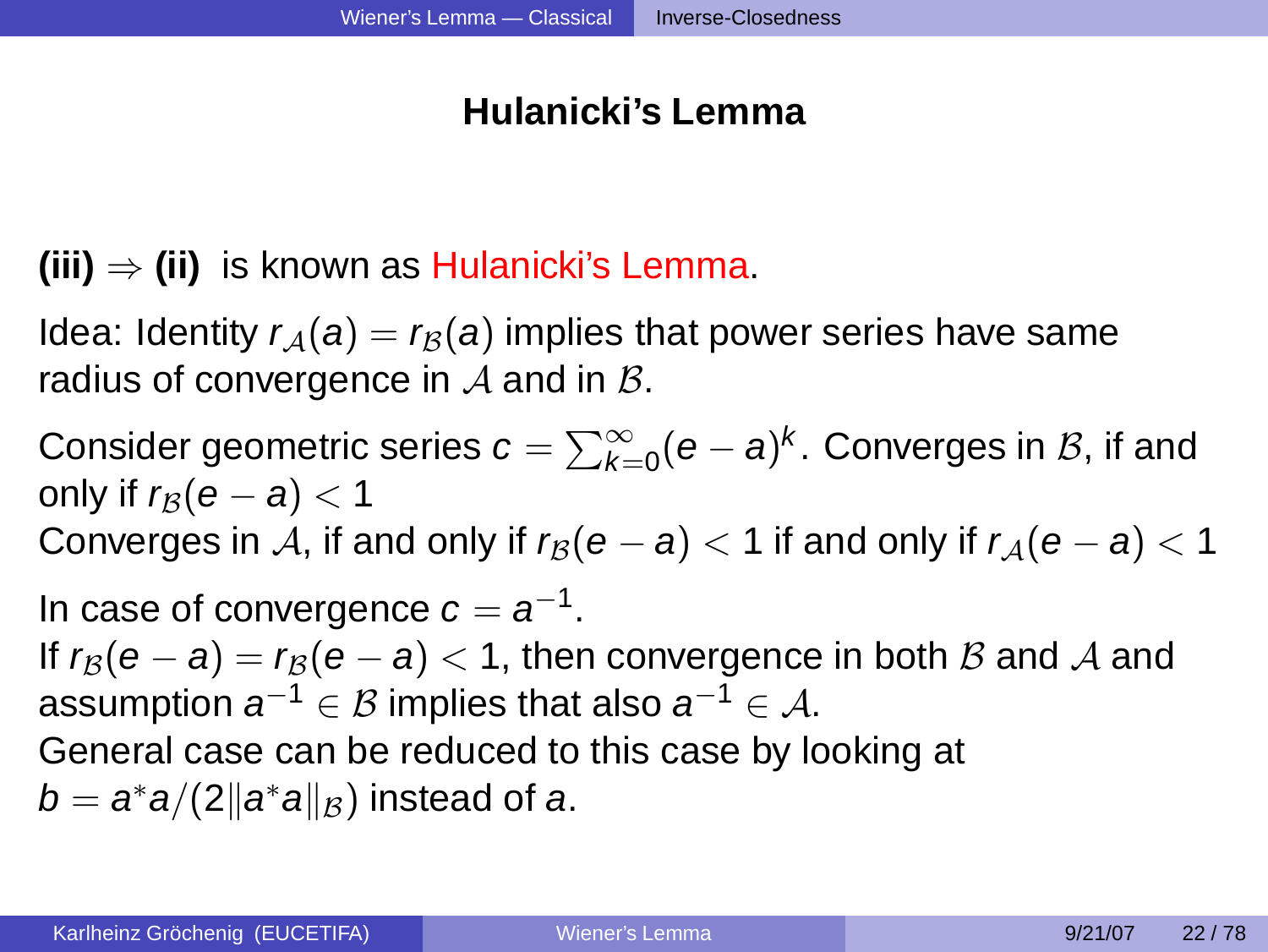# **Functional Calculus**

Riesz functional calculus (holomorphic functional calculus) f analytic on open neighborhood O of  $\sigma_B(a)$  and  $\gamma \subseteq O$  is contour of  $\sigma_B(a)$ . Define

$$
f(a) = \frac{1}{2\pi i} \int_{\gamma} f(z)(ze - a)^{-1} dz
$$

### **Corollary**

If  $A$  is inverse-closed in  $B$ , then the Riesz functional calculi for  $A$  and  $B$ coincide.

- $\implies$  square roots, powers, pseudoinverse
- Theorem of Wiener-Levy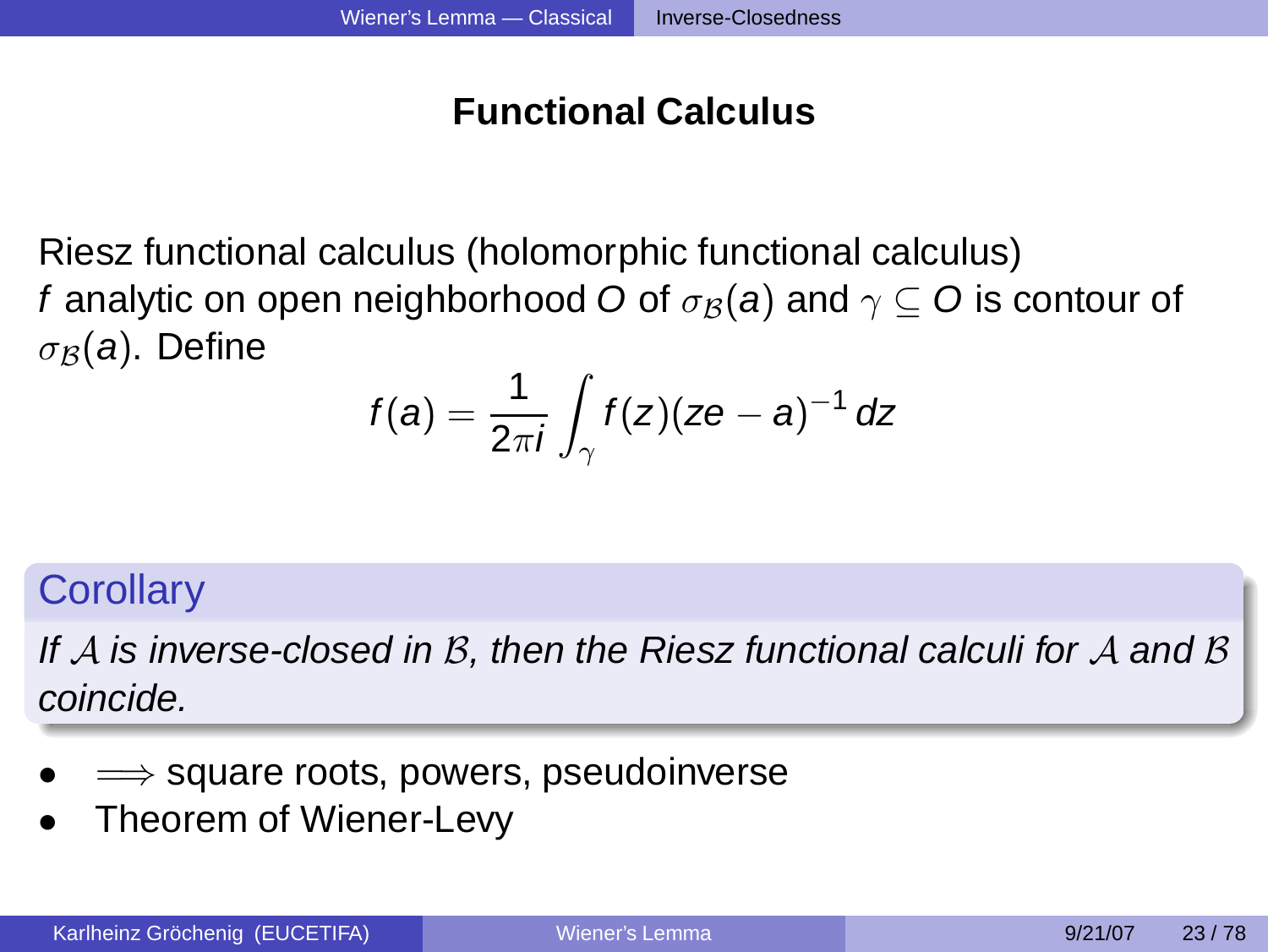### **Time-Invariant Systems and Convolution Operators**

$$
(\mathbf{a} * \mathbf{b})(k) = \sum_{l \in \mathbb{Z}} a(l)b(k-l) \qquad k \in \mathbb{Z}
$$

Convolution operator  $C_{\bf a} {\bf b} = {\bf a} * {\bf b}$ 

Commutes with translations  $(T_m c)(k) = c(k - m)$ :

<span id="page-19-0"></span>
$$
C_{\bm{a}}T_m=T_mC_{\bm{a}}
$$

- If  $\mathbf{a} \in \ell^1(\mathbb{Z})$ , then  $C_{\mathbf{a}}$  is bounded on  $\ell^p$  for  $1 \leq p \leq \infty$ .
- $\sigma_{\ell}P(C_{\bf a})$  ... spectrum of  $C_{\bf a}$  as an operator acting on  $\ell^p(\mathbb{Z})$ .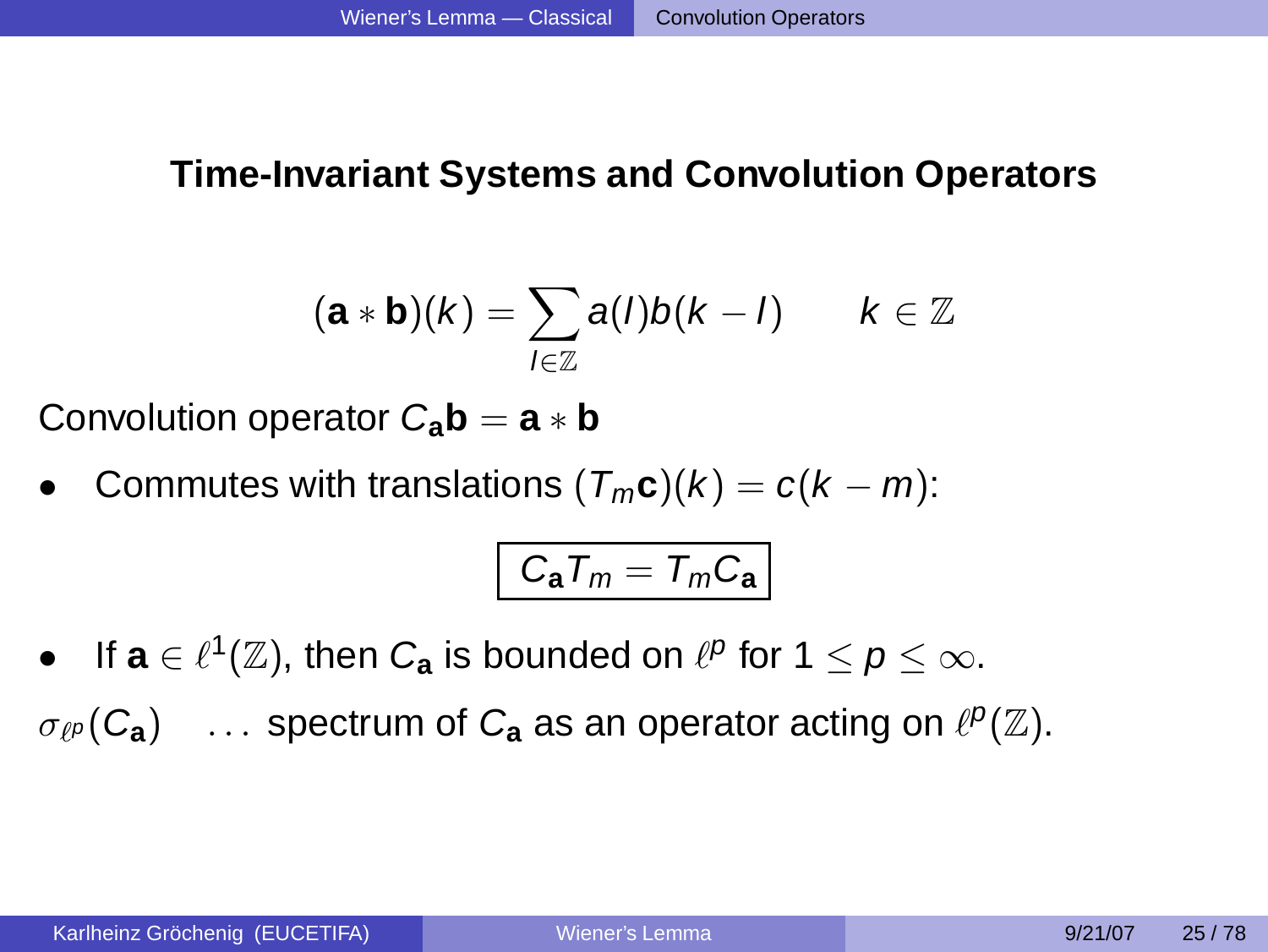# **Wiener's Lemma for Convolution Operators I**

# Theorem

If  $\mathbf{a}\in\ell^1(\mathbb{Z})$  and  $C_{\mathbf{a}}$  is invertible on  $\ell^2(\mathbb{Z})$ , then  $C_{\mathbf{a}}^{-1}=C_{\mathbf{b}}$  for some  $\mathsf{b}\in\ell^1(\mathbb{Z}).$ 

### **Proof.**

- **•** Fourier series  $\widehat{\mathbf{a}}(t) = \sum_{k \in \mathbb{Z}} a_k e^{2\pi ikt}$  for  $\mathbf{a} \in \ell^2(\mathbb{Z})$  or  $\ell^1(\mathbb{Z})$ .
- $(C_a b)^{\hat{}} = (a * b)^{\hat{}} = \hat{a} \hat{b}$
- C**<sup>a</sup>** corresponds to multiplication operator and is invertible if and only if  $inf_t \hat{\mathbf{a}}(t) > 0$
- Let **b** be the sequence with Fourier series  $\hat{\mathbf{b}} = 1/\hat{\mathbf{a}}$ . By Wiener's Lemma **b**  $\in \ell^1(\mathbb{Z})$ .
- Since  $\mathbf{a} * \mathbf{b} = \mathbf{b} * \mathbf{a} = \delta$ , we have  $C_{\mathbf{b}} = C_{\mathbf{a}}^{-1} = \text{Id}$ .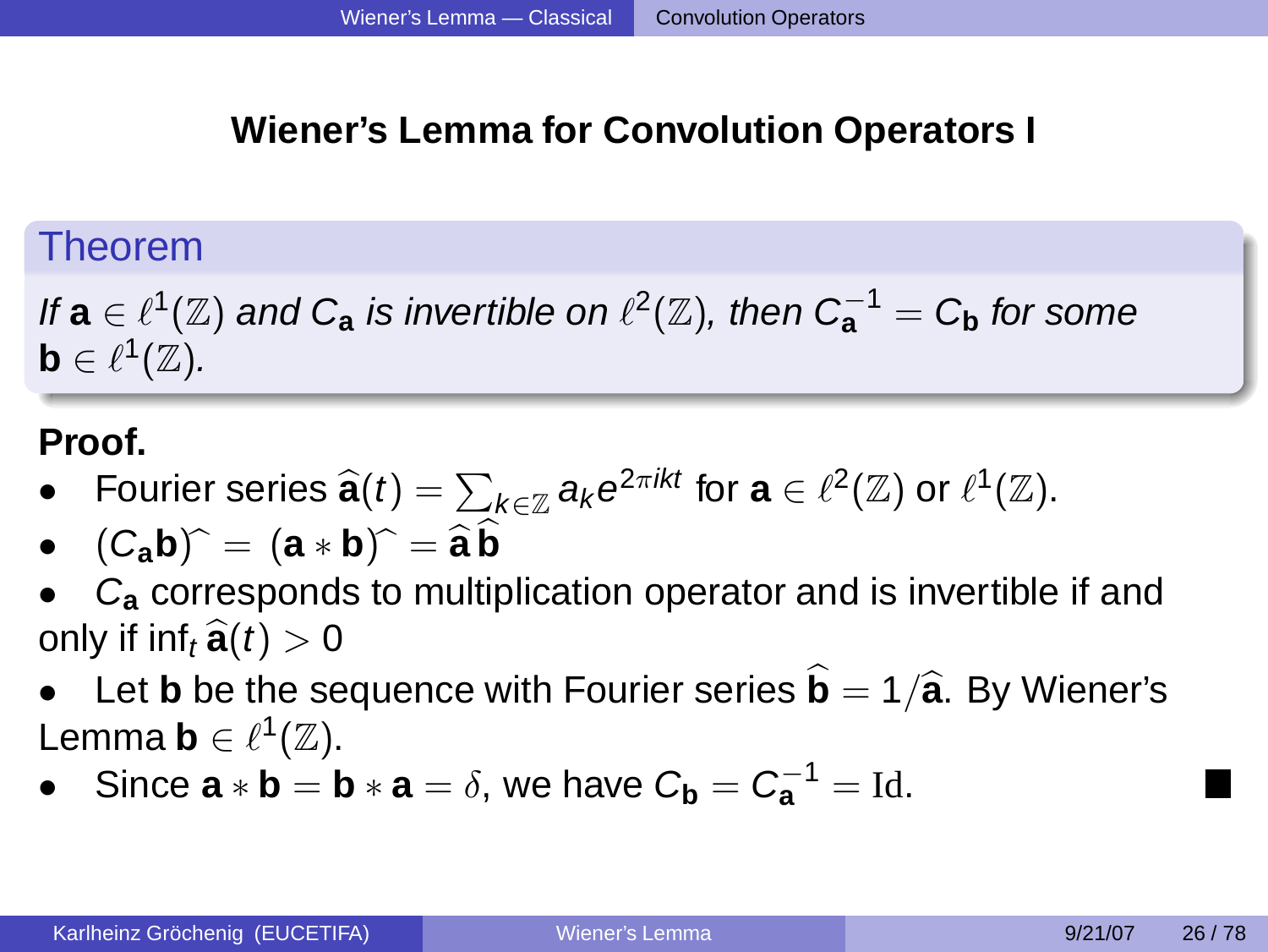# **Wiener's Lemma for Convolution Operators II**

# **Corollary**

Assume that  $\mathbf{a} \in \ell^1(\mathbb{Z}).$  TFAE: (i)  $C_a$  is invertible on  $\ell^2(\mathbb{Z})$ . (ii)  $C_{\mathbf{a}}$  is invertible on  $\ell^p(\mathbb{Z})$  for some  $p \in [1,\infty]$ . (iii)  $C_a$  is invertible on  $\ell^p(\mathbb{Z})$  for all  $p \in [1, \infty]$ .

# **Corollary**

If  $a \in \ell^1(\mathbb{Z})$ , then

$$
\sigma_{\ell^p}(C_{\mathbf{a}})=\sigma_{\ell^2}(C_{\mathbf{a}})=\widehat{\mathbf{a}}(\mathbb{T})\qquad \forall \rho\in [1,\infty]\,.
$$

Spectrum of convolution operator does NOT depend on the space  $\ell^p$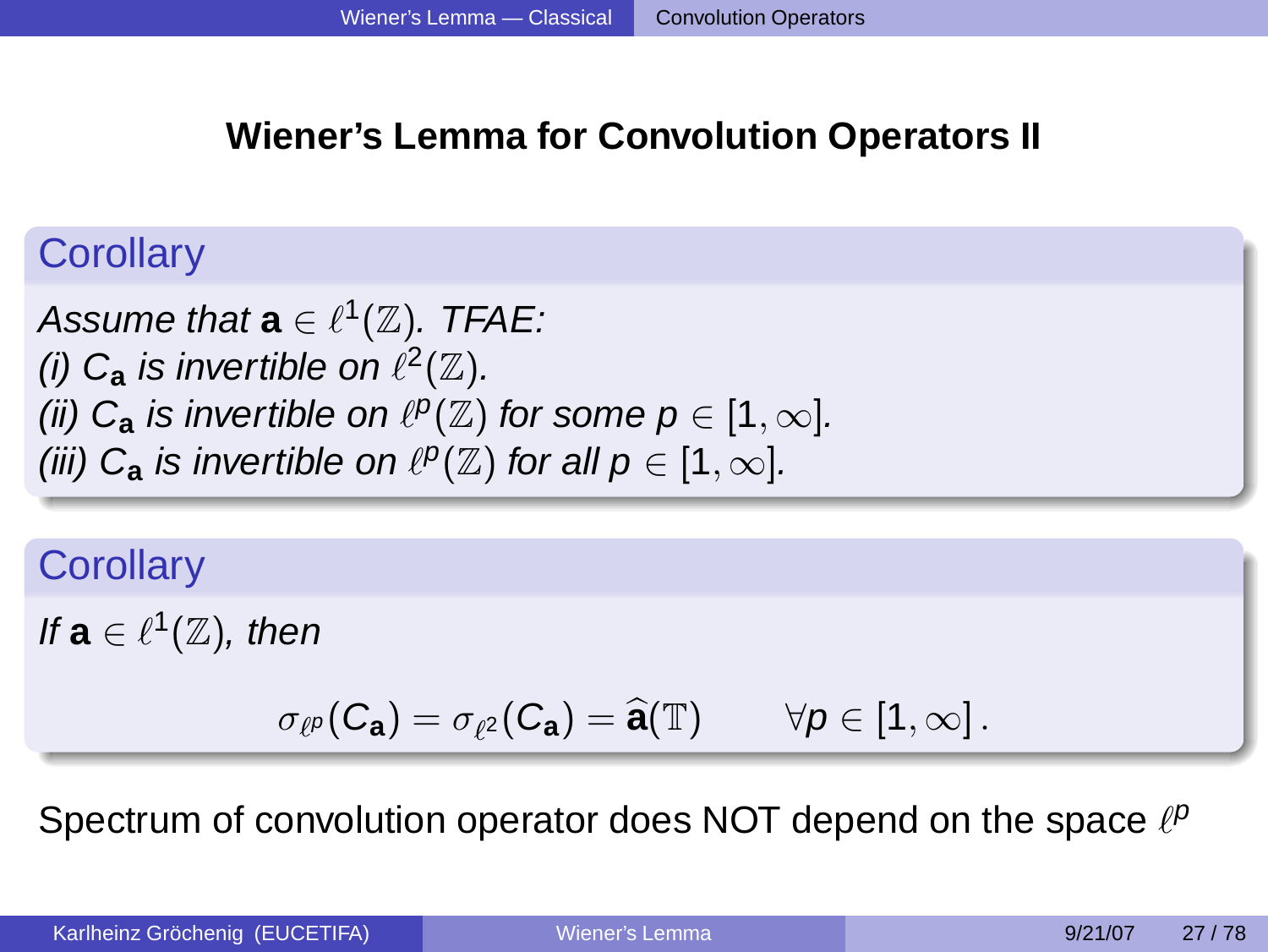# **Symbolic Calculus**

- parametrization of class of operators by "symbols"
- distinguished classes of "nice" symbols

Symbolic Calculus: Symbol class is closed under inversion (and functional calculus). If an operator is parametrized by a "nice" symbol and invertible on Hilbert space, then its inverse is again parametrized by "nice" symbol.

Wiener's Lemma is the prototype of a symbolic calculus

- ♣ class of convolution operators C**<sup>a</sup>**
- $\clubsuit$  "nice" symbols  $\mathbf{a} \in \ell^1$

The inverse of convolution operator C**<sup>a</sup>** is again a convolution operator  $C_{\mathbf{a}}^{-1} = C_{\mathbf{b}}$ . If  $\mathbf{a} \in \ell^1$ , then also  $\mathbf{b} \in \ell^1$ .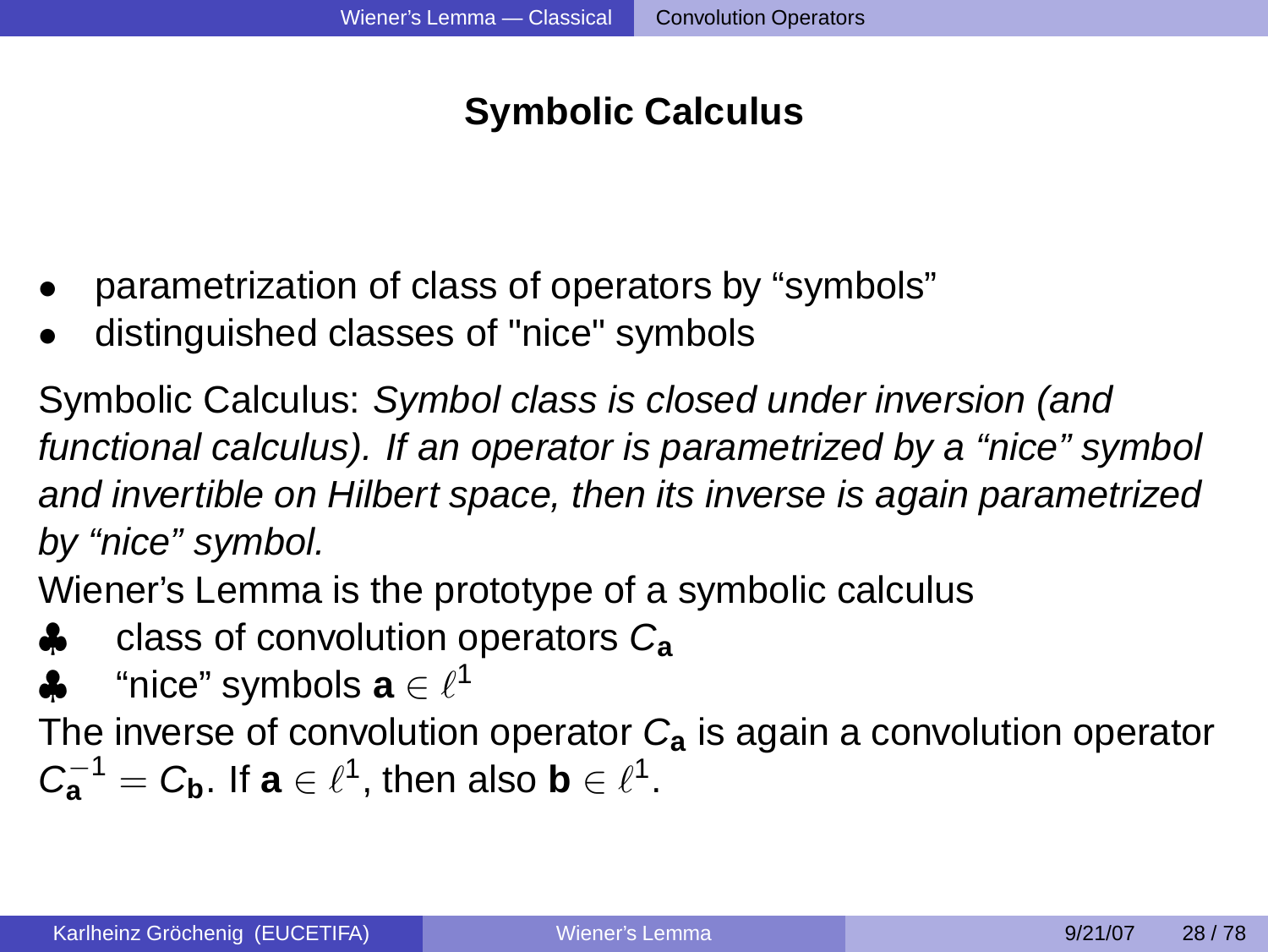# **Outlook for Tomorrow**

- Absolutely convergent Fourier series on compact abelian groups. Replace torus  $\mathbb T$  by arbitrary compact abelian group  $K$ .
- Convolution operators on locally compact groups: Replace Z by lc group G
- weighted versions:  $\ell^1 \longrightarrow \ell_\nu^1$ .
- matrix algebras and off-diagonal decay
- time-varying systems, pseudodifferential operators
- rotation algebra, non-commutative tori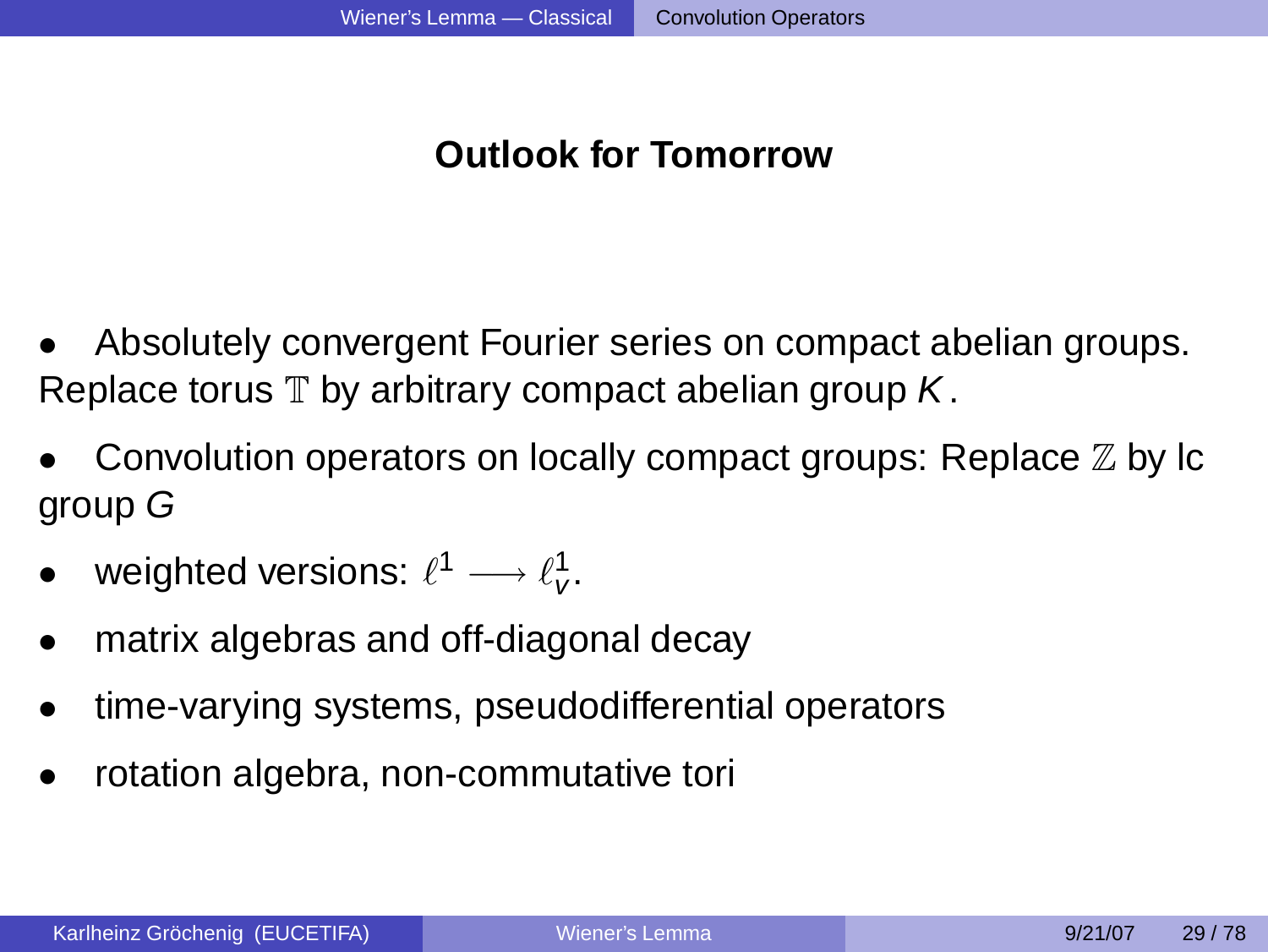# End of First Lecture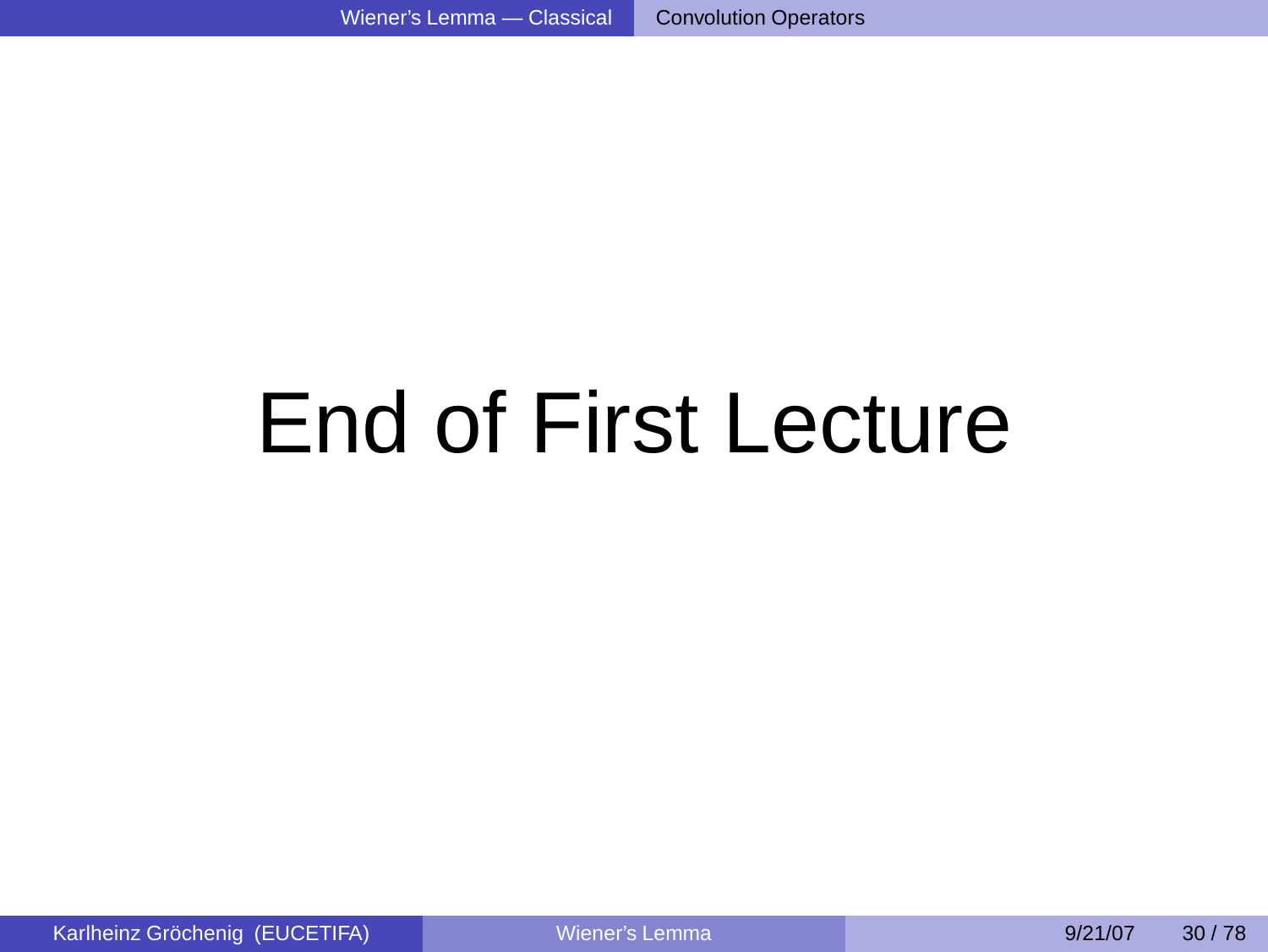### **Wiener Pairs**

**Definition** 

Let  $\mathcal{A} \subseteq \mathcal{B}$  be two (involutive) Banach algebras with common identity. Then  $A$  is called *inverse-closed* in  $B$ , if

<span id="page-25-0"></span>
$$
a\in\mathcal{A} \text{ and } a^{-1}\in\mathcal{B} \quad \Longrightarrow \quad a^{-1}\in\mathcal{A} \,.
$$

Main questions:

1. How to determine when A is inverse-closed in  $\beta$ .

Answer (in principle): check identity of spectral radii  $r_A(a) = r_B(a)$  for all  $a \in A$ .

2. How to construct inverse-closed subalgebras (in a systematic fashion)? Answer: ??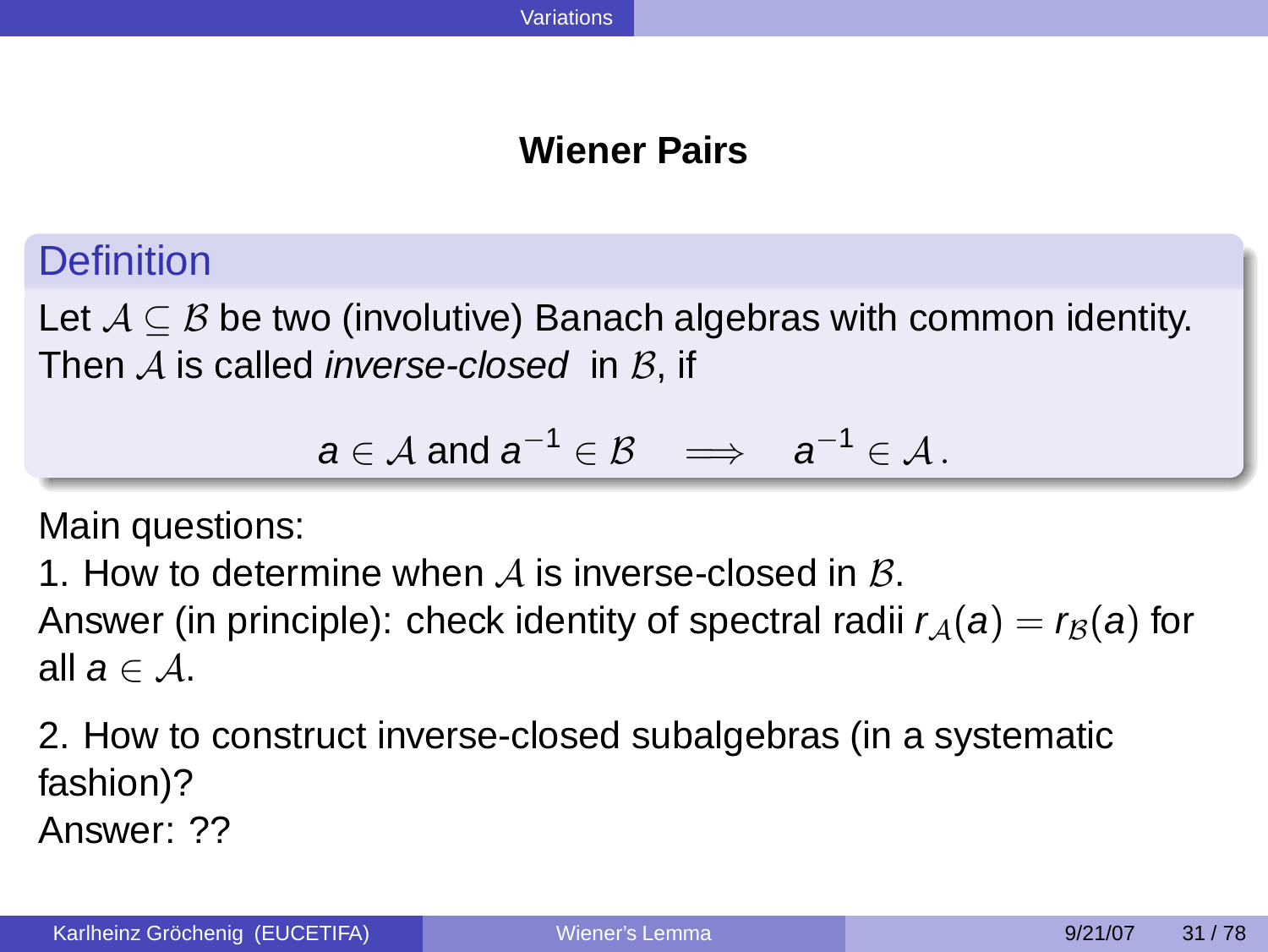### **Variations**

- Absolutely convergent Fourier series on compact abelian groups. Replace torus  $\mathbb T$  by arbitrary compact abelian group  $K$ .
- Convolution operators on locally compact groups: Replace Z by lc group G
- weighted versions:  $\ell^1 \longrightarrow \ell_\nu^1$ .
- matrix algebras and off-diagonal decay
- time-varying systems, pseudodifferential operators
- rotation algebra, non-commutative tori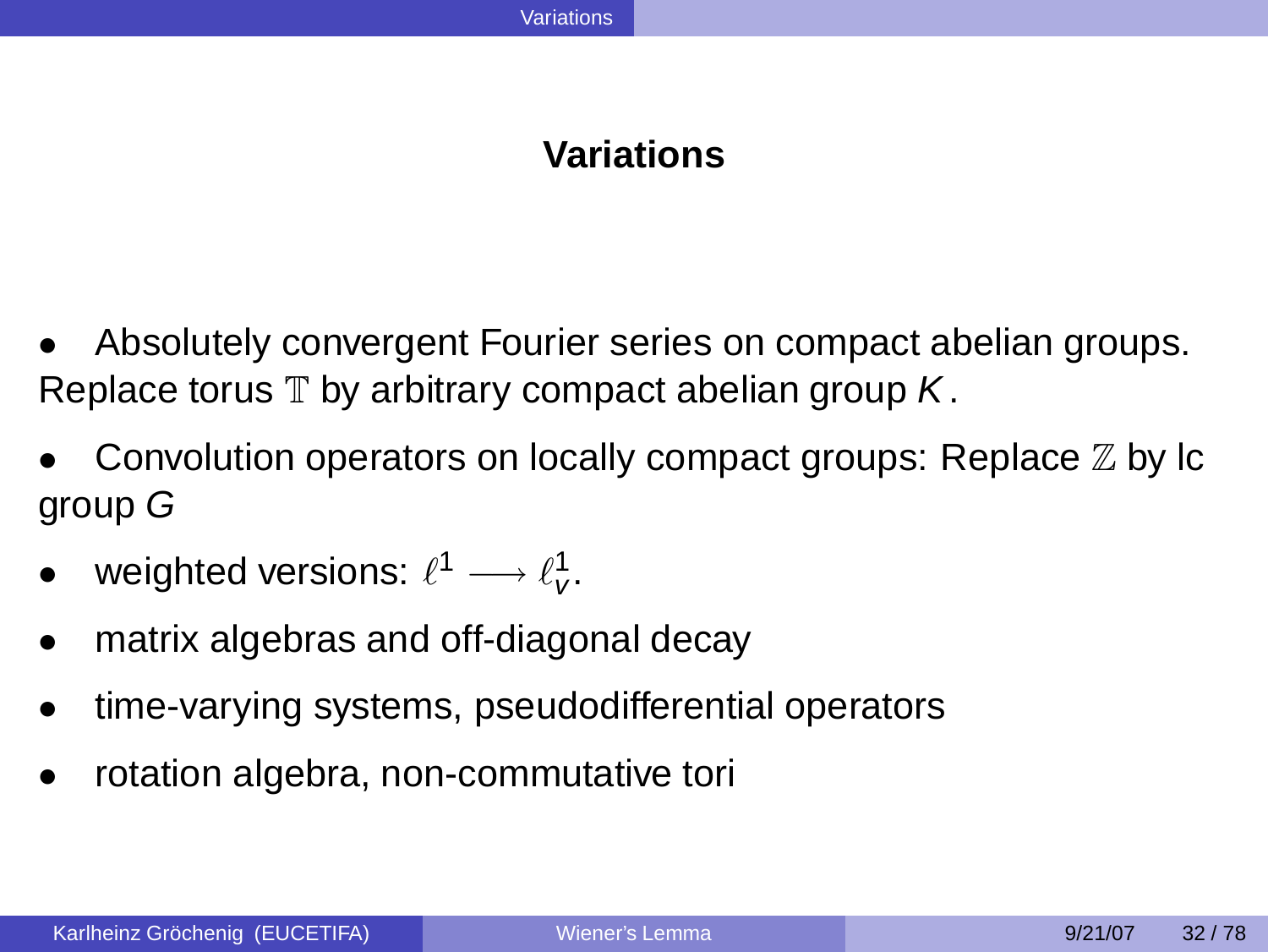# **Weights and Weighted ℓ**1

Weights quantify decay conditions

- submultiplicativity  $v(k+l) \le v(k)v(l)$  for  $k, l \in \mathbb{Z}^d$
- symmetry  $v(-k) = v(k)$

Weighted  $\ell_{\mathsf{v}}^{\mathsf{1}}$ :  $\|\mathbf{a}\|_{\ell^1_\mathcal{V}} = \sum_{k\in\mathbb{Z}^d} |a_k| \mathcal{V}(k)$ 

Weighted absolutely convergent Fourier series:  $f\in{\mathcal A}_{{\mathsf V}}({\mathbb T}^d),$  if  $f(t)=\sum_{k\in \mathbb{Z}^d} a_k \,\mathrm{e}^{2\pi\mathrm{i} k\cdot t}$  with norm

<span id="page-27-0"></span> $\|f\|_{\mathcal{A}_{\mathcal{V}}}=\|\mathbf{a}\|_{\ell_\mathcal{V}^1}$ 

### Lemma

If v is submultiplicative, then  $A<sub>v</sub>$  is a Banach algebra with respect to pointwise convolution.

Karlheinz Gröchenig (EUCETIFA) and the Multiple [Wiener's Lemma](#page-0-0) 1992/107 34/78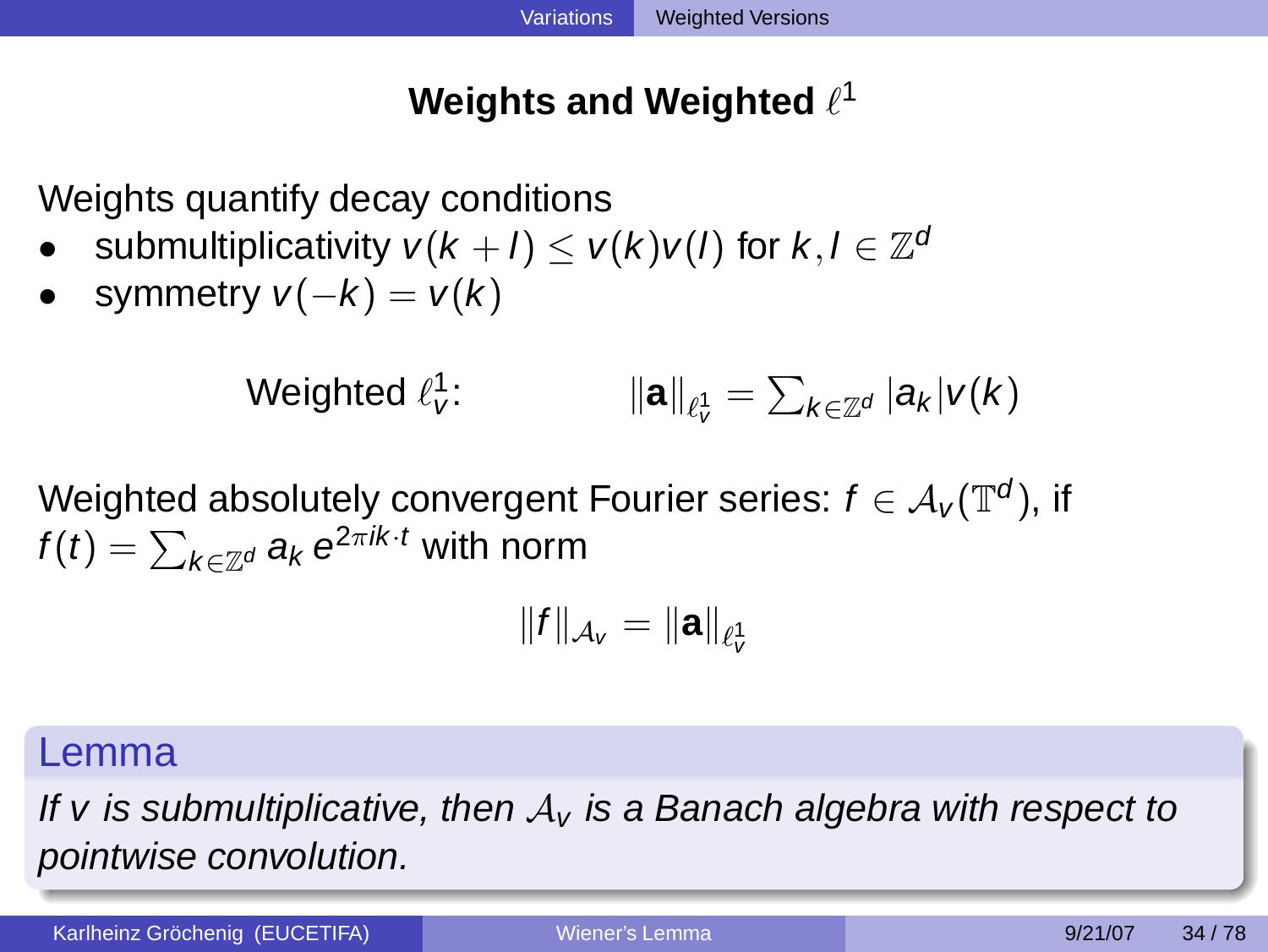### **Examples**

• Typical submultiplicative weight on  $\mathbb{Z}^d$  or  $\mathbb{R}^d$ :

$$
v(k) = e^{a|k|^b} (1+|k|)^s
$$

for  $a, b, s \geq 0$ 

Proof of Lemma.

 $\|fg\|_{\mathcal{A}} = \|a * b\|_1 \le \|a\|_1 \|b\|_1 = \|f\|_{\mathcal{A}} \|g\|_{\mathcal{A}} \|fg\|_{\mathcal{A}_V} = \|a * b\|_{\ell^1_V} \le$  $\left\Vert \mathbf{a}\right\Vert _{\ell_{\mathbf{v}}^{1}}\left\Vert \mathbf{b}\right\Vert _{\ell_{\mathbf{v}}^{1}}=\left\Vert f\right\Vert _{\mathcal{A}_{\mathbf{v}}}\left\Vert g\right\Vert _{\mathcal{A}_{\mathbf{v}}}$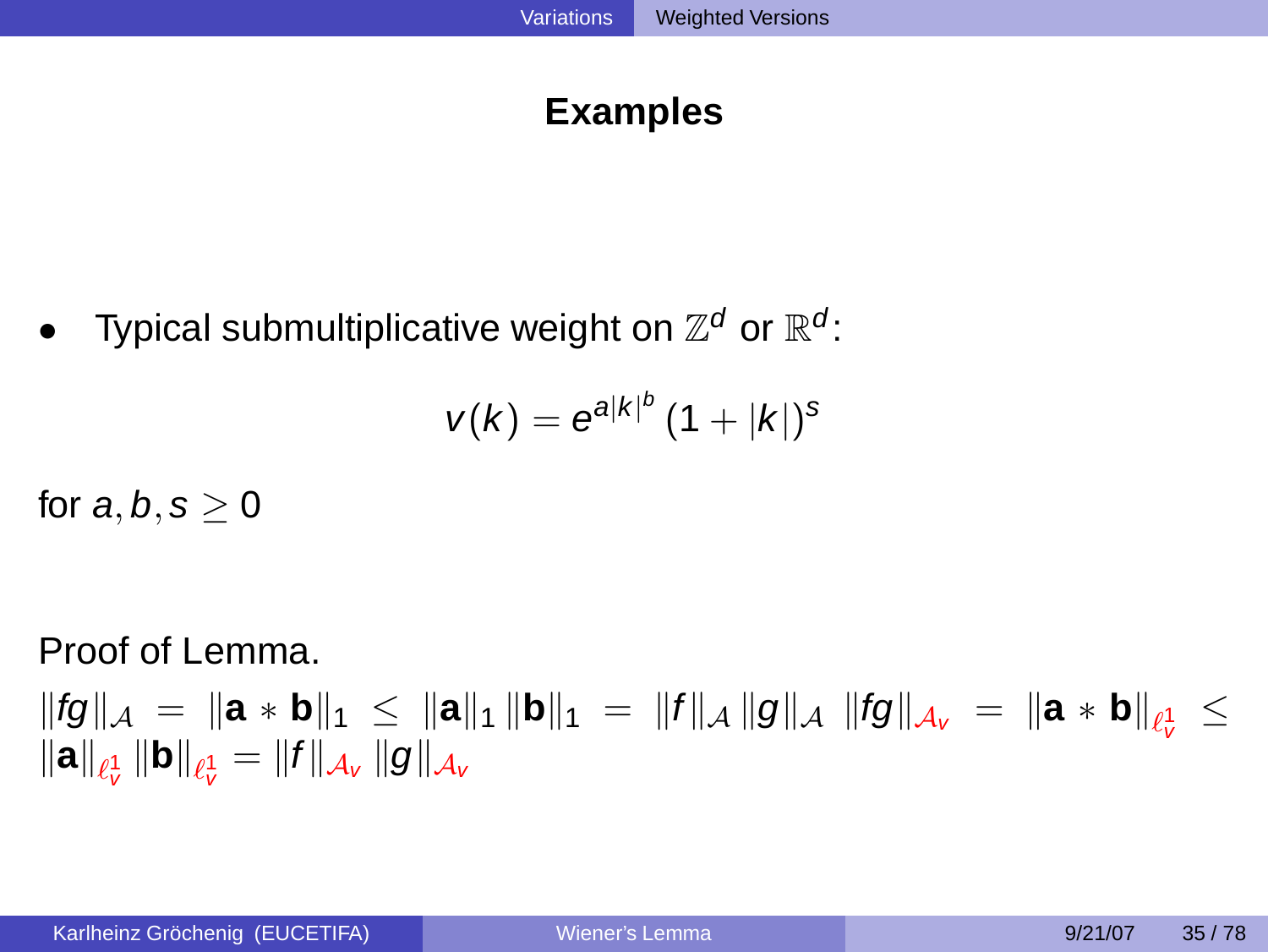### **Wiener's Lemma — Weighted Version**

# Theorem

# TFAE:

(i) Wiener's Lemma holds for  $A_v$ , i.e. if  $f \in A_v$  and  $f(t) \neq 0$  for all t, then  $1/f \in \mathcal{A}_{V}$ . (ii) v satisfies the  $GRS$ -condition (Gelfand-Raikov-Shilov)

$$
\lim_{n\to\infty} v(n\mathbf{k})^{1/n} = 1 \qquad \forall \mathbf{k} \in \mathbb{Z}^d.
$$

• The weight  $v(k) = e^{a|k|^b} (1+|k|)^s$  satisfies GRS, if and only if  $0 \le b \le 1$ .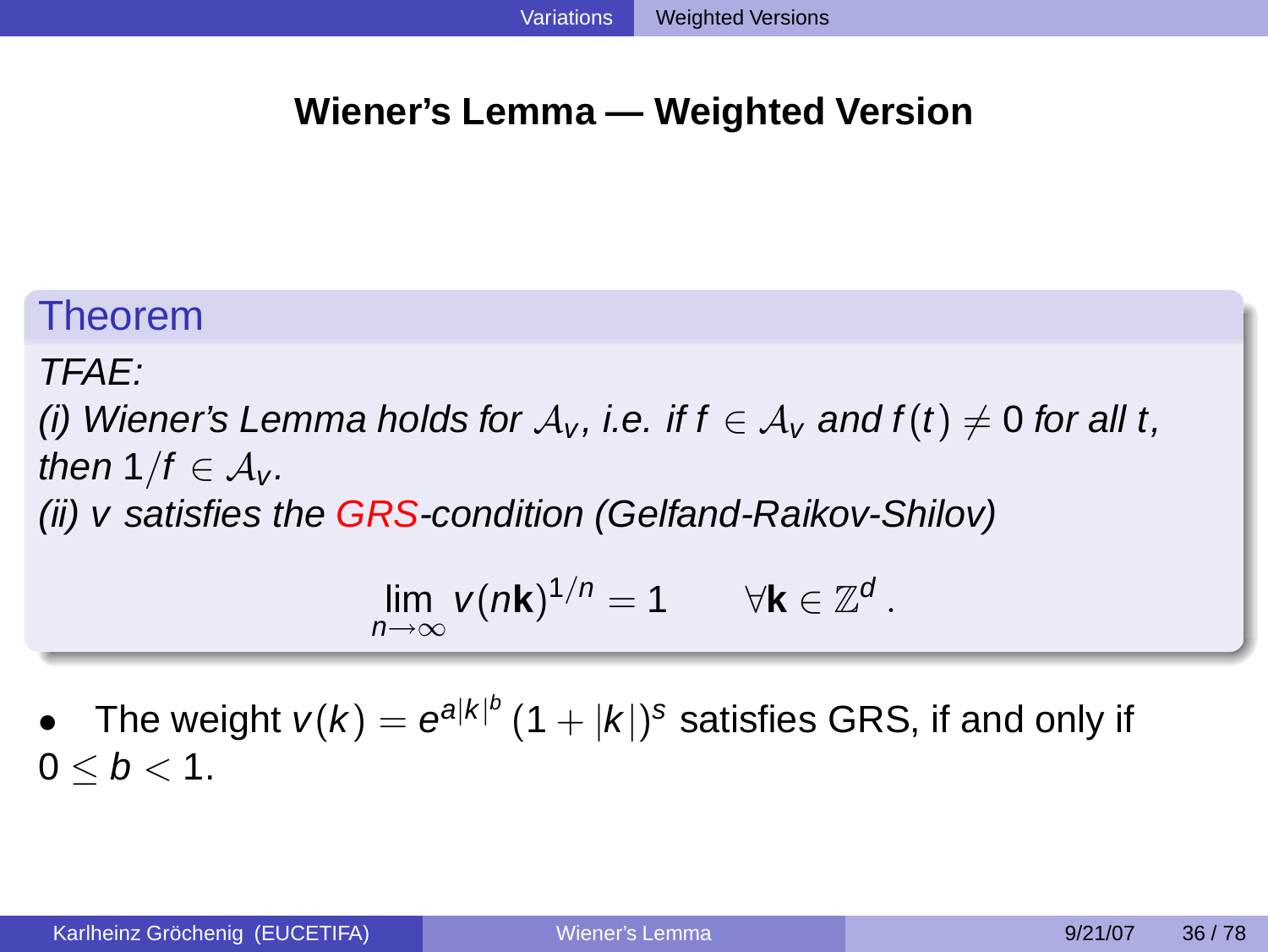### **Counter-Example**

**Proof**  $(ii) \Rightarrow (i)$ . If  $v$  violates GRS, then there is  $\mathbf{k} \in \mathbb{Z}^d$  and  $\boldsymbol{a} > 0$  such that

$$
v(n\mathbf{k}) \geq e^{an} \qquad \text{for } n \geq n_0.
$$

(A non-GRS weight grows exponentially on a subgroup) Fix  $\delta \in (0, a]$  and set

$$
f(t) = 1 - e^{-\delta} e^{2\pi i \mathbf{k} \cdot t} \in \mathcal{A}_V(\mathbb{T}^d)
$$

Then  $f(t)\neq 0$  for all  $t\in \mathbb{T}^d$  and

$$
1/f(t)=(1-e^{-\delta}e^{2\pi i\mathbf{k}\cdot t})^{-1}=\sum_{n=0}^{\infty}e^{-\delta n}e^{2\pi i n\mathbf{k}t},
$$

but

$$
||f||_{\mathcal{A}_V} = \sum_{k=0}^{\infty} e^{-\delta n} v(n\mathbf{k}) \geq \sum_{k=n_0}^{\infty} e^{-\delta n} e^{an} = \infty
$$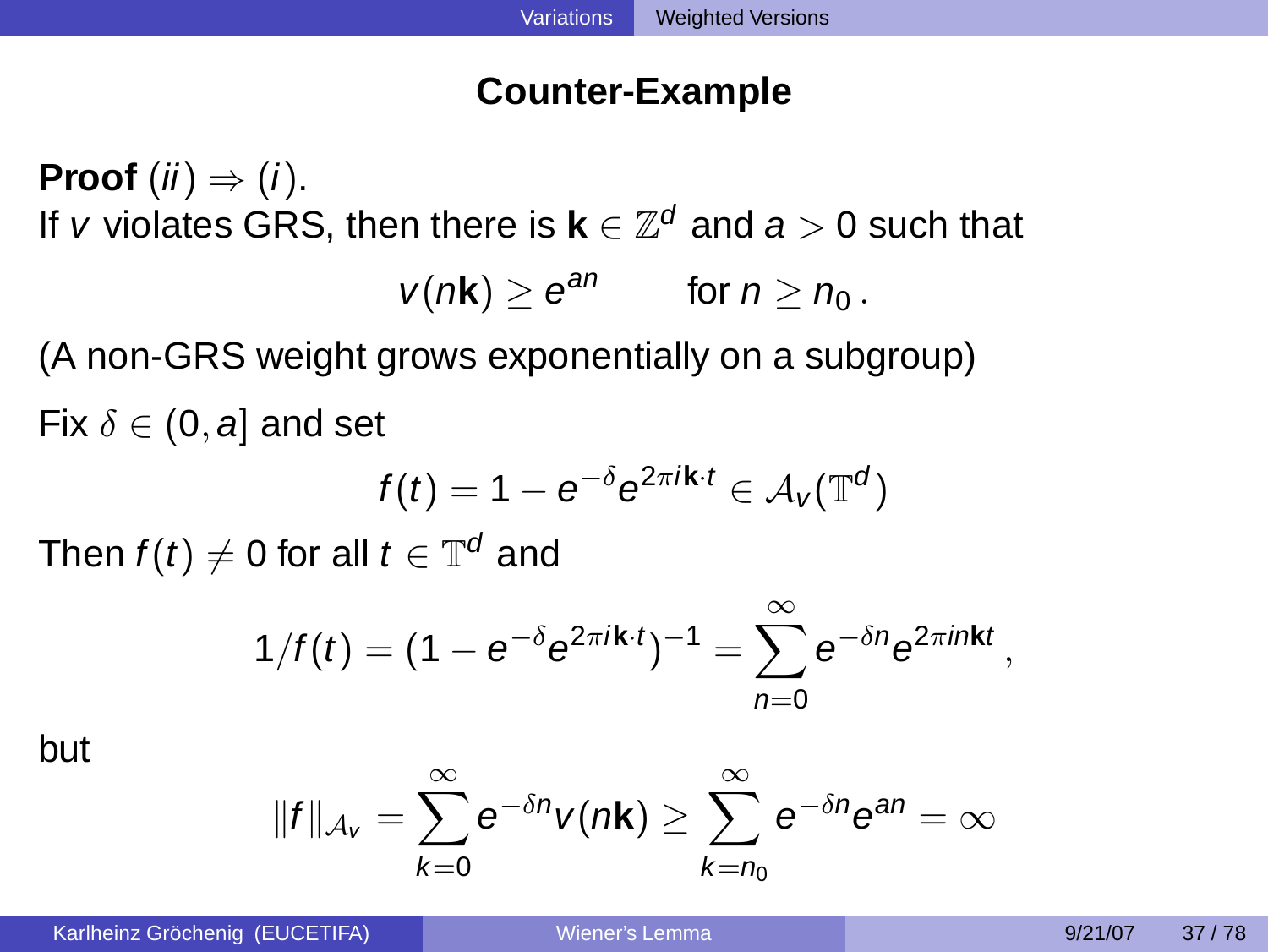**Proof** (*i*)  $\Rightarrow$  (*ii*). (in dimension  $d = 1$ ) Use

$$
||q||_{A_{V}} = \sum_{|k| \leq N} |b_{k}|v(k)
$$
  
\n
$$
\leq ||b||_{2} (2N+1)^{1/2} \max_{|k| \leq N} v(k)
$$
  
\n
$$
= ||q||_{2} (2N+1)^{1/2} \max_{|k| \leq N} v(k).
$$

and adjust proof for unweighted case.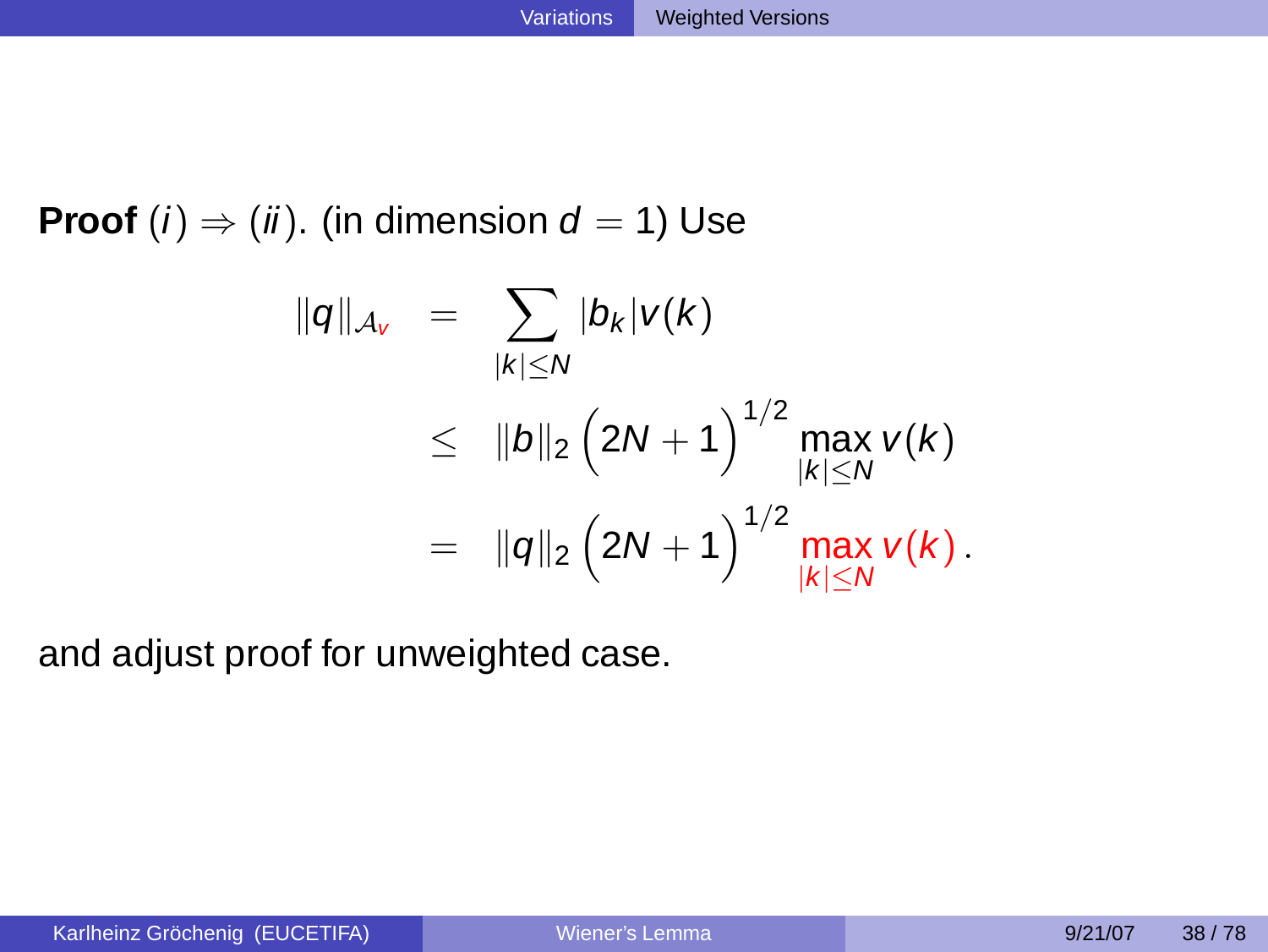# **Convolution Operators on Groups**

Postponed till later.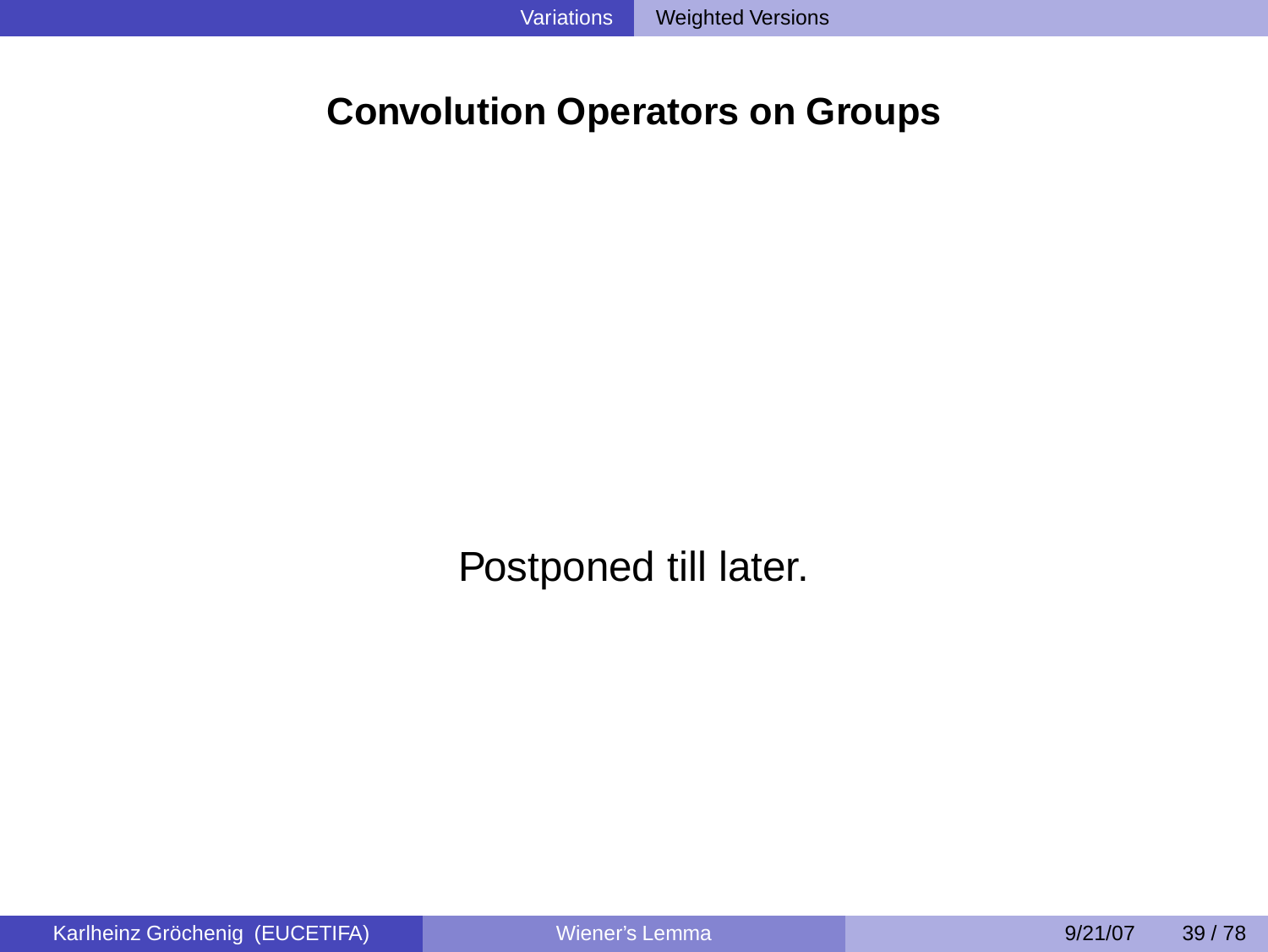# **Time-Varying Channels (Discrete)**

Time-invariant system corresponds to convolution operator

$$
(C_{\mathbf{a}}\mathbf{c})(k) = \sum_{k \in \mathbb{Z}} a(k-l)c(l)
$$

Corresponding matrix is  $m_{kl} = a(k - l)$  is constant along diagonals (Toeplitz matrices).

Slowly time-varying systems — non-stationary matrices — small variation along diagonals.

Matrix norm

<span id="page-33-0"></span>
$$
\|M\|_{\mathcal{C}_V}=\sum_{I\in\mathbb{Z}}\sup_{k\in\mathbb{Z}}|m_{k,k-I}|v(I)
$$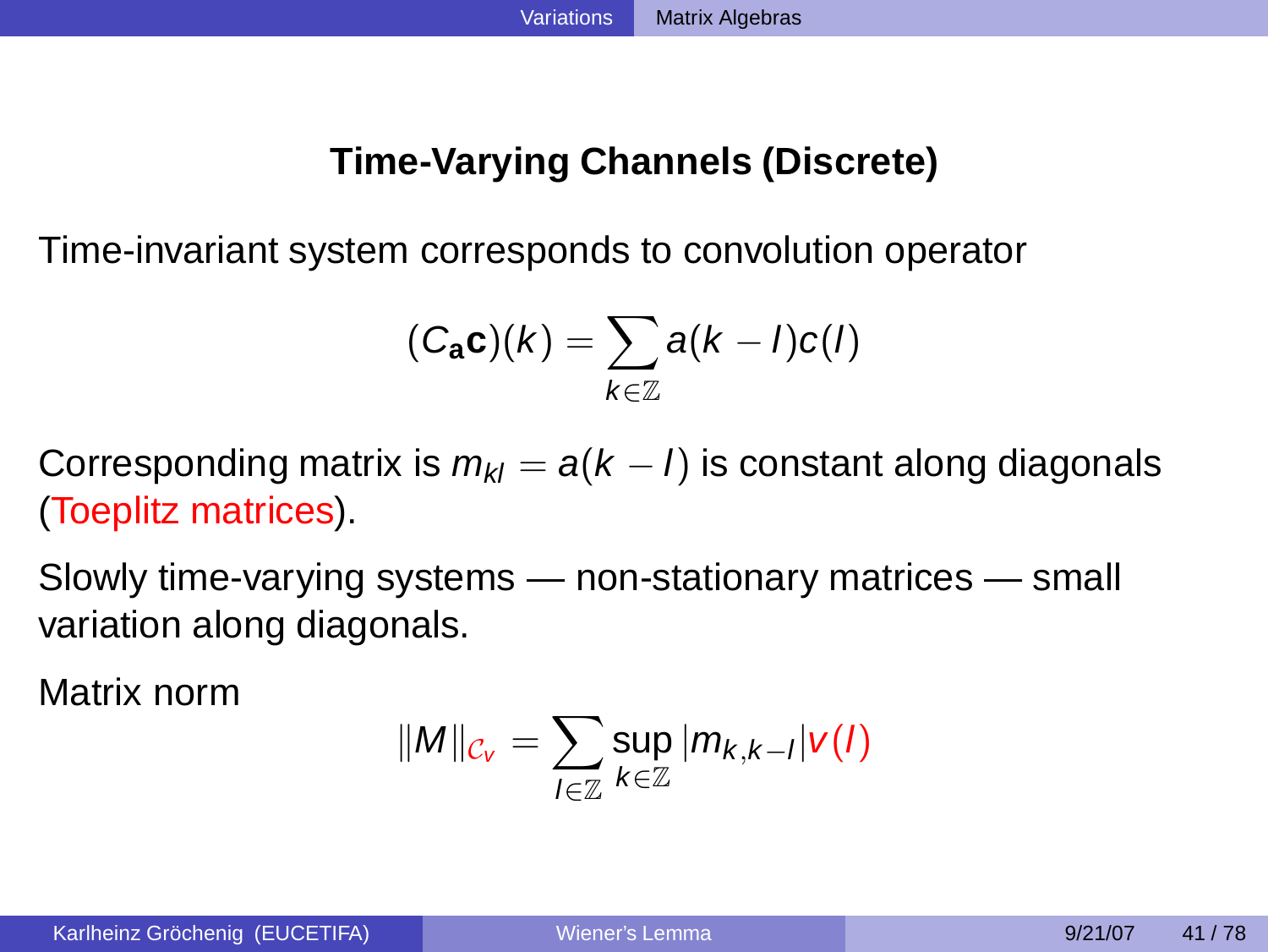# **Convolution Dominated Operators**

$$
d(I) = \sup_{k \in \mathbb{Z}} |m_{k,k-l}|
$$
 is supremum on  $\ell$ -th diagonal  $D(I)$  and

$$
m_{kl} \leq d(k-l)
$$

$$
|(M\mathbf{c})(k)| = |\sum_{l \in \mathbb{Z}} m_{kl} c_l| \leq \sum_{l \in \mathbb{Z}} d(k-l)|c_l|
$$

Action of M is dominated (pointwise) by convolution with **d**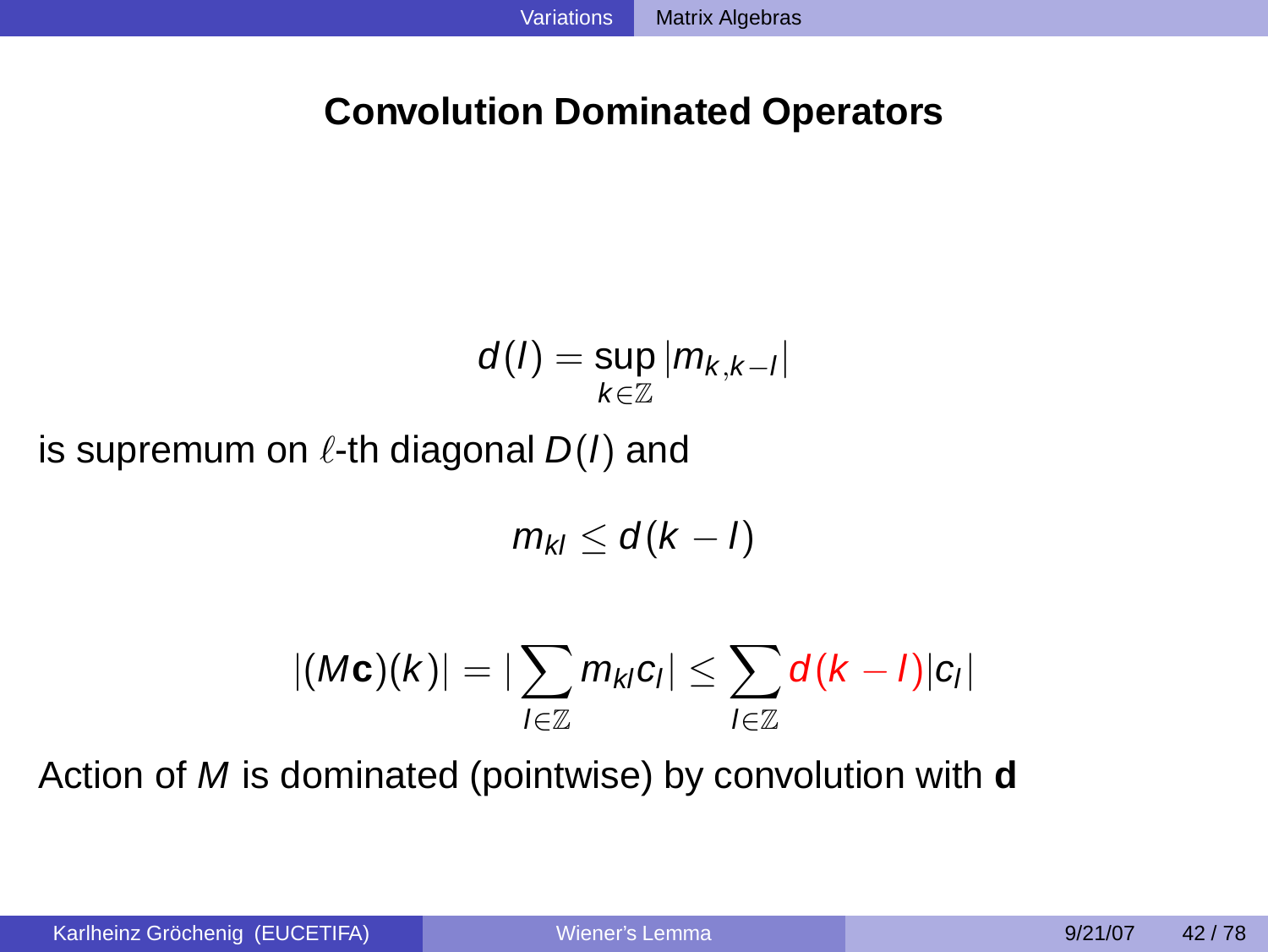# **The Nonstationary Version of Wiener's Lemma**

Theorem (Gohberg et al., Baskakov, Kurbatov, Sjöstrand) If  $M \in C_1$  and M is invertible on  $\ell^2(\mathbb{Z})$ , then  $M^{-1} \in C_1$ 

# Theorem (Baskakov)

Assume that v satisfies the GRS condition. If  $M \in \mathcal{C}_V$  and M is invertible on  $\ell^2(\mathbb{Z})$ , then  $M^{-1}\in \mathcal{C}_V$ .

 $\mathcal{C}_{\pmb{\nu}}$  is inverse-closed in  $\mathcal{B}(\ell^2).$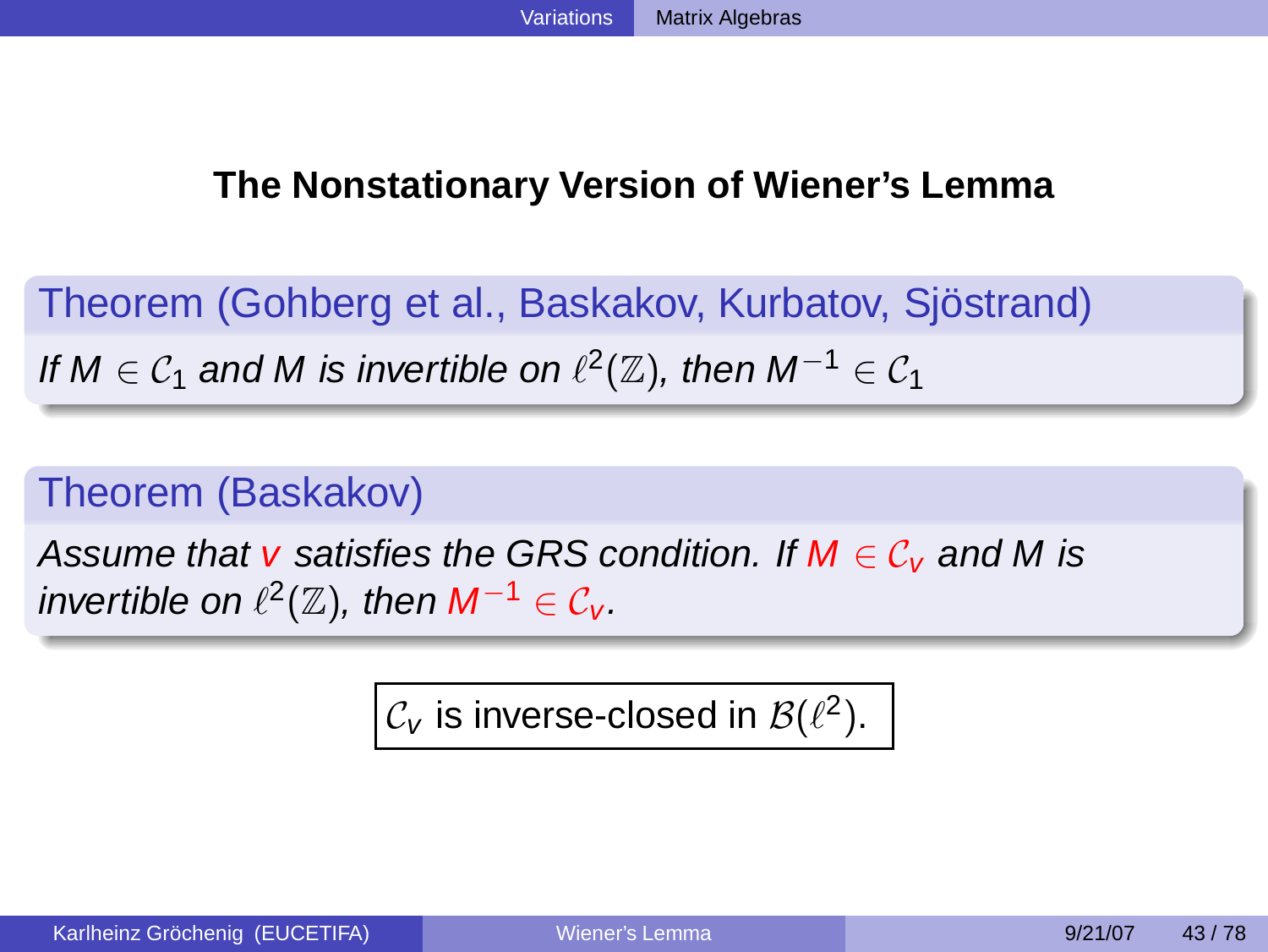# **Spectral invariance**

# **Corollary**

Assume that v satisfies the GRS condition and  $M \in \mathcal{C}_V$ . Then

$$
\sigma_{\ell^p_m}(M)=\sigma_{\ell^2}(M)
$$

whenever  $m(k + l) \leq Cv(k)m(l)$  (m is v-moderate).

Spectrum of M is independent of domain space.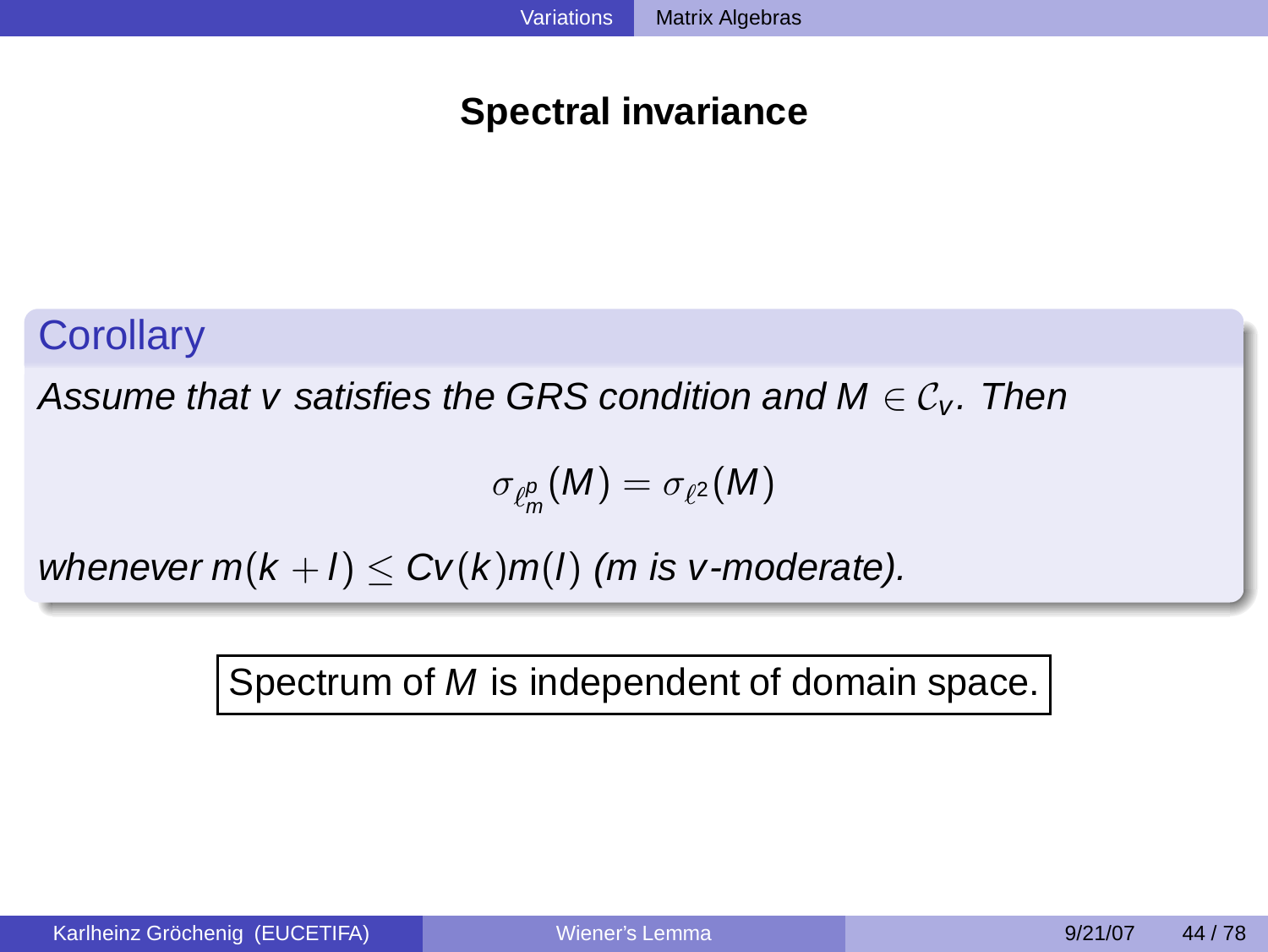# **Proof Idea**

De Leeuw, Gohberg, Baskakov Define *modulation M<sub>t</sub>* by  $(M_t\mathbf{c})(k) = e^{2\pi ikt}c(k)$  for  $k \in \mathbb{Z}$ .

Given matrix A, consider matrix-valued function

$$
f(t) = M_t A M_{-t}
$$

• **f**(*t*) is periodic with period 1.

Lemma (Fourier coefficients of **f**)

The n-th Fourier coefficient is the n-th side-diagonal of A.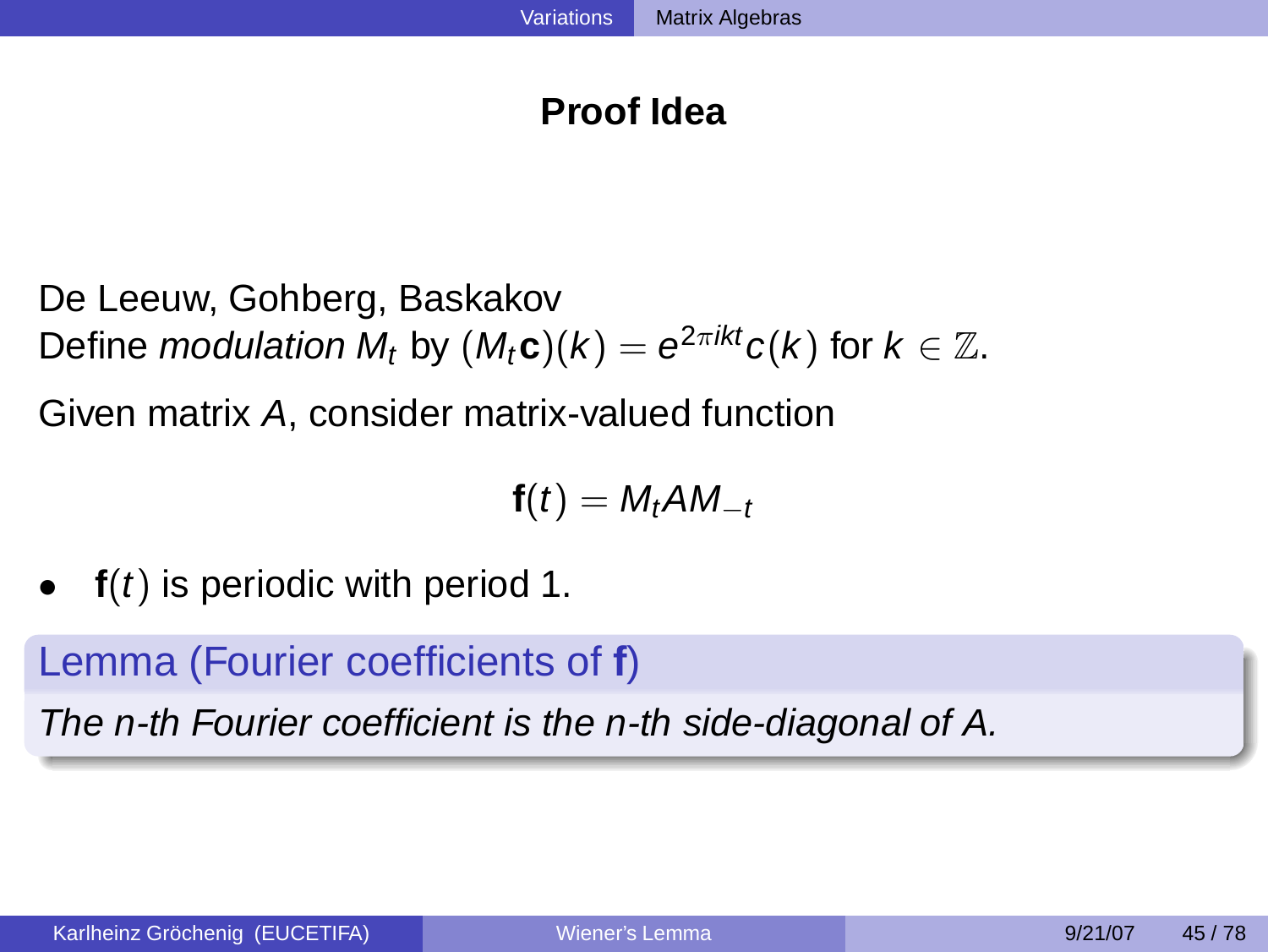# Lemma (Fourier coefficients of **f**)

 $\overline{\phantom{a}}$ 

The n-th Fourier coefficient is the n-th side-diagonal of A.

**Proof.** 
$$
(M_tAM_{-t}c)(k) = e^{2\pi ikt} \sum_{l \in \mathbb{Z}} a_{kl}e^{-2\pi ilt}c_l
$$

$$
\begin{aligned}\n\widehat{\mathbf{f}}(n)_{kl} &= \int_0^1 \mathbf{f}(t)_{kl} e^{-2\pi int} dt \\
&= \int_0^1 a_{kl} e^{2\pi i (k-l)t} e^{-2\pi int} dt \\
&= a_{kl} \delta_{k-l-n} = a_{k,k-n} \delta_{k-l-n}\n\end{aligned}
$$

So  $\hat{\mathbf{f}}(n) = D(n)$  and

$$
\mathbf{f}(t) \asymp \sum_{n \in \mathbb{Z}} D(n) e^{2\pi int}
$$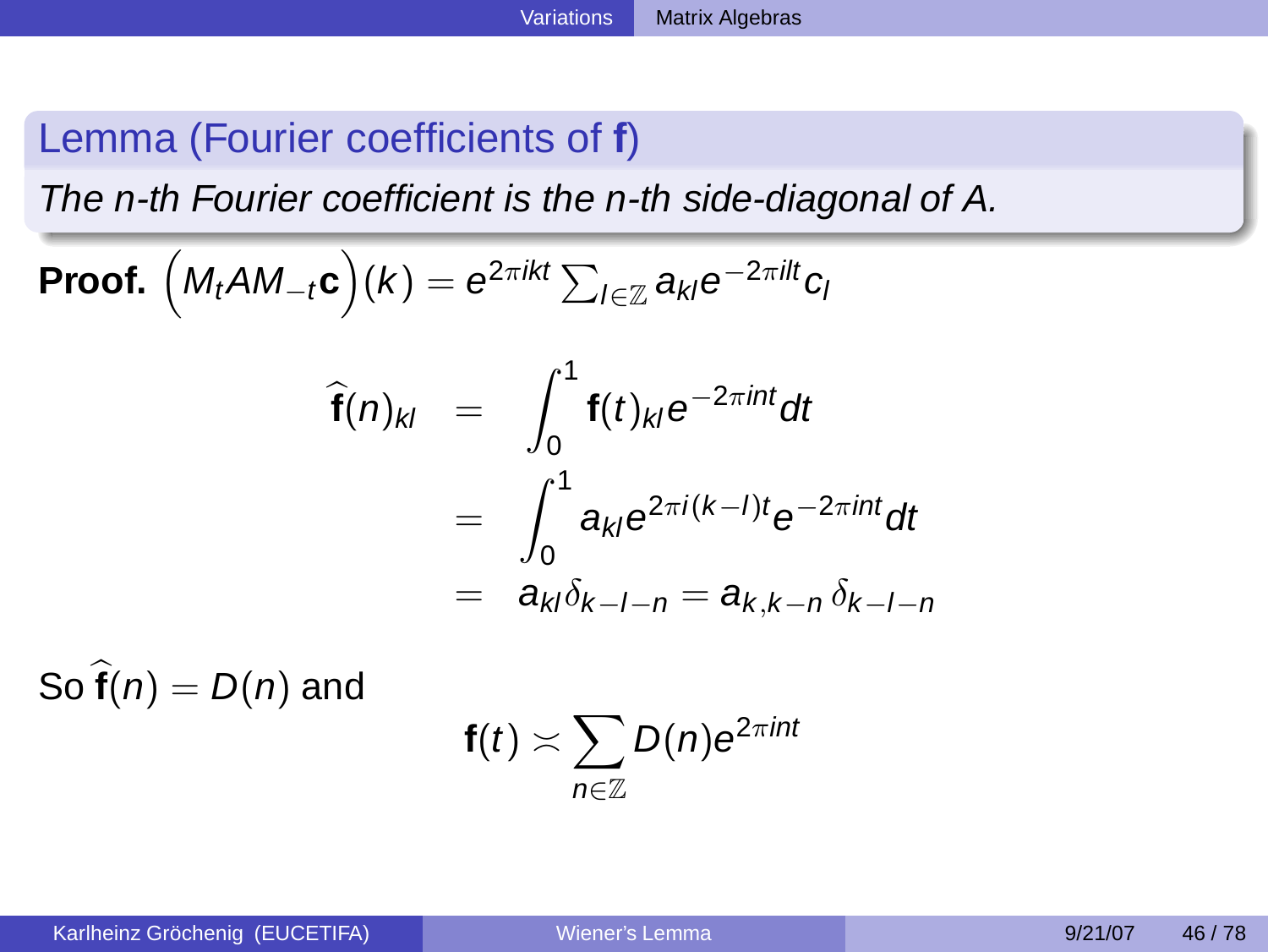### **Operator-Valued Fourier Series**

Recall that  $\|A\|_{\mathcal{C}} = \sum_{n\in\mathbb{Z}}\sup_{k\in\mathbb{Z}}|m_{k,k-n}| = \sum_{k\in\mathbb{Z}}\|D(n)\|_{op}$ , so **f** possesses an operator-valued absolutely convergent Fourier series.

We need Wiener's Lemma for operator-valued Fourier series (done by Bochner-Phillips 1946).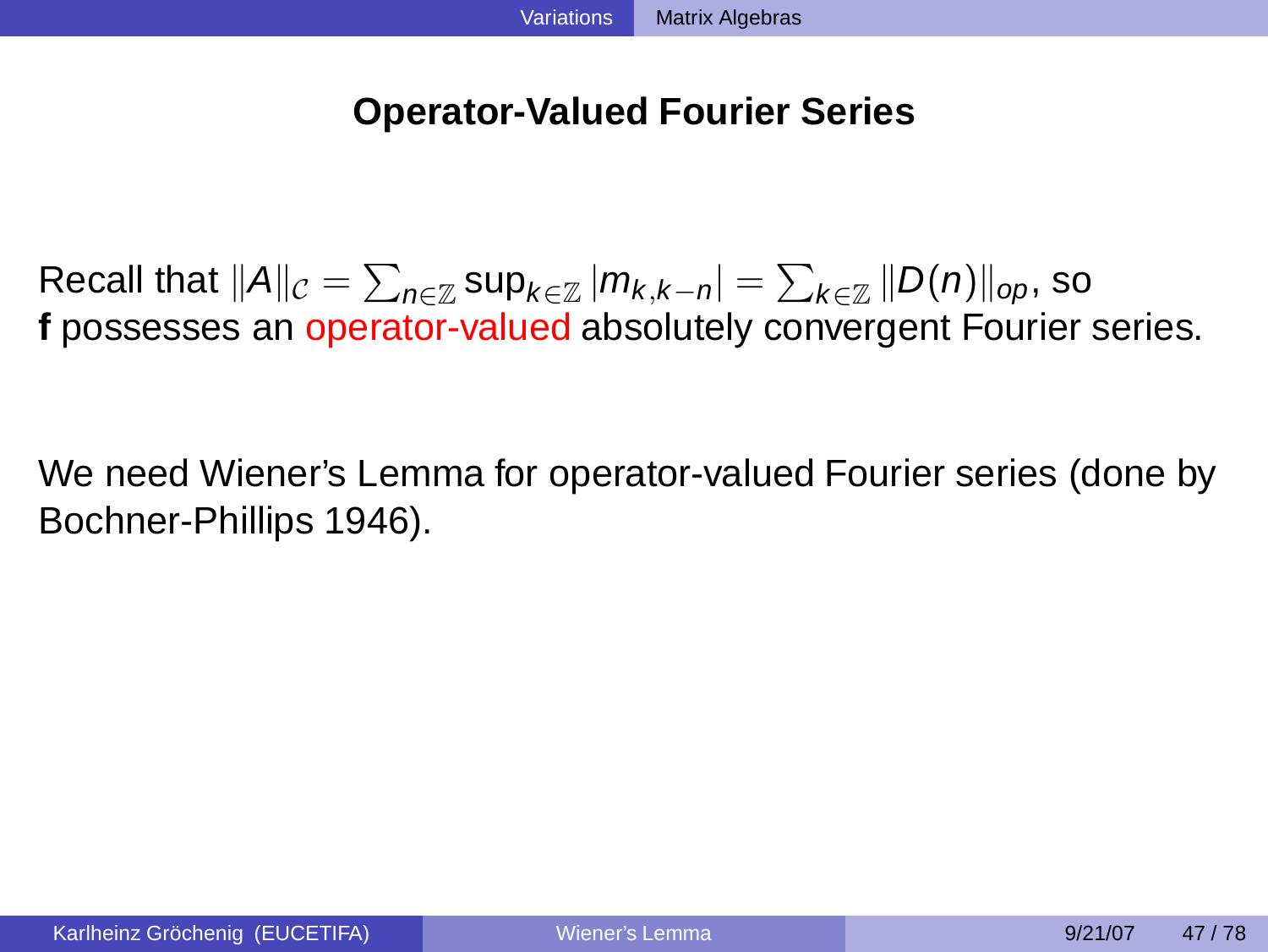# **Off-Diagonal Decay of Matrices**

Other conditions:

$$
||M||_{\mathcal{A}_V} = \sup_{k,l \in \mathbb{Z}} |m_{kl}| v(k-l)
$$

$$
||M||_{\mathcal{A}_V^1} = \sup_{l \in \mathbb{Z}} \sum_{k \in \mathbb{Z}} |m_{kl}| v(k-l) \qquad \forall M = M^*
$$

# Theorem (GL'06)

(a) If  $v^{-1} \in \ell^1(\mathbb{Z})$ ,  $v^{-1} * v^{-1} \leq C v^{-1}$ , and  $v$  satisfies the GRS condition, then  $A_v$  is inverse-closed in  $\mathcal{B}(\ell^2)$  . (b) Assume that v is submultiplicative,  $v(k) \geq (1+|k|)^{\delta}$  for some  $\delta > 0$ , and satisfies the GRS condition. Then  ${\cal A}^1_{\rm v}$  is inverse-closed in  ${\cal B}(\ell^2).$ 

Many open problems! Systematic constructions by A. Klotz, 2008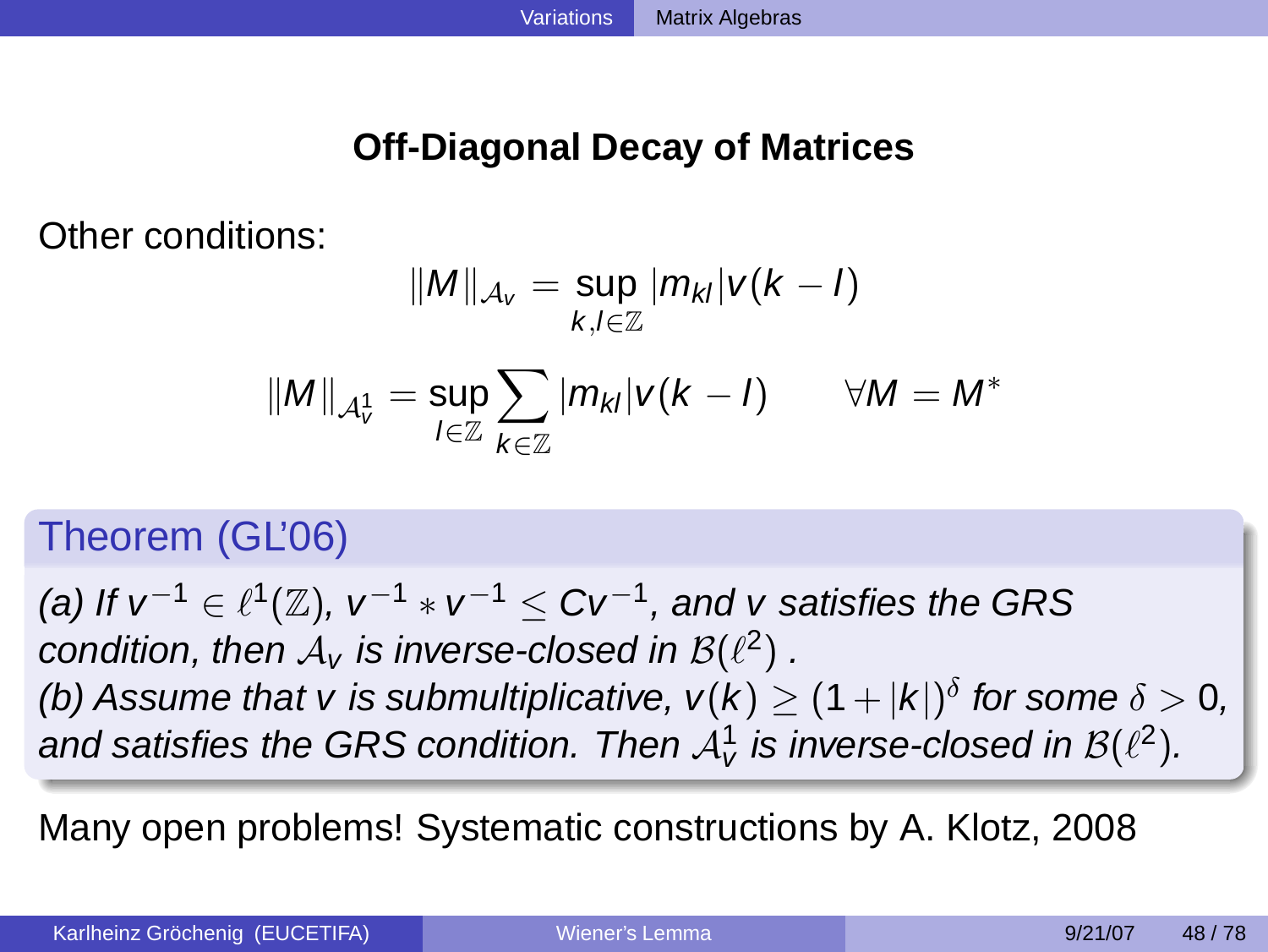# <span id="page-41-0"></span>**Time-Varying Systems**

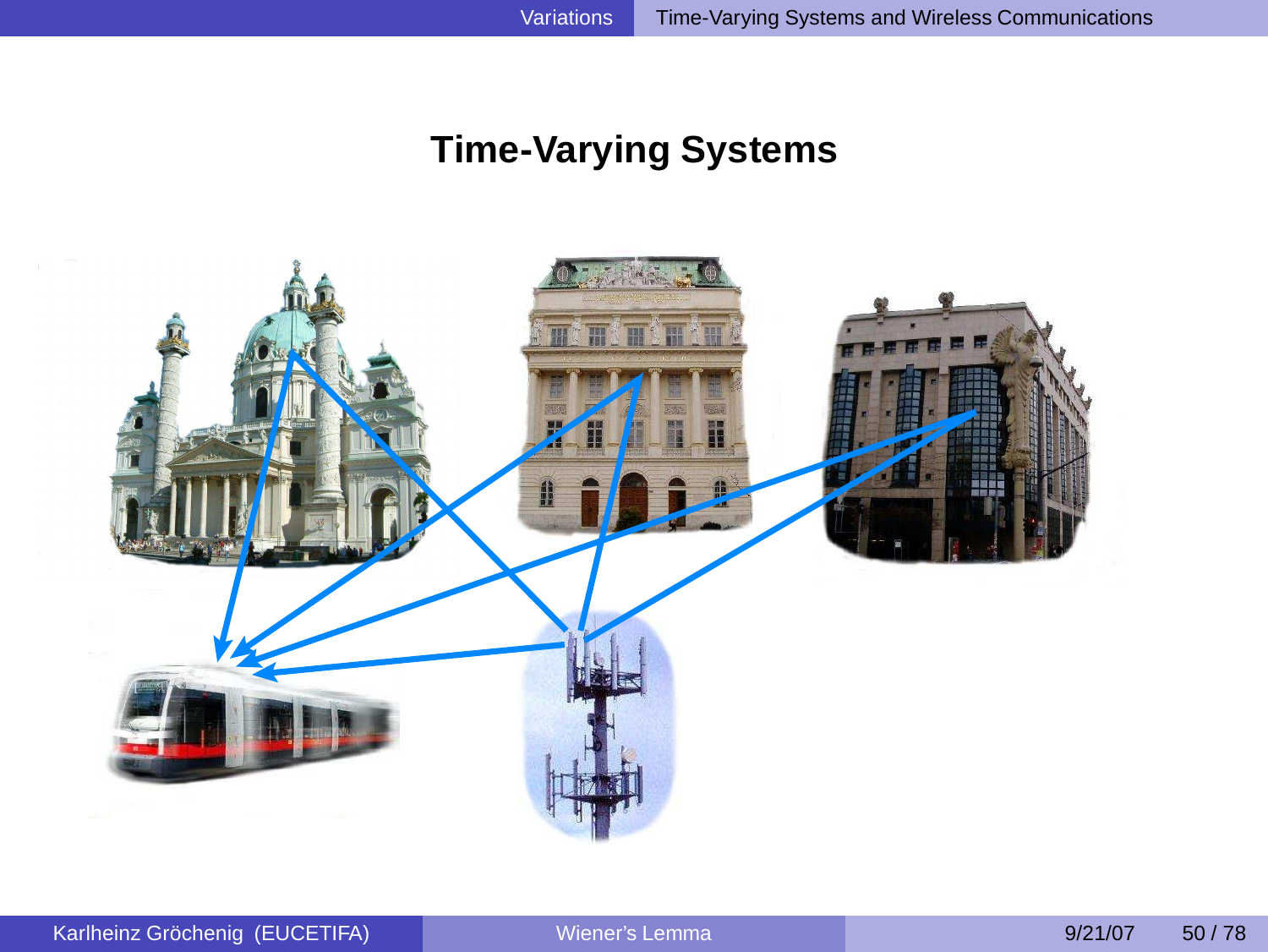### **Time-Varying Channels — Continuous Case**

Received signal  $\tilde{f}$  is a superposition of time lags

Karlheinz Gröchenig

$$
\widetilde{f}(t) = \int_{\mathbb{R}^d} V(u) \ldots f(t+u) \, du
$$

Received signal  $\tilde{f}$  is a superposition of frequency shifts

$$
\tilde{f}(t) = \int_{\mathbb{R}^d} W(\eta) \dots \mathrm{e}^{2\pi i \eta t} f(t) d\eta
$$

Thus received signal  $\tilde{f} = K_{\sigma} f$  is a superposition of time-frequency shifts:

$$
K_{\sigma}f(t) = \int_{\substack{\mathbb{R}^2 d \\ \text{Wiener's Lemma}}} \frac{\partial(\eta, u) e^{2\pi i \eta \cdot t} f(t+u)}{\partial t} du d\eta
$$
\n
$$
g_{\text{Nener's Lemma}} \qquad g_{\text{N1/78}} \qquad g_{\text{N21/87}} \qquad g_{\text{N1/78}}
$$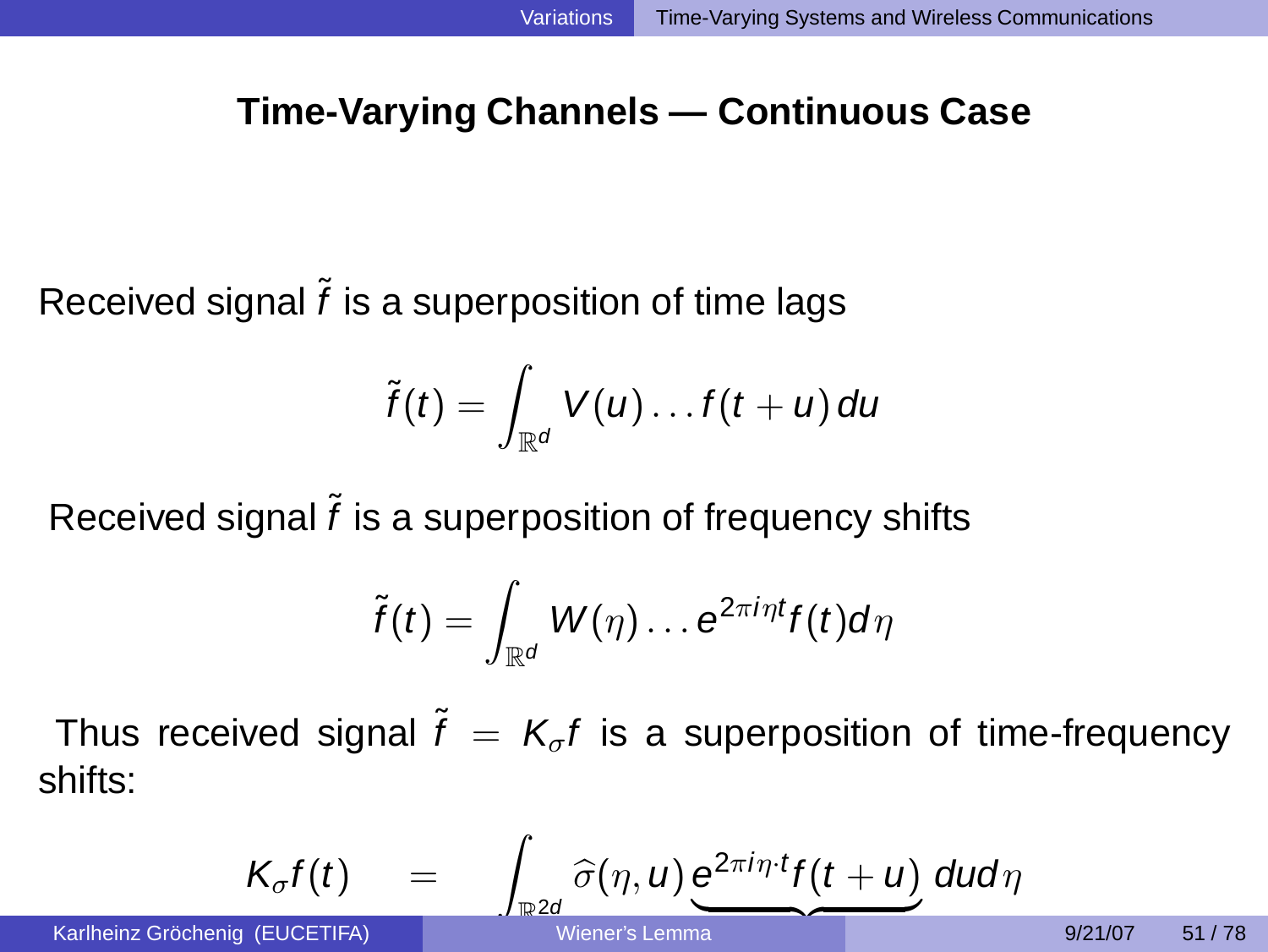# **Modelling**

Standard assumption of engineers:  $\sigma \in L^2$  and  $\hat{\sigma}$  has compact support. Problem: Does not include distortion free channel and time-invariant

channel.

So supp  $\hat{\sigma}$  is compact, but  $\hat{\sigma}$  is "nice" distribution. Then  $\sigma$  is bounded and an entire function.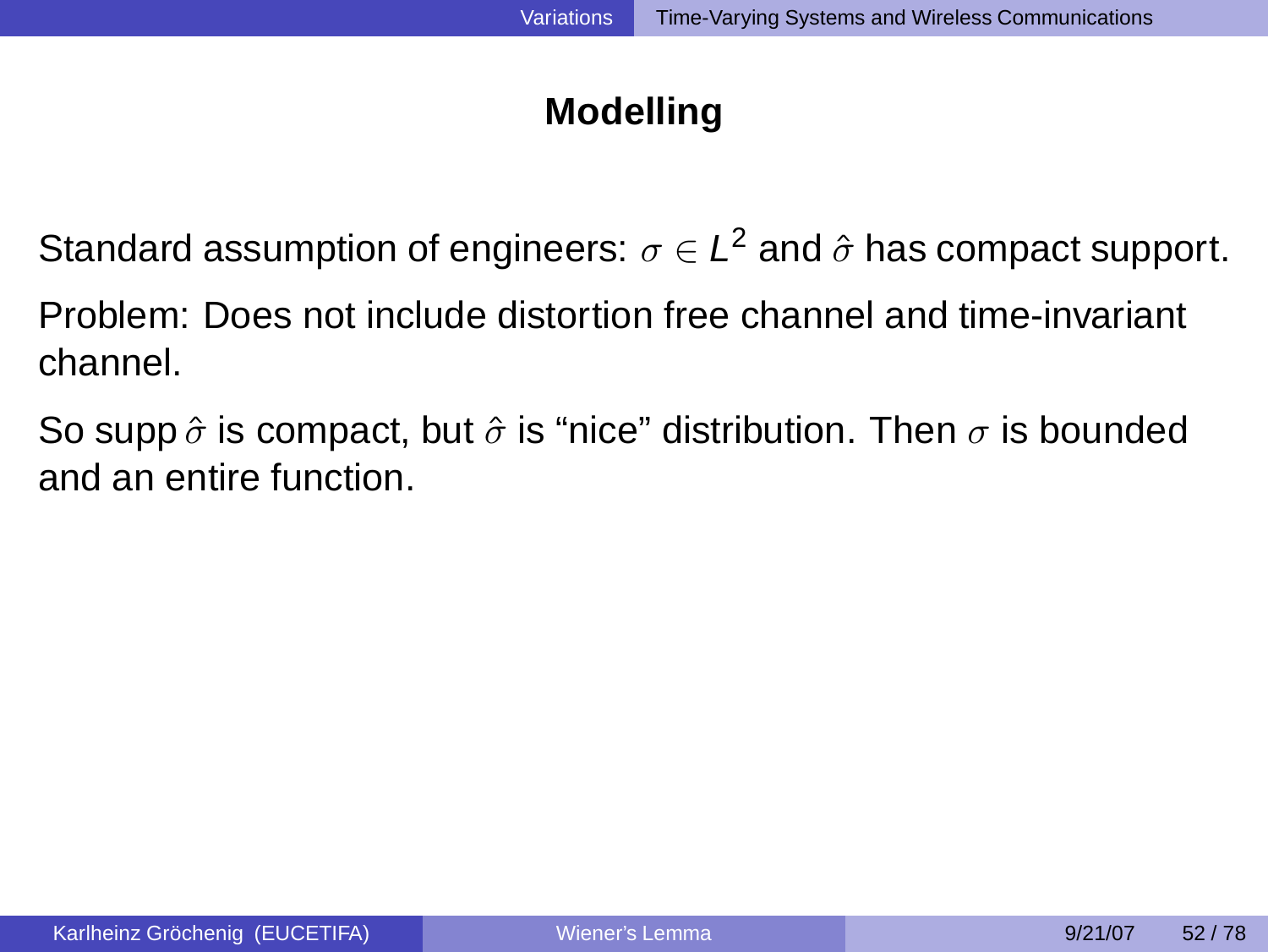# **Symbol Classes**

Sjöstrand class  $M^{\infty,1}(\mathbb{R}^{2d})$ :

$$
\|\sigma\|_{M^{\infty,1}}=\int_{\mathbb{R}^{2d}}\sup_{z\in\mathbb{R}^{2d}}|(\sigma\cdot\mathcal{T}_{z}\Phi)\,\,\hat{ }\,(\zeta)|\,d\zeta<\infty
$$

 $\Rightarrow$   $(\sigma \cdot T_z \Phi) \hat{ } \in L^1_V.$ Locally  $\sigma$  is a Fourier transform of an  $L^1$ -function! Weighted Sjöstrand class  $M_{\mathsf{V}}^{\infty,1}(\mathbb{R}^{2d}).$ 

$$
\|\sigma\|_{M^{\infty,1}_v}=\int_{\mathbb{R}^{2d}}\sup_{z\in\mathbb{R}^{2d}}|(\sigma\cdot T_z\Phi)\,\widehat{\ }\,(\zeta)|\,\nu(\zeta)\,d\zeta<\infty
$$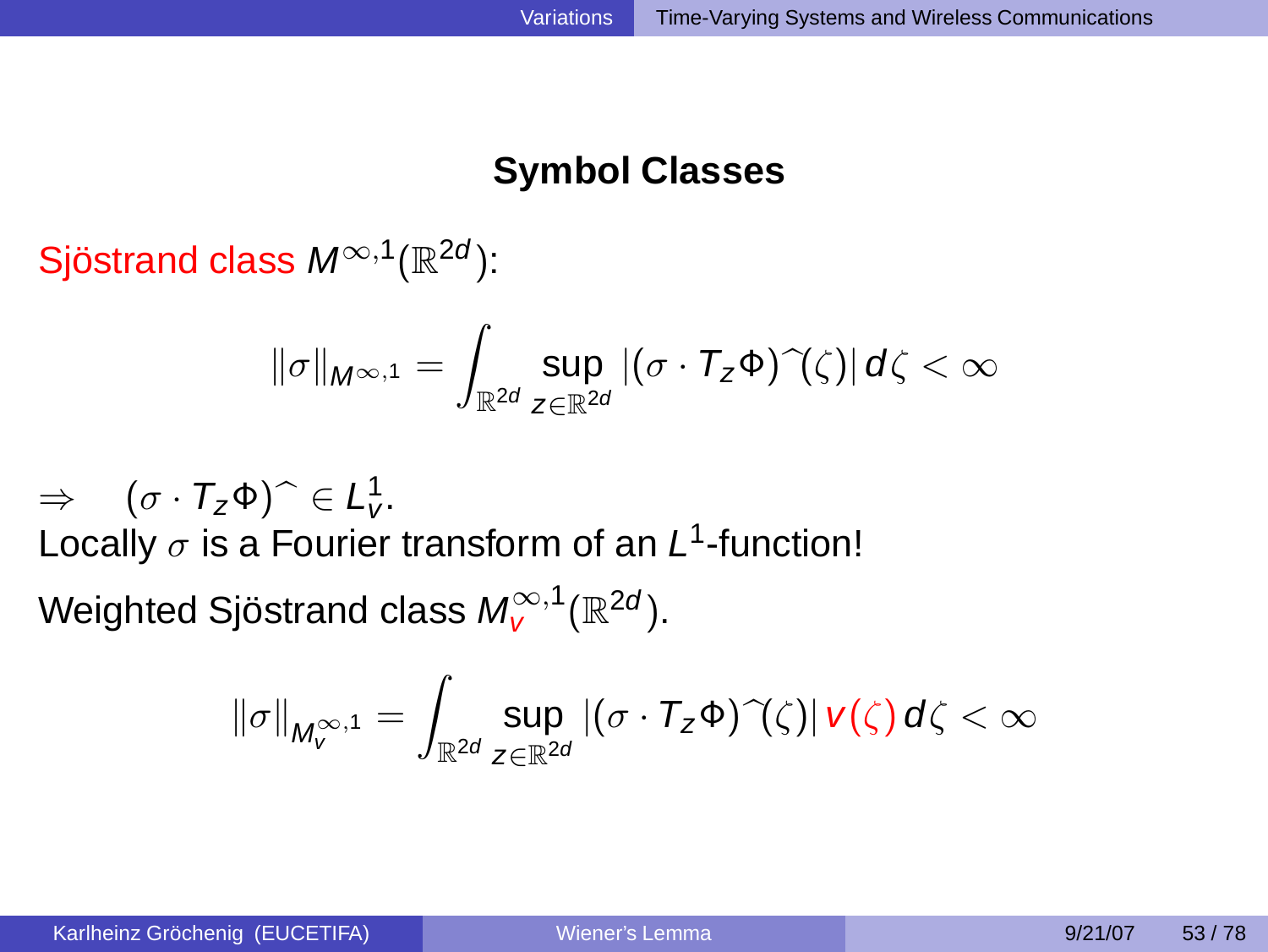# **Algebra Property of Sjöstrand Class**

**Proposition** 

If v is submultiplicative and  $\sigma,\tau\in M_{\tt V}^{\infty,1}$  ,then  $\mathsf{K}_{\sigma} \mathsf{K}_{\tau}=\mathsf{K}_{\sigma\circ\tau}$  with  $\sigma \circ \tau \in \mathsf{M}_{\mathsf{V}}^{\infty,1}$  . Thus  $\mathsf{M}_{\mathsf{V}}^{\infty,1}$  is a Banach  $\ast$ -algebra with respect to  $\circ$  .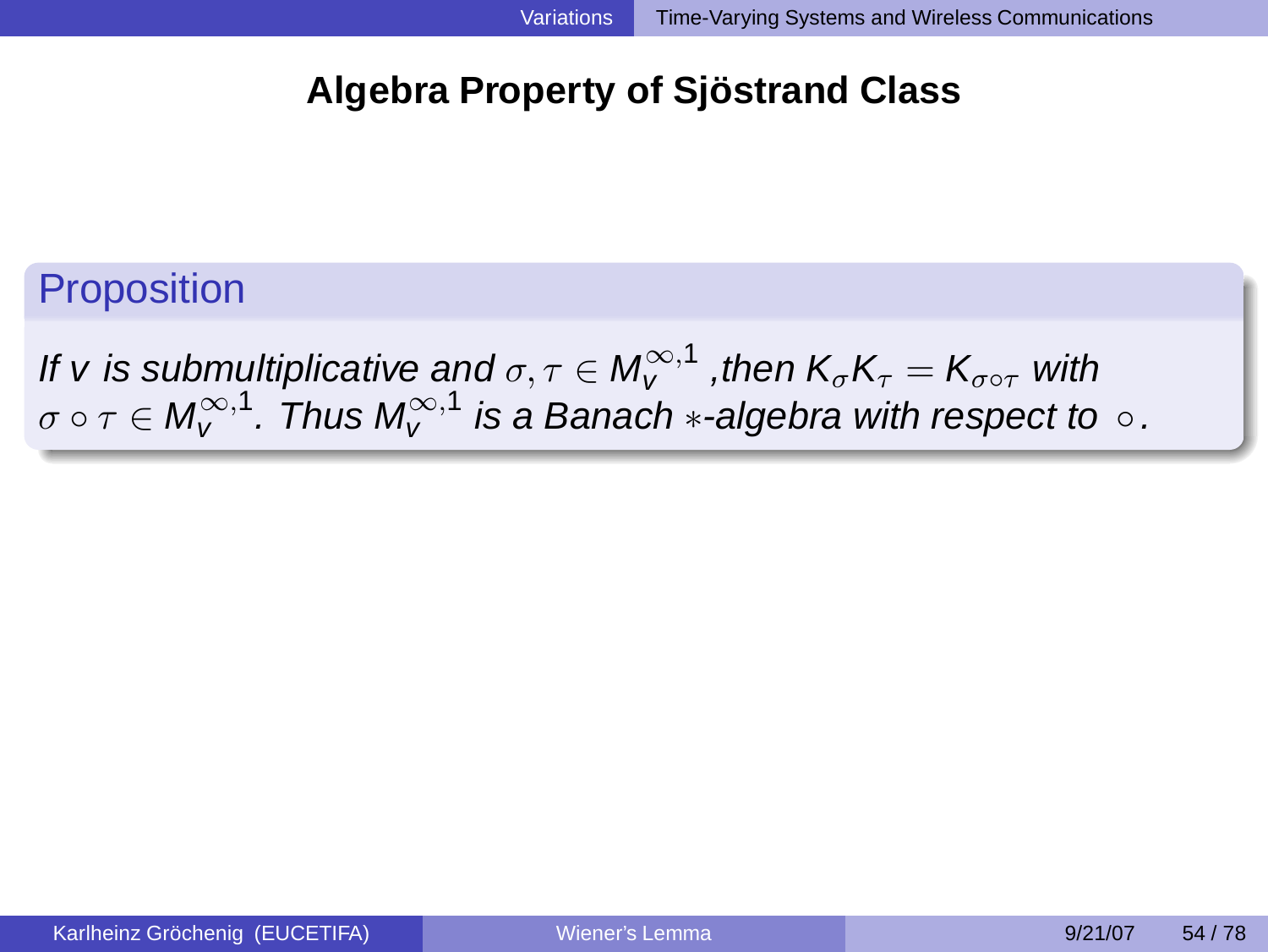### **Transmission of Information by OFDM**

Transmission of "digital word"  $(c_k)$ ,  $c_k \in \mathbb{C}$  via pulse g Transmitted signal is

$$
f(t)=\sum_{k=0}^{\infty}c_kg(t-k)
$$

with Fourier transform

$$
\hat{f}(\omega) = \sum_{k=0}^{\infty} c_k e^{-2\pi i k \omega} \hat{g}(\omega)
$$

ess.supp 
$$
\hat{f}
$$
 = ess.supp  $\hat{g}$ .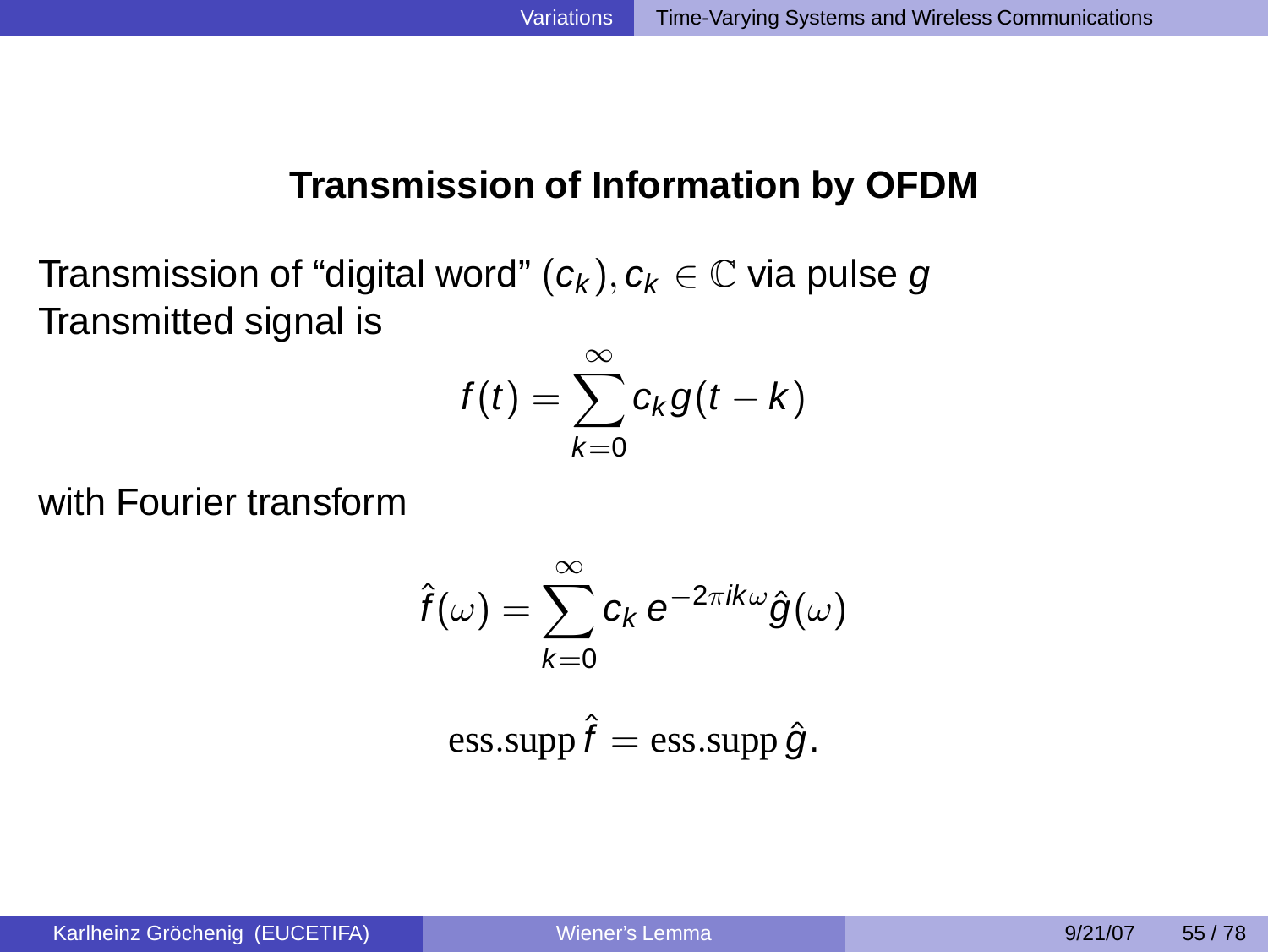# **Multiplexing**

Transmission of several "words" ( $\Longleftrightarrow$  simultaneous transmission of a symbol group) by distribution to different frequency bands with modulation

Partial signal for  $\ell$ -th word  $\mathbf{c}^{(\ell)}=\left(c_{\mathsf{k}\mathsf{I}}\right)_{\mathsf{k}\in\mathbb{Z}}$ 

$$
f_{\ell} = \sum_{k} c_{kl} T_{k} g
$$

Total signal is a Gabor s<del>qr̥ies (</del>Gabor expansion)

$$
f=\sum_{k,l}c_{kl}^K M_{\theta l}T_k g
$$

If  $M_{\theta}T_{k}g$  orthogonal, then **OFDM** (orthogonal frequency division multiplexing)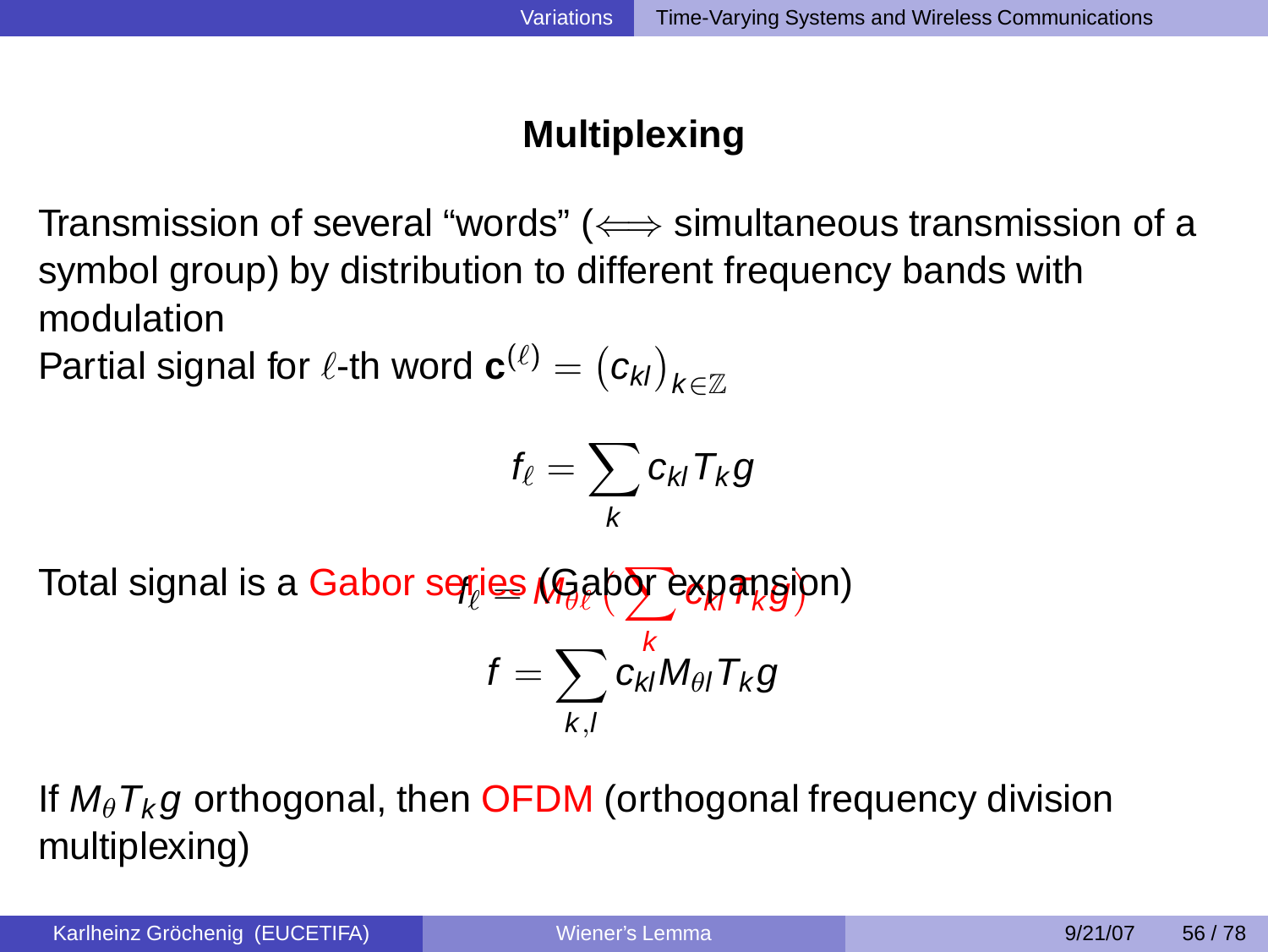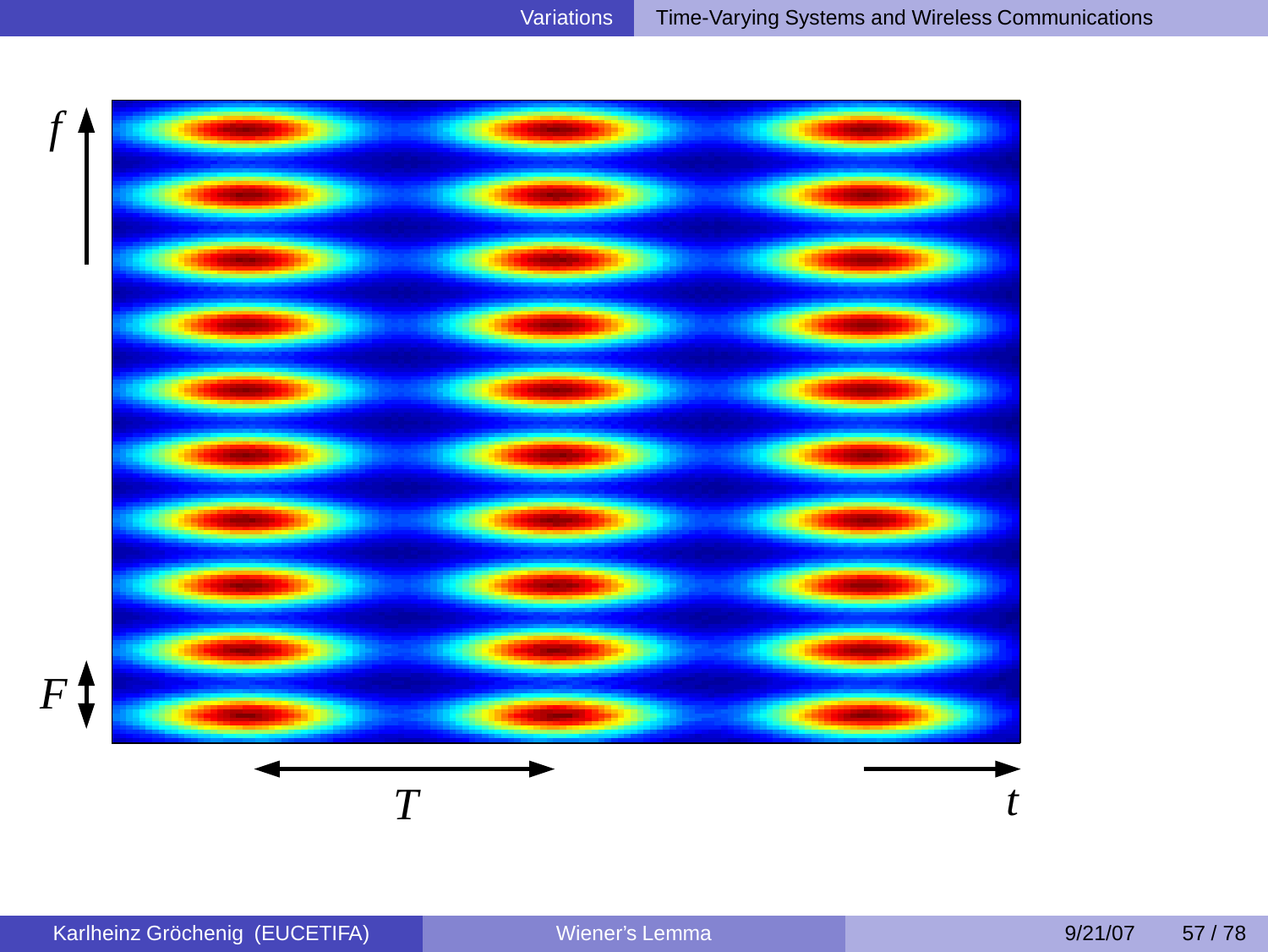# **Decoding and the Channel Matrix**

Received signal is

$$
\widetilde{f} = K_{\sigma} \Big( \sum_{k',l'} c_{k'l'} M_{\theta l'} T_{k'} g \Big)
$$

Standard procedure: take correlations

$$
\langle \widetilde{f}, M_{\theta I} T_K g \rangle = \sum_{k',I'} c_{k'I'} \, \langle K_{\sigma} M_{\theta I'} T_{k'} g, M_{\theta I} T_K g \rangle
$$

Solve the system of equations

$$
\bm{y} = A\bm{c}
$$

where  $A_{kl,k'l'}=\langle \mathcal{K}_{\sigma} (M_{\theta l'}\mathcal{T}_{k'} g), M_{\theta l}\mathcal{T}_k g\rangle$  is the channel matrix.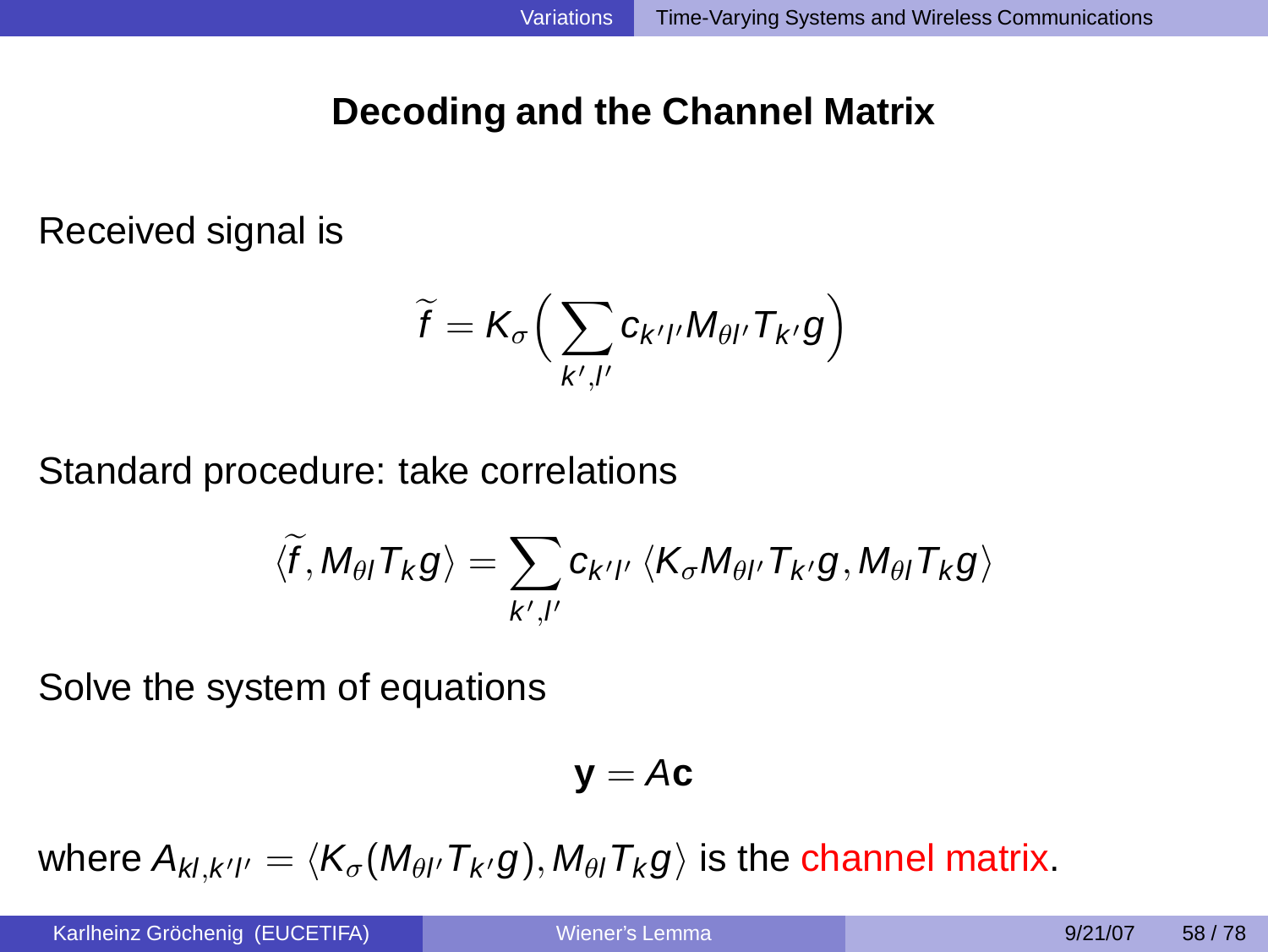# **Almost Diagonalization of Time-Varying Channels**

Standard assumption in wireless communications: A is diagonal. **!!**

Theorem

(A) If  $g\in M_{v}^{1}$  and  $\sigma\in M_{v}^{\infty,1}$ , then there is  $h\in \ell_{v}^{1}(\mathbb{Z}^{2d}),$  such that

$$
|\langle K_{\sigma}(M_{\theta I'}T_{k'}g),M_{\theta I}T_{k}g\rangle|\leq h(k-k',l-l')\qquad \qquad (1)
$$

<span id="page-50-0"></span>(B) If  $\{M_{\theta}$ ,  $T_k g\}$  is a frame for  $L^2(\mathbb{R}^d)$ , then almost diagonalization [\(1\)](#page-50-0) implies that  $\sigma \in M_{V}^{\infty,1}$  .

Short version:

Theorem

$$
\sigma\in M_{\tt V}^{\infty,1}\,\,\hbox{if and only if channel matrix}\,\hbox{A}\in{\mathcal C}_{\tt V}.
$$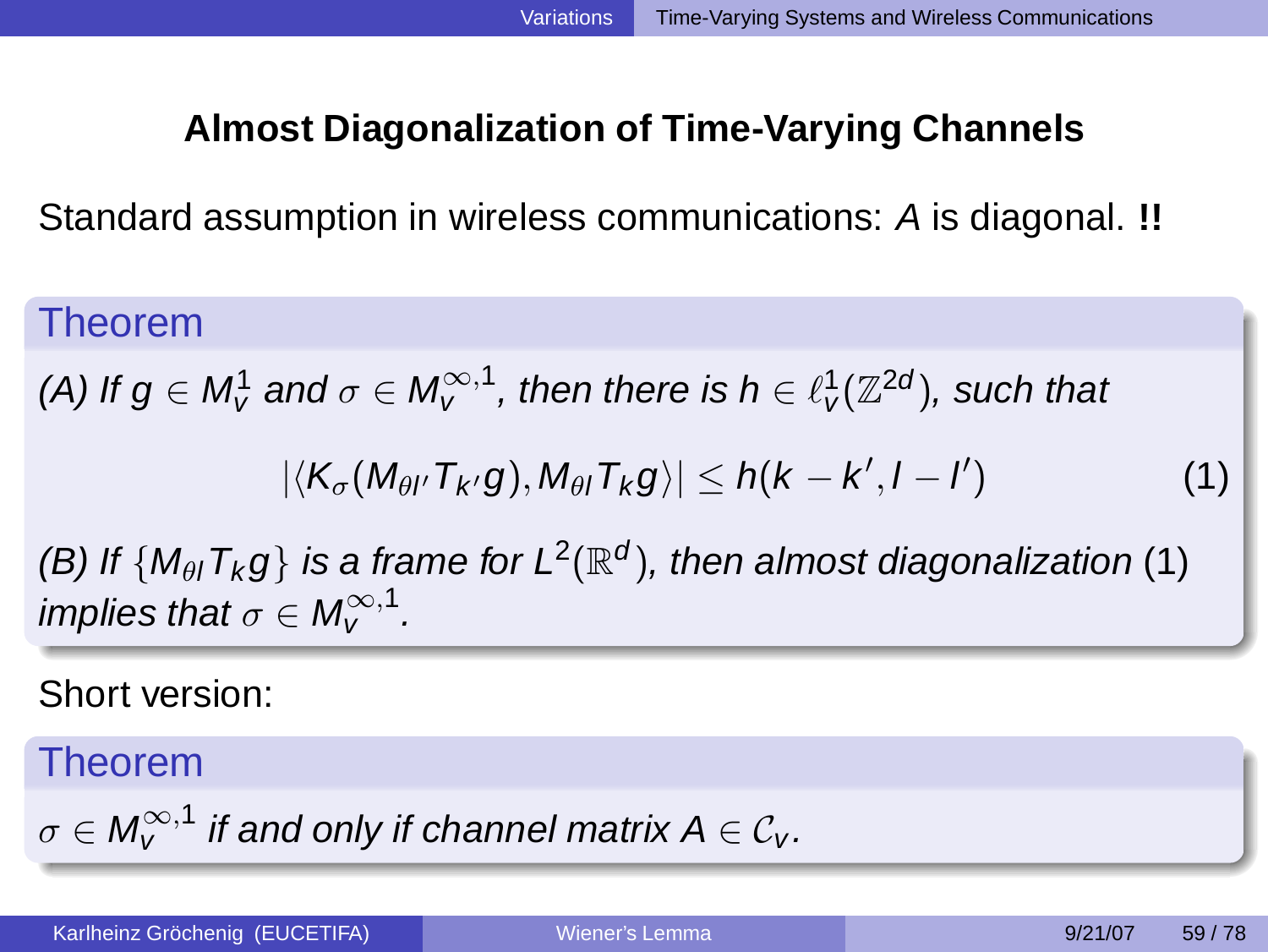# $M_V^{\infty,1}$  is Inverse-Closed

# Theorem (Sjöstrand)

If  $\sigma\in\mathsf{M}^{\infty,1}(\mathbb{R}^{2d})$  and  $\mathsf{K}_\sigma$  is invertible on  $\mathsf{L}^2(\mathbb{R}^d)$ , then  $\mathsf{K}_\sigma^{-1}=\mathsf{K}_\tau$  for some  $\tau \in M^{\infty,1}$ .

# Theorem (KG)

Assume that v is submultiplicative and  $\lim_{n\to\infty} v(nz)^{1/n} = 1$ ,  $\forall z \in \mathbb{R}^{2d}$ . If  $\sigma\in \mathsf M^{\infty,1}_\mathsf V(\mathbb R^{2d})$  and  $\mathsf K_\sigma$  is invertible on  $\mathsf L^2(\mathbb R^d),$  then  $\mathsf K^{-1}_\sigma=\mathsf K_\tau$  for some  $\tau \in M_V^{\infty,1}$  .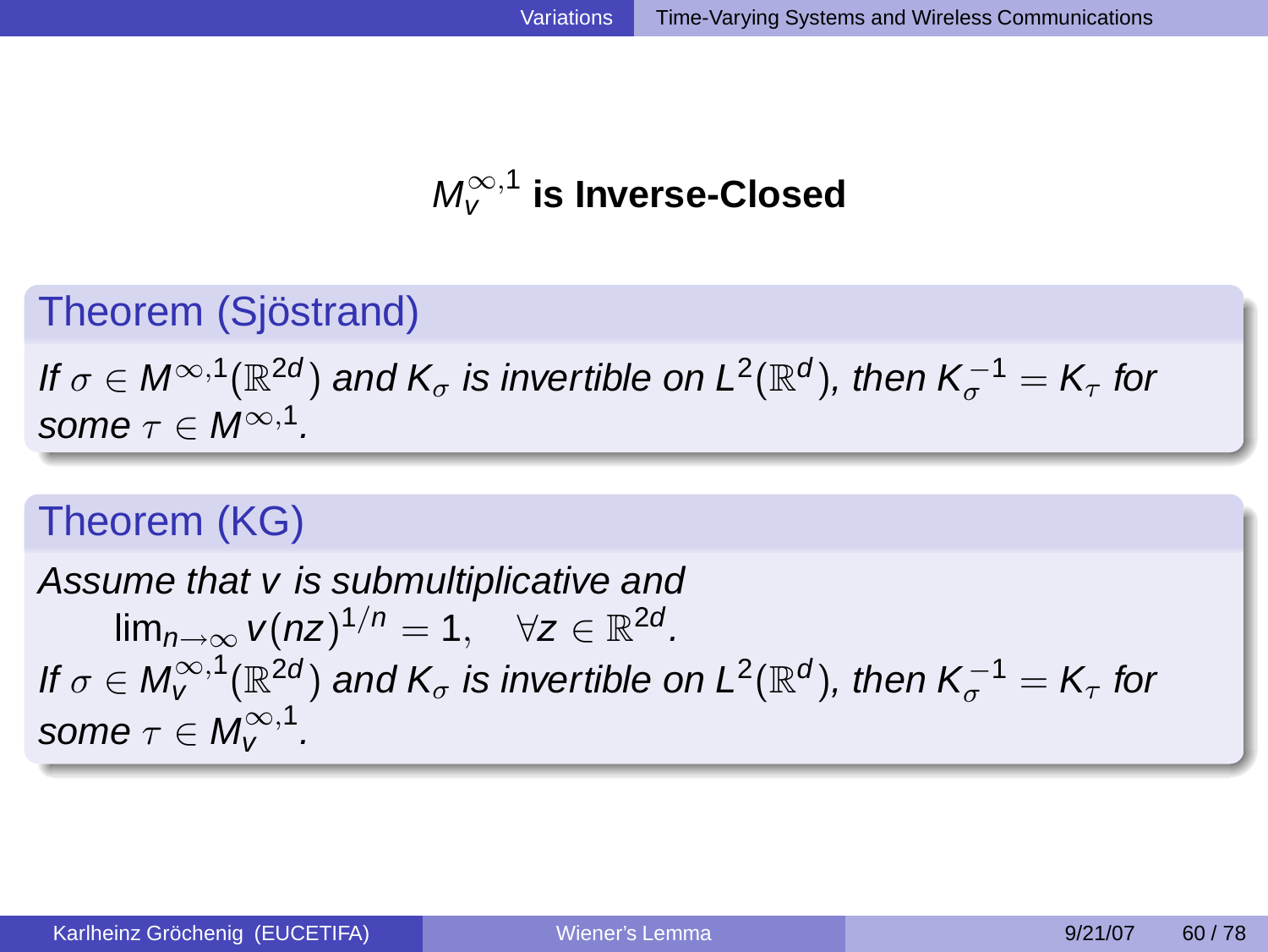# **Intuition**

**Ingredients of Proof.** Based on Wiener's Lemma for the matrix algebra  $\mathcal{C}_{V}$  and several identities of time-frequency analysis.

Composition of pseudodifferential operators  $\sim$  matrix multiplication

algebra property Inversion of pseudodifferential operators ≃ matrix inversion  $\Rightarrow$  If matrix algebra is inverse-closed, then algebra of pseudodifferential operators is inverse-closed.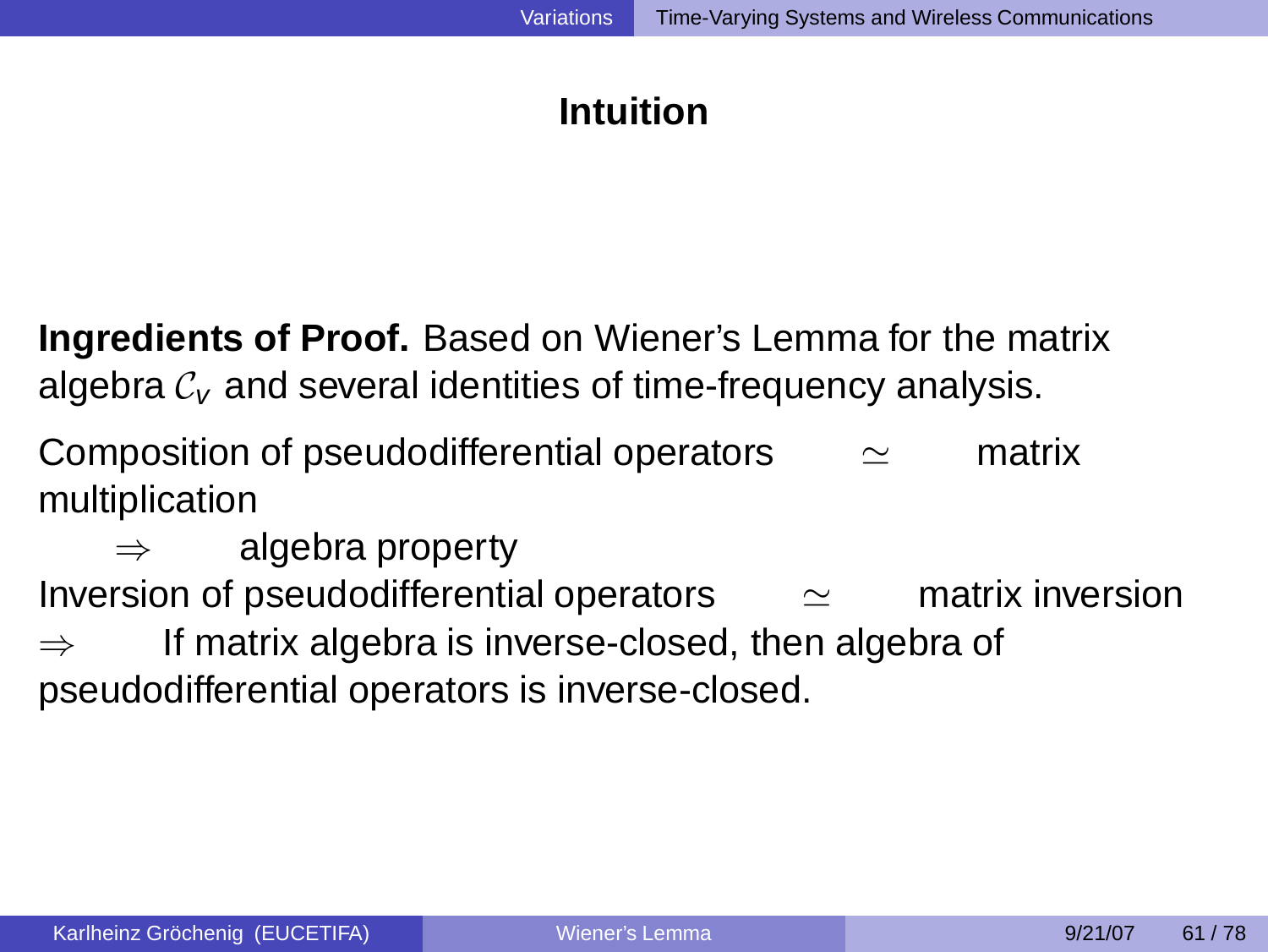### **Hörmander's Class**

Hörmander class:  $\sigma\in{\mathcal S}^0_{0,0}$  if and only if  $\partial^\alpha\sigma\in L^\infty({\mathbb R}^{2d}),\,\forall\alpha\ge0.$ Observation: If  $v_s(\zeta) = (1 + |\zeta|)^s$ , then

$$
S_{0,0}^0=\bigcap_{s\geq 0}\textit{M}_{\textit{V}_s}^{\infty,1}
$$

Corollary (Beals '75)

If  $\sigma\in\mathsf{S}_{0,0}^0$  and  $\mathsf{K}_\sigma$  is invertible on  $\mathsf{L}^2(\mathbb{R}^d)$ , then  $\mathsf{K}_\sigma^{-1}=\mathsf{K}_\tau$  for some  $\tau\in\mathcal{S}_{0,0}^{0}.$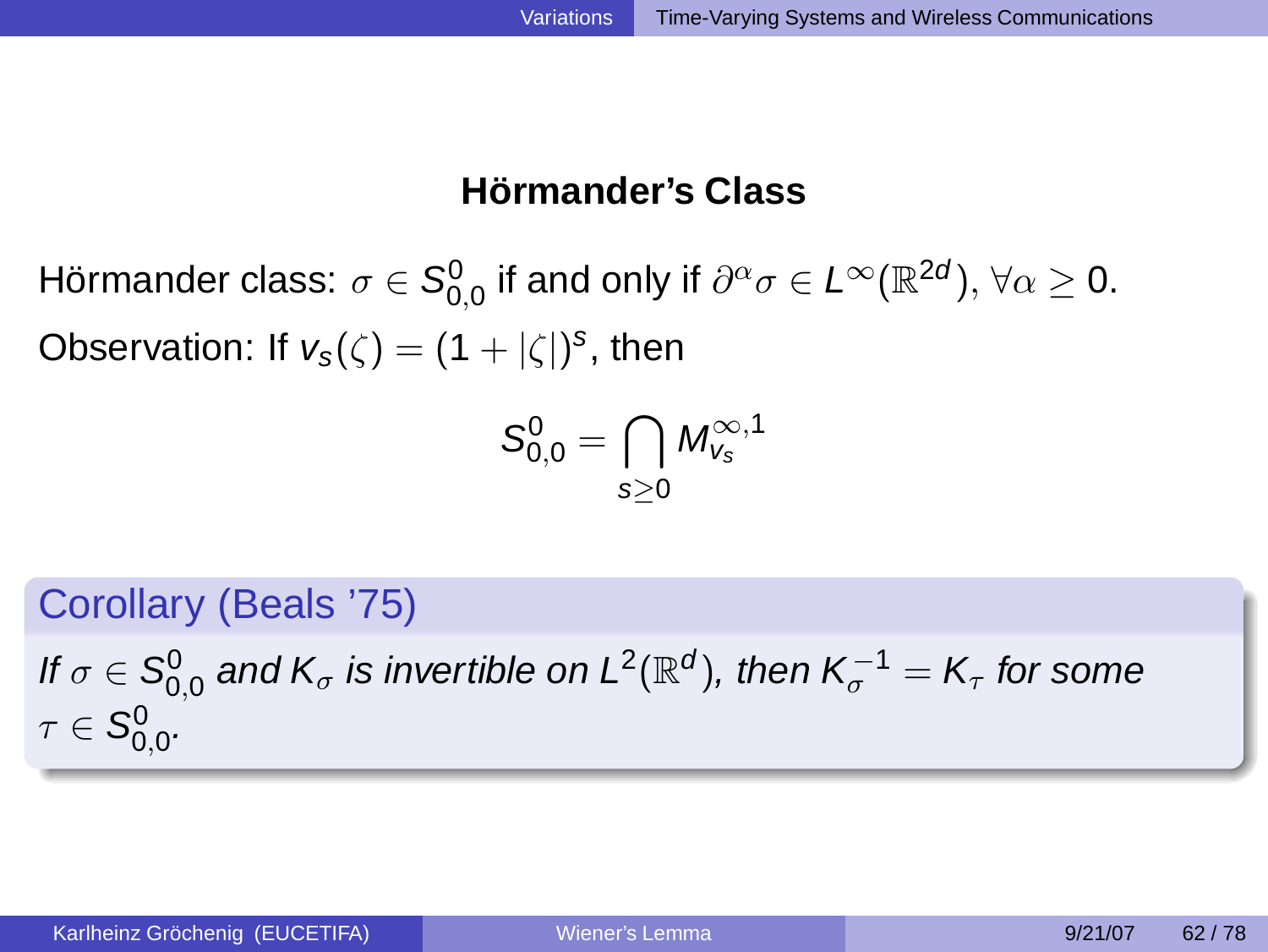# **Rotation Algebra**

Time-frequency shifts

 $T_x f(t) = f(t - x)$  and  $M_{\omega}f(t)=e^{2\pi i\omega\cdot t}f(t)$  $f(t) \qquad x, \omega, t \in \mathbb{R}^d$  .

Commutation Relation (CCR)

<span id="page-54-0"></span>
$$
T_x M_\omega = e^{-2\pi i x \cdot \omega} M_\omega T_x
$$

The *rotation algebra* (non-commutative torus)  $\bm{C}^*(\theta), 0\leq \theta < 1,$  is the C<sup>\*</sup>-Algebra generated by  $T_k$  and  $M_{\theta l}$ ,  $k, l \in \mathbb{Z}^d$ , i.e.,  $\mathcal{A} \in \mathcal{B}( \mathsf{L}^2)$  belongs to  $\mathsf{C}^*(\theta),$  if it can be approximated by finite series of time-frequency shifts  $\sum_{|k|,|l|\leq N} c_{kl} M_{\theta l} T_k$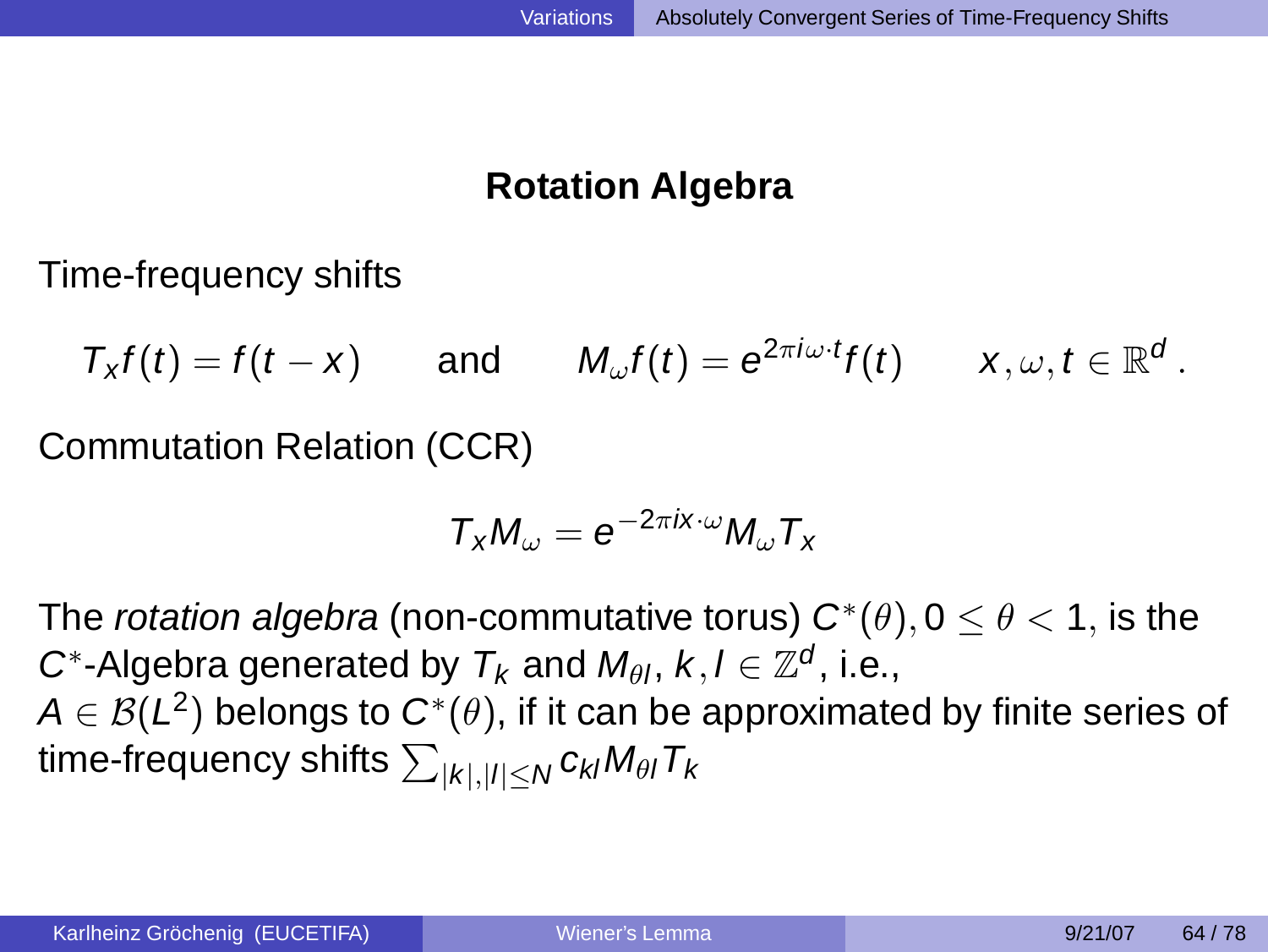# **Interesting Subalgebras**

Absolutely convergent series of time-frequency shifts

$$
\mathcal{A}_{\nu}(\theta) = \{ T \in \mathcal{B}(L^2(\mathbb{R}^d)): T = \sum_{k,l \in \mathbb{Z}^d} a_{kl} T_k M_{\theta l}, \ \mathbf{a} \in \ell_{\nu}^1(\mathbb{Z}^{2d}) \}
$$

Norm  $\|A\|_{\mathcal{A}_{V}} = \|{\bf a}\|_{1,V} = \sum_{k,l\in\mathbb{Z}^{d}}|a_{kl}| \text{ } v(k,\theta l)$ 

Smooth non-commutative torus

$$
\mathcal{A}_\infty(\theta)=\{ \, \mathcal{T} \in \mathcal{B}( \mathcal{L}^2(\mathbb{R}^d)): \, \mathcal{T}=\sum_{k,l\in \mathbb{Z}^d} a_{kl} \mathcal{T}_k M_{\theta l} \;\; |a_{kl}|=\mathcal{O}((|k|+|l|)^{-N})\}
$$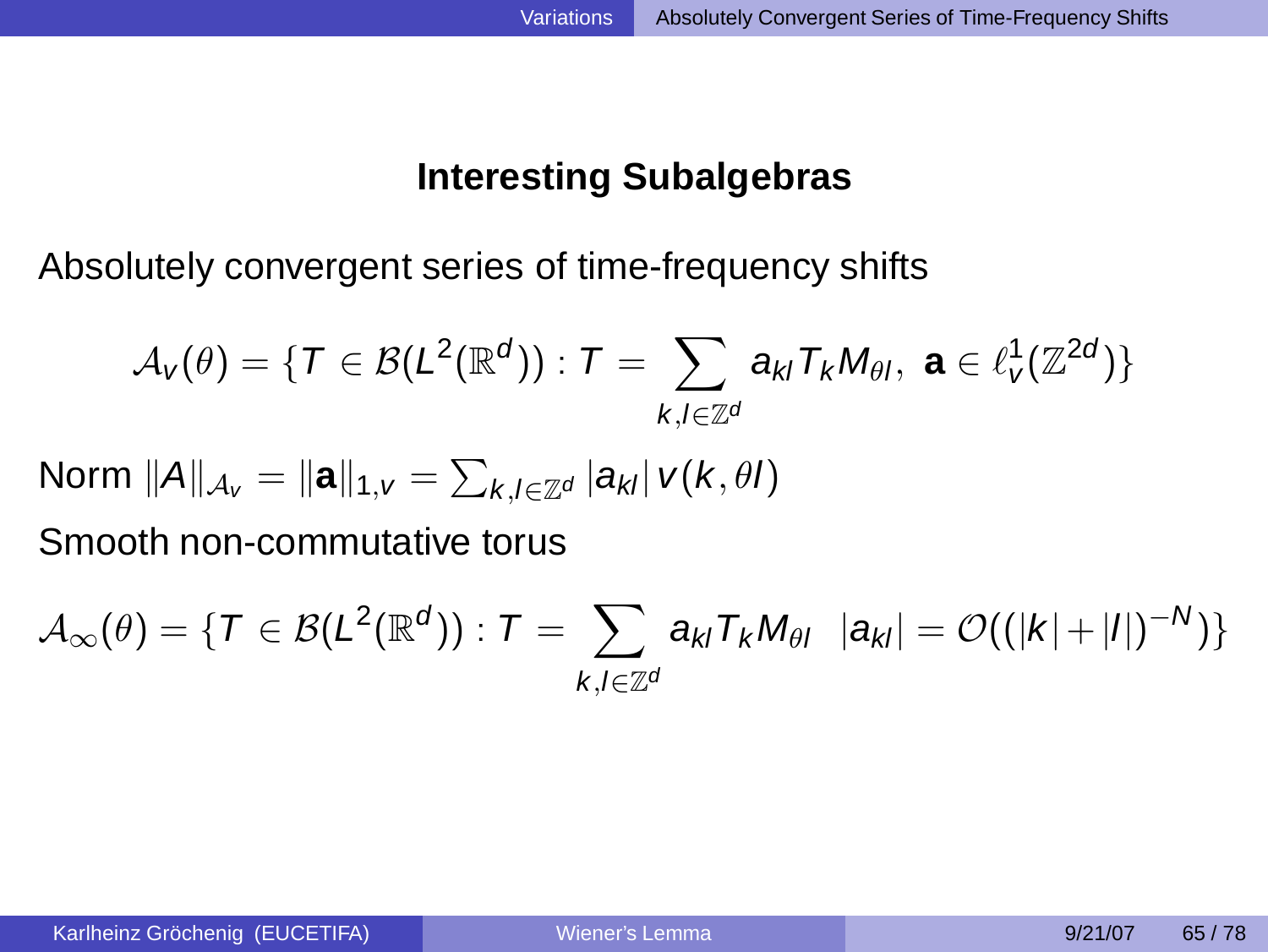# **Wieners Lemma for the Rotation Algebra**

Analogy: absolutely convergent Fourier series — absolutely convergent series of time-frequency shifts

# Theorem

Assume that

- $A \in \mathcal{A}_{\nu}(\theta)$  and
- A is invertible on  $L^2(\mathbb{R}^d)$ ,

then  $A^{-1} \in \mathcal{A}_{V}(\theta)$ .

Recall: If  $f \in C^{\infty}(\mathbb{T})$  and  $f(t) \neq 0, \forall t$ , then  $1/f \in C^{\infty}(\mathbb{T})$ .

Corollary (Janssen '95, Connes '80, Rieffel '88)

If 
$$
A \in \mathcal{A}_{\infty}(\theta)
$$
 and is invertible on  $L^2(\mathbb{R}^d)$   
\n
$$
||a_{kl}| = O((1+|k|+|l|)^{-N}) \forall N \ge 0
$$
, then  $A^{-1} \in \mathcal{A}_{\infty}(\theta)$ , i.e.  
\n $A^{-1} = \sum_{k,l \in \mathbb{Z}^d} b_{kl} T_k M_{\theta l}$  with rapidly decaying **b**.

Karlheinz Gröchenig (EUCETIFA) ([Wiener's Lemma](#page-0-0) 19/21/07 66/78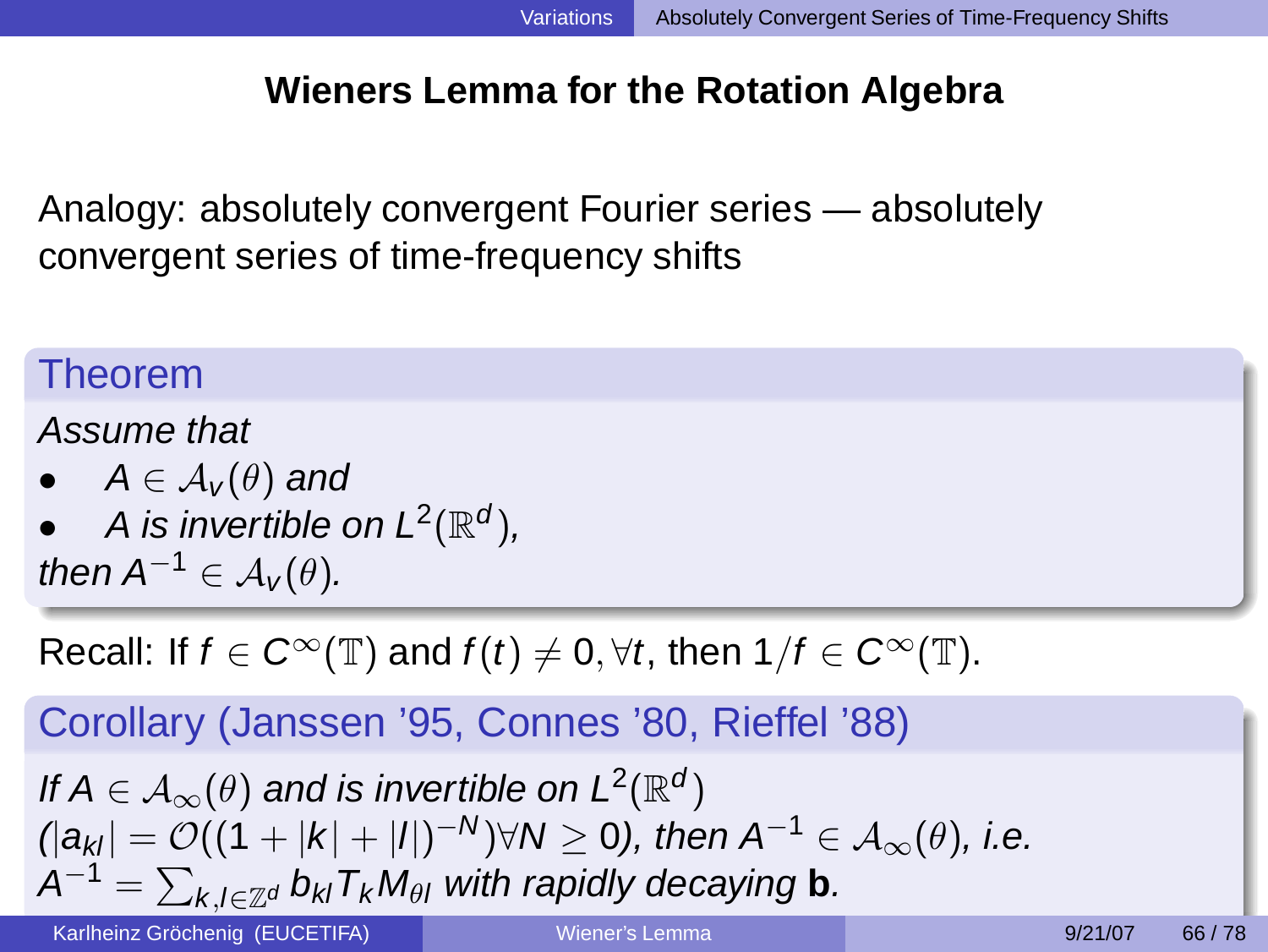# **Twisted Convolution**

 $(\textbf{a} \; \natural_{\theta} \, \textbf{b})(k,l) = \sum_{k',l' \in \mathbb{Z}^d} a_{k'l'} b_{k-k',l-l'} \mathrm{e}^{-2 \pi i \theta k' \cdot (l-l')}$ 1.  $\theta \in \mathbb{Z}$ , **a**  $h_{\theta}$  **c** = **a**  $*$  **c** 2.  $\theta \notin \mathbb{Z} \implies \mathbb{I}_{\theta}$  non-commutative. (Twisted) convolution operator  $T_h c = b \nvert_a c$ 

# Theorem (Wiener's lemma)

Assume that

 $\bullet \quad \mathbf{a} \in \ell^1(\mathbb{Z}^{2d})$  and

•  $T_a$  is invertible on  $\ell^2(\mathbb{Z}^{2d})$ , then  $\bf a$  is invertible on  $(\ell^1(\mathbb{Z}^{2d}),\natural_{\theta})$  and  $T_{\bf a}^{-1}=T_{\bf b}$  for some **b**  $\in \ell^{1}(\mathbb{Z}^{2d})$ .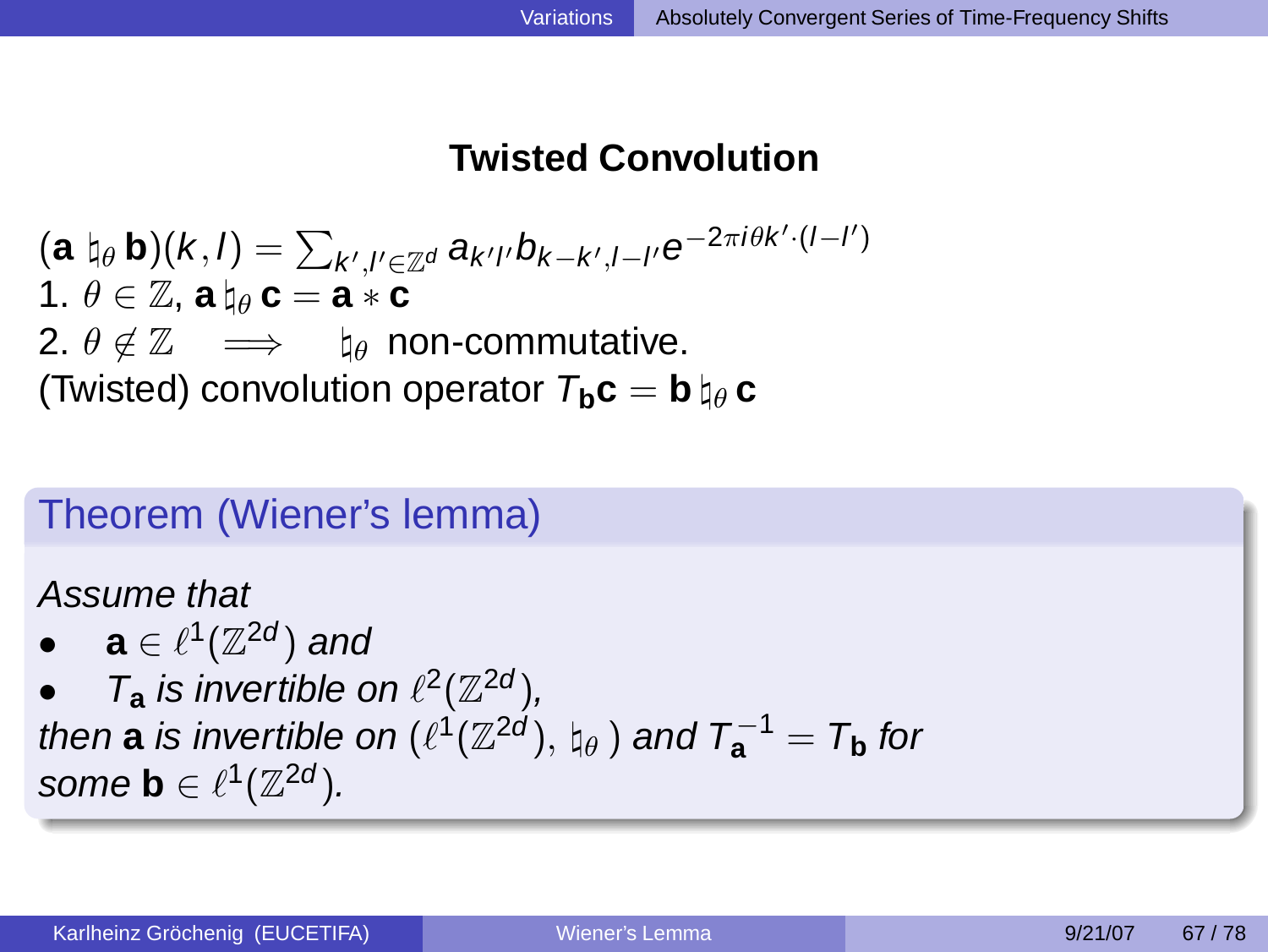### **Convolution Operators on Locally Compact Groups I**

G ... locally compact group with Haar measure dx convolution:  $(f*g)(x) = \int_G f(y)g(y^{-1}x) dy$ convolution operator  $C_f$ :  $C_f h = f \ast h$ If  $f\in L^1(G),$  then  $C_f$  is bounded on  $L^p(G).$ 

<span id="page-58-0"></span> $\sigma_{L_p}(C_f) = \{ \lambda \in \mathbb{C} : C_f - \lambda I \text{ not invertible on } L^p \}$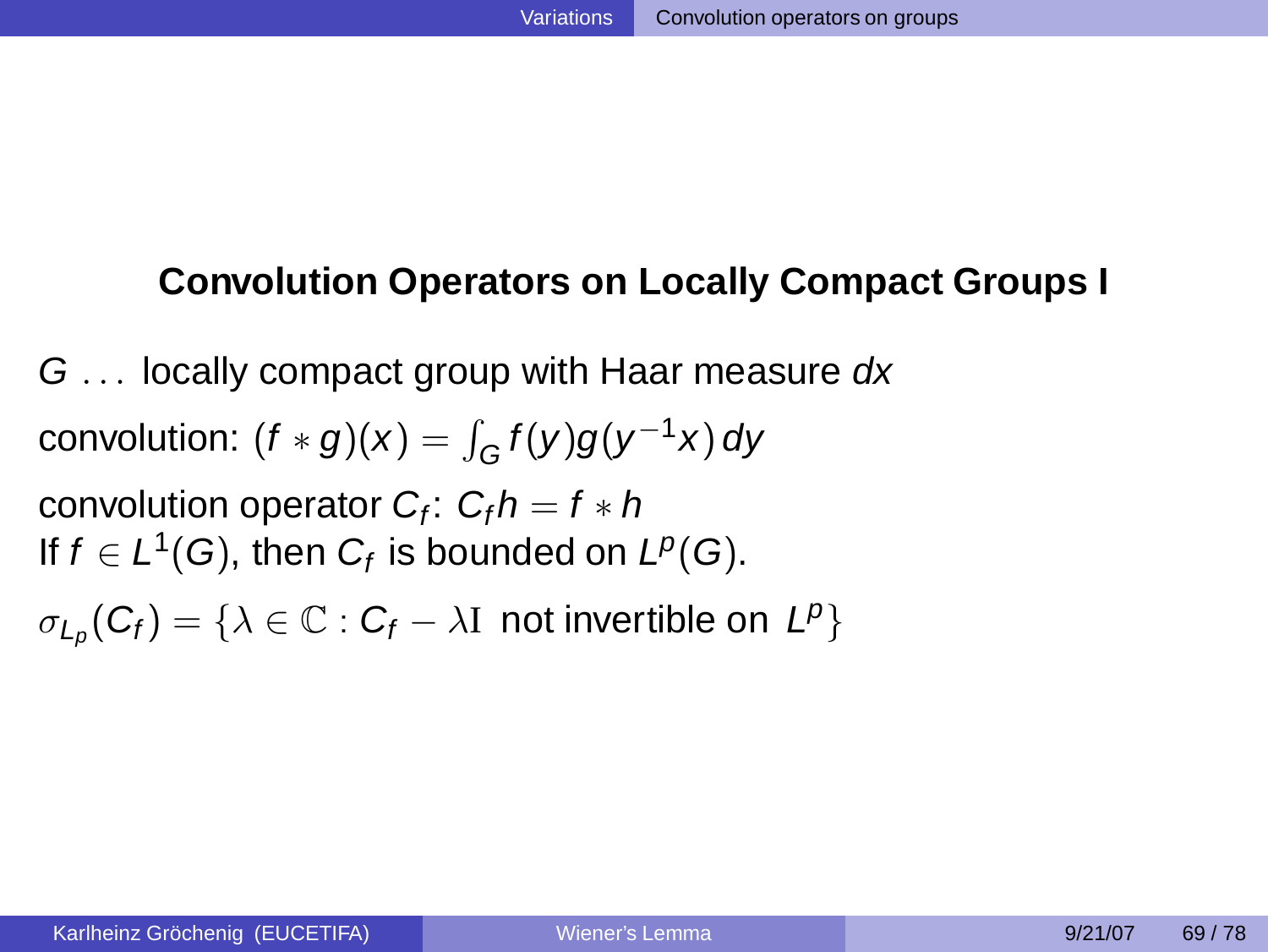### **Barnes' Lemma**

### Lemma

Spectral invariance  $\sigma_{L^p}(C_f)=\sigma_{L^2}(C_f)$  for  $1\leq p\leq\infty$  holds, if and only if G is amenable and symmetric.

- Amenability: existence of (translation) invariant mean on  $L^{\infty}(G)$
- Symmetry: spectrum of positive elements is positive

$$
\sigma_{L^1}(f^**f)\subseteq [0,\infty)\quad \forall f\in L^1(G)
$$

Symmetry of  $A \Leftrightarrow A$  is inverse-closed in its enveloping C ∗ -algebra.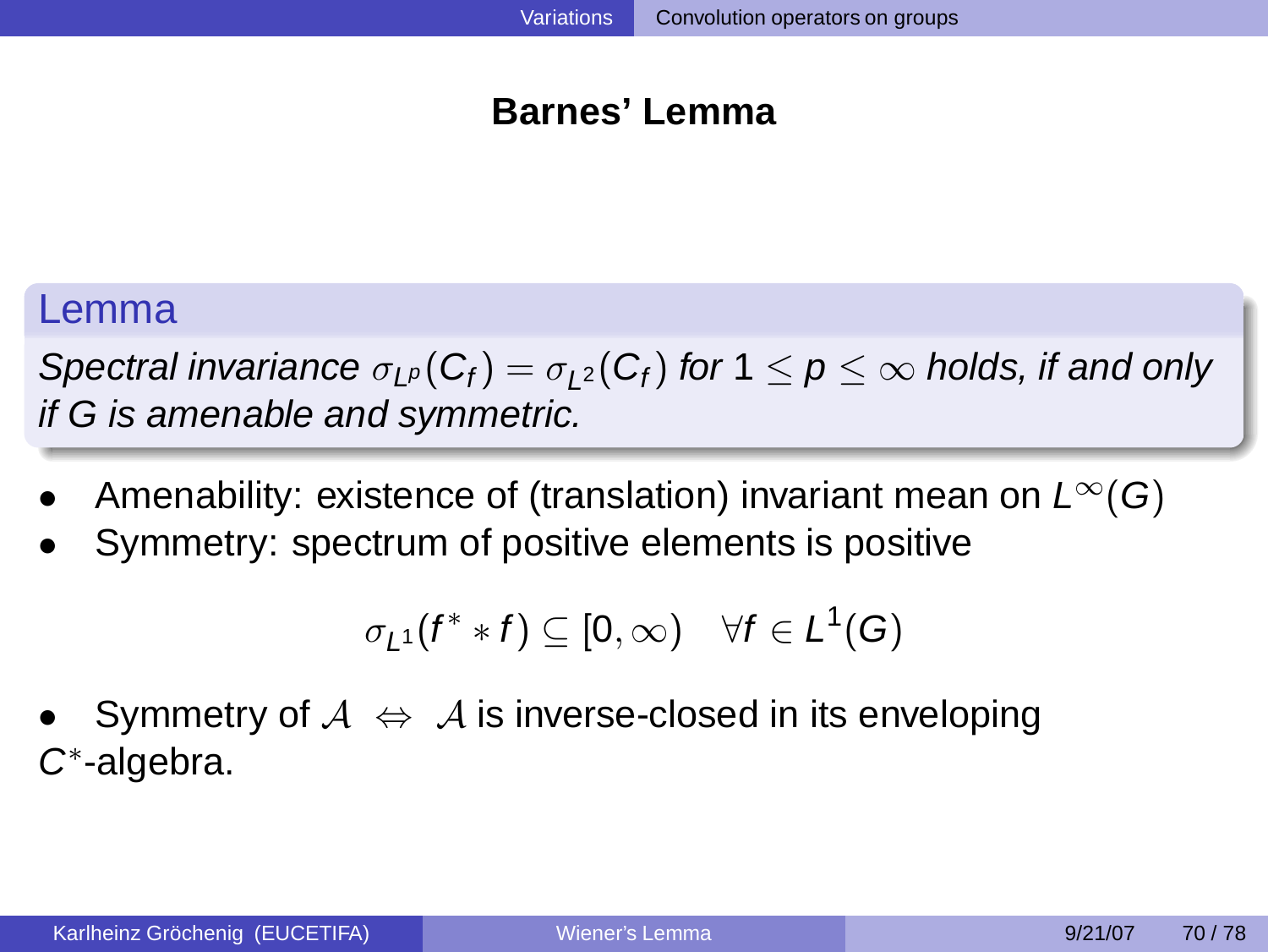# **Convolution Operators on Locally Compact Groups II**

Polynomial growth: G has polynomial growth, if for some neighborhood  $U = U^{-1}$  of identity  $|U^n| \leq C n^{\alpha}$ 

Example:  $G = \mathbb{R}^d$ ,  $U = [-1, 1]^d$ ,  $U^n = [-n, n]^d$ ,  $|U^n| = (2n)^d$ .

# Theorem (Losert '01)

Every compactly generated group of polynomial growth is symmetric.

# **Corollary**

Wiener's Lemma holds in all groups of polynomial growth, i.e.,  $\sigma_{L^p}(C_f)=\sigma_{L^2}(C_f)$  for all  $f\in L^1(G)$  and all  $1\leq p\leq\infty.$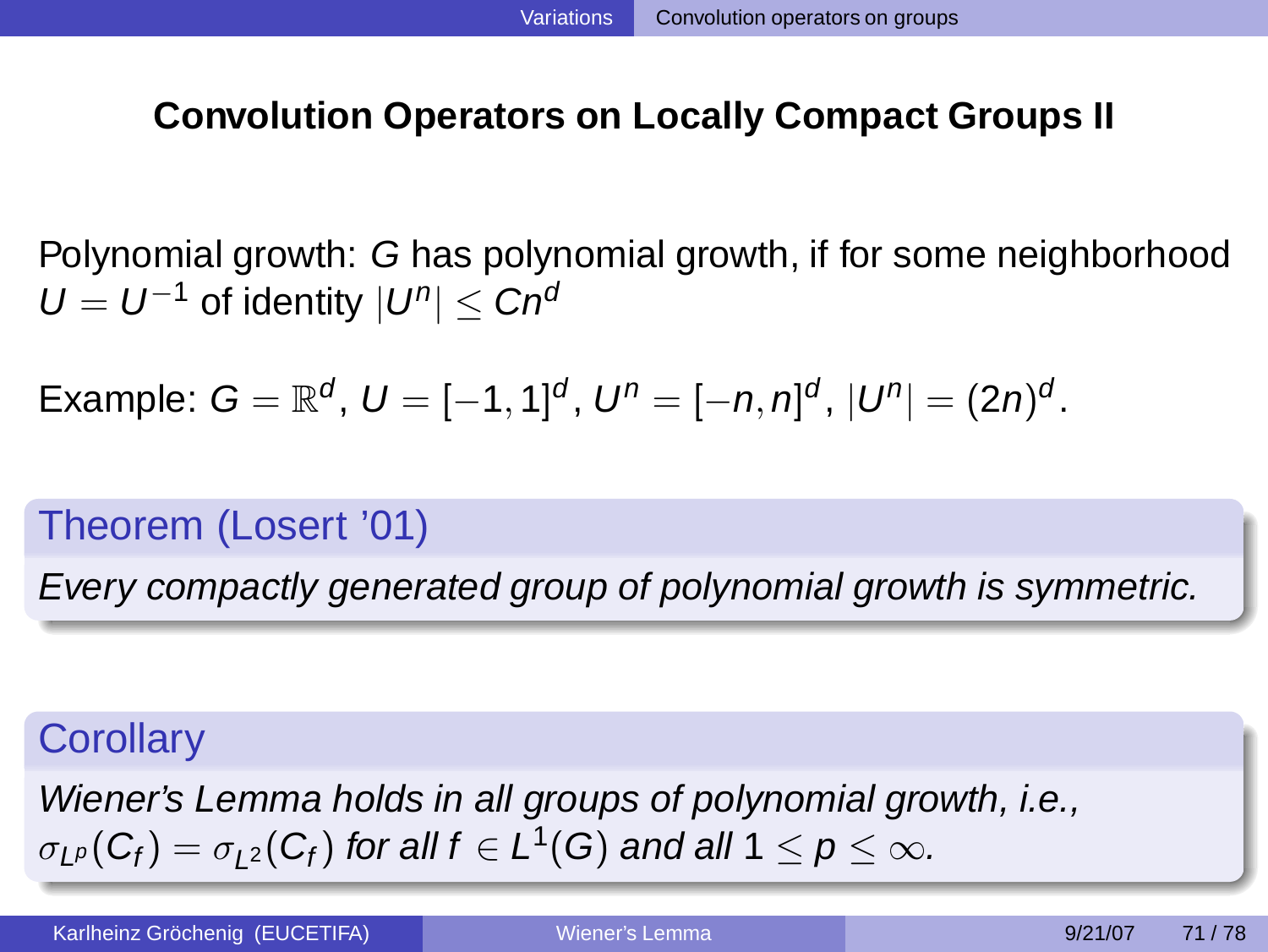# **Weights on Groups**

- submultiplicativity  $v(xy) \le v(x)v(y)$  for  $x, y \in G$
- symmetry  $v(x^{-1}) = v(x)$
- weighted  $L^1$  with norm

$$
||f||_{L^1_v} = \int_G |f(x)|v(x) dx
$$

Then  $L^1_{\nu}$  is involutive Banach algebra contained in  $L^1(G).$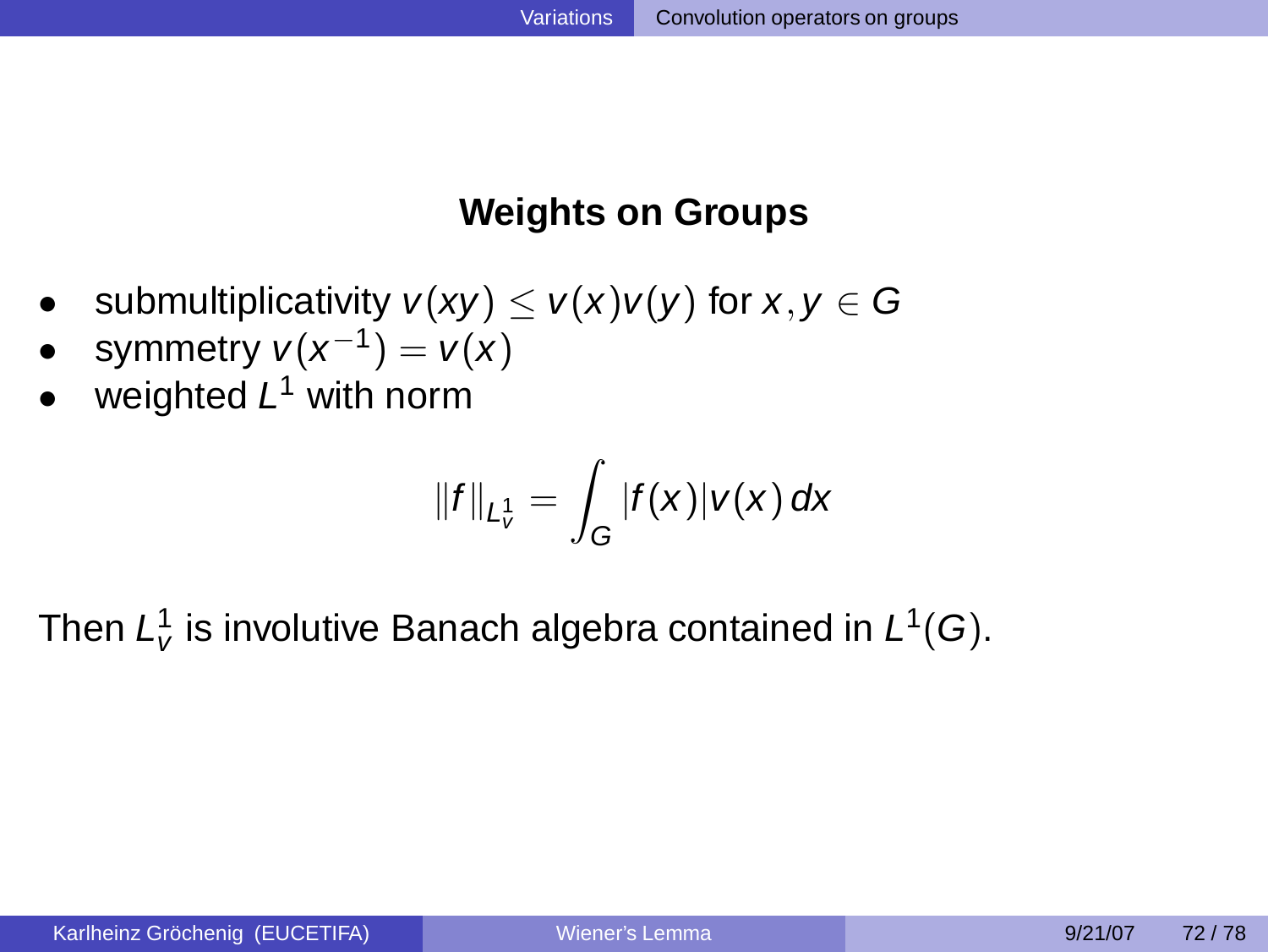# **Weighted Versions**

# Theorem (FGLLM)

Assume that G is compactly generated and possesses polynomial growth. TFAE: (i)  $L^1_V(G)$  is symmetric. Spectrum of positive operators is positive. (ii) Spectral invariance

$$
\sigma_{L^1_v}(C_f)=\sigma_{L^2}(C_f)\qquad \forall f\in L^1_v(G)
$$

(iii) The weight v satisfies the GRS condition (Gelfand, Raikov, Shilov)

$$
\lim_{n\to\infty} v(x^n)^{1/n} = 1 \qquad \forall x \in G
$$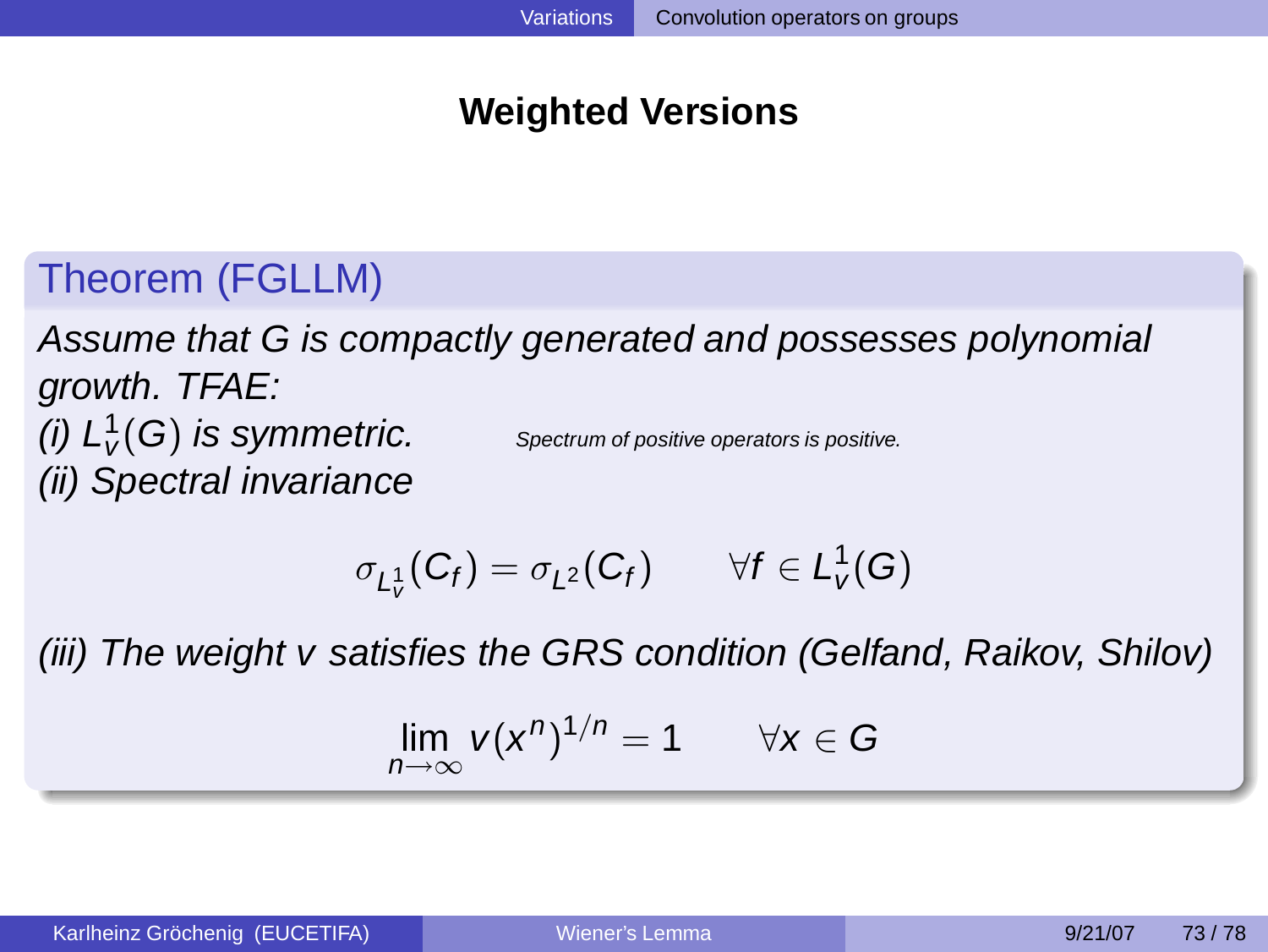### **More Applications in Mathematics**

- Theory of localized frames: what can be said about the dual frame
- (Non-uniform) Sampling in shift-invariant spaces, local reconstructions
- Collaboration with F. Hlawatsch, G. Matz, G. Tauböck from TU Vienna on almost diagonalization of channel matrix and improved equalization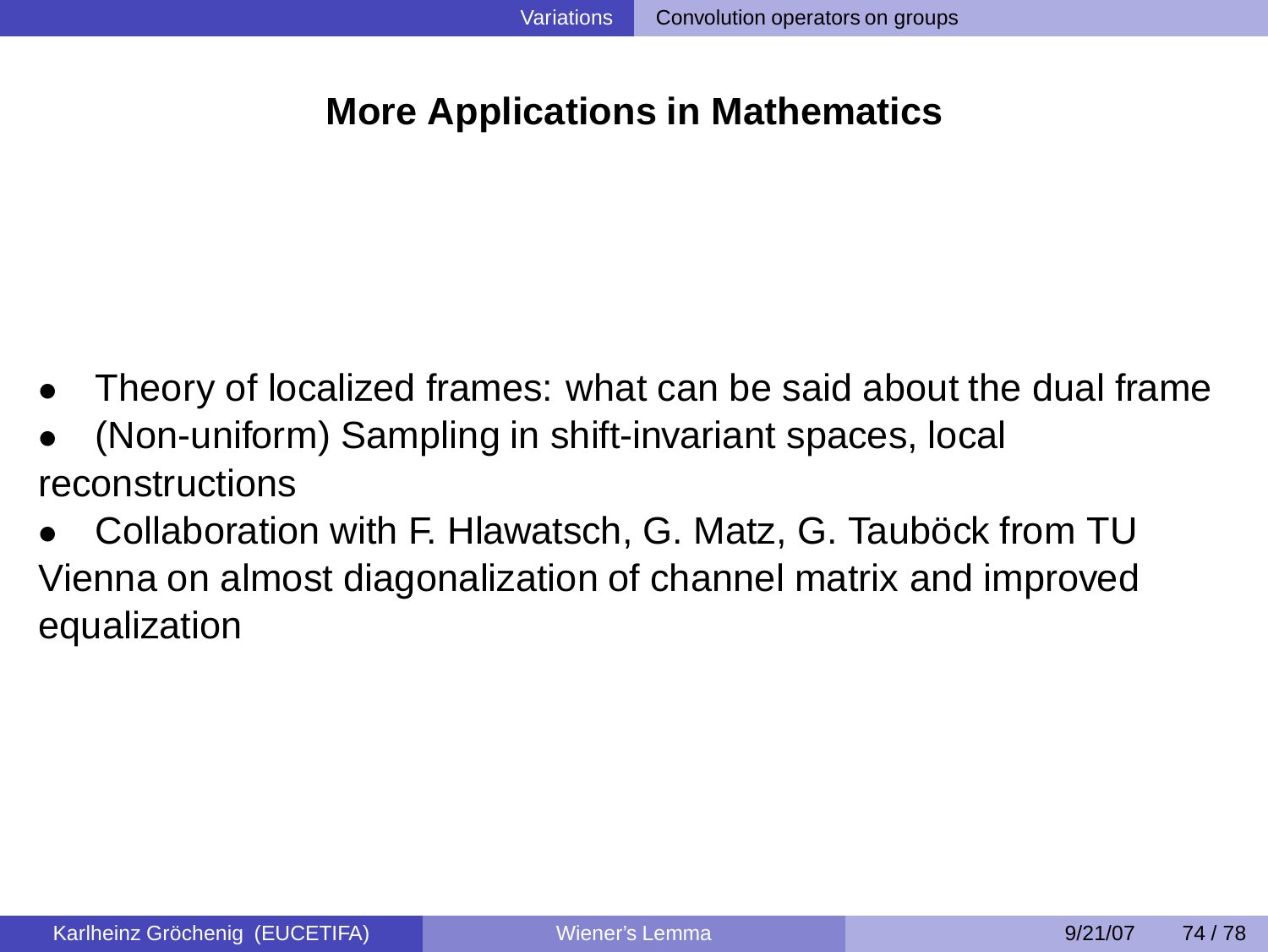# **References**

• Wiener's Lemma:

Banach algebra books by Rickart and Bonsall-Duncan

• Weights: Naimark "Normed Rings"

Gelfand-Raikov-Shilov

K. Gröchenig "Weight functions in time-frequency analysis" (Comm. Fields Institute)

Matrix algebras:

Jaffard, 1990 Baskakov 1990, Gohberg, Kashoeck, Woerdeman (1990) Gröchenig, Leinert, TAMS 2006

• Rotation algebra: Rieffel, Bull. Can. Math. Soc. 1988 Gröchenig, Leinert, "Wiener's Lemma for twisted convolution and Gabor frames", JAMS 2004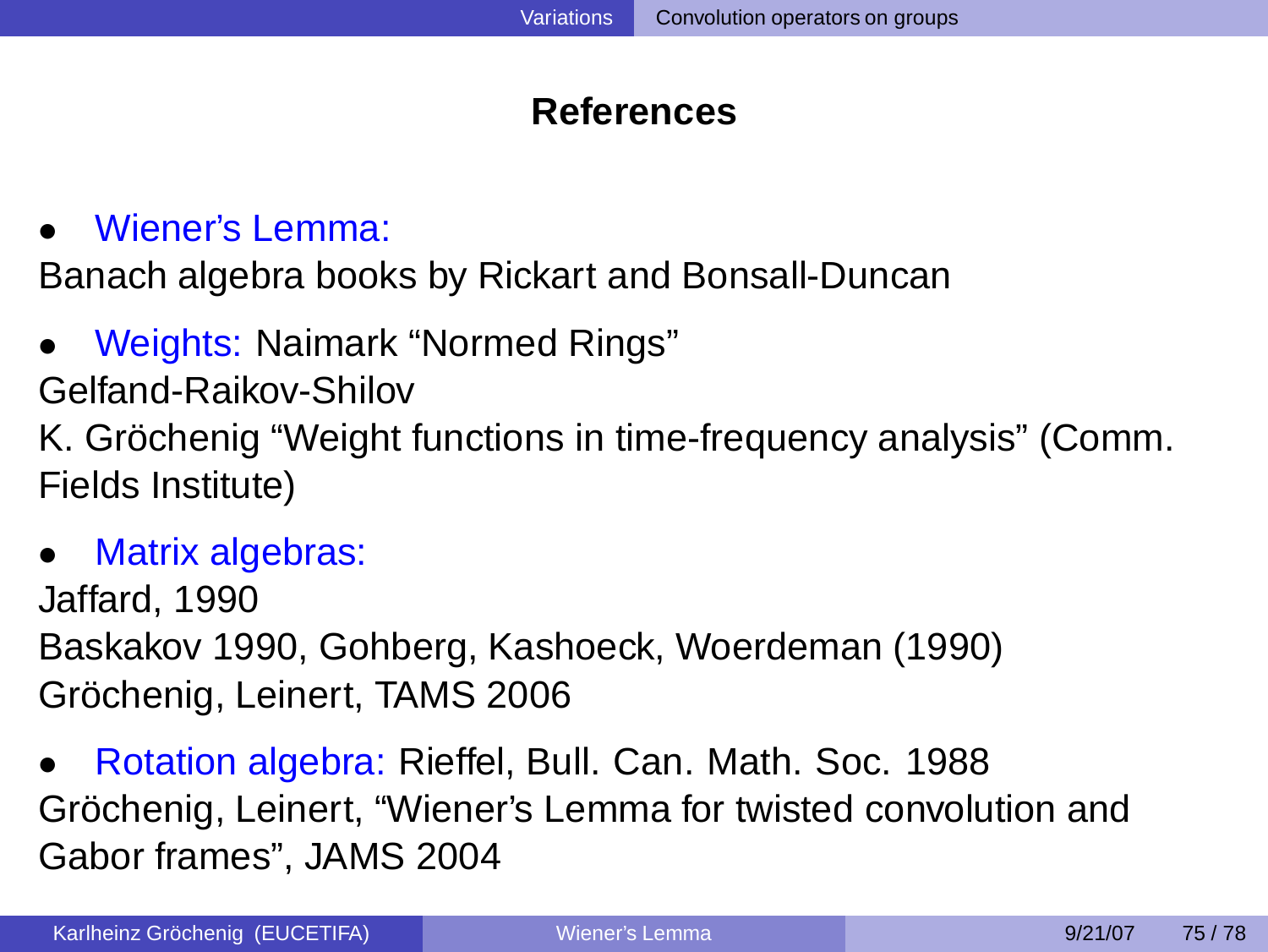# **References Continued**

**Pseudodifferential operators:** 

Sjöstrand, 1994, 1995 Gröchenig, J. Anal. Math. 2006, Rev. Math. Iberoam. 2006

- Mobile communication: Strohmer, JFAA 1999, ACHA 2006
- **Convolution Operators:**

work of Leptin, Poguntke, Hulanicki from 1965-1980 Fendler, Gröchenig, Leinert, Ludwig, Molitor-Braun "Symmetry of weigthed L<sup>1</sup>-algebras of groups of polynomial growth", Math. Z. 2003, Bull. LMS 2005.

# http://homepage.univie.ac.at/karlheinz.groechenig/